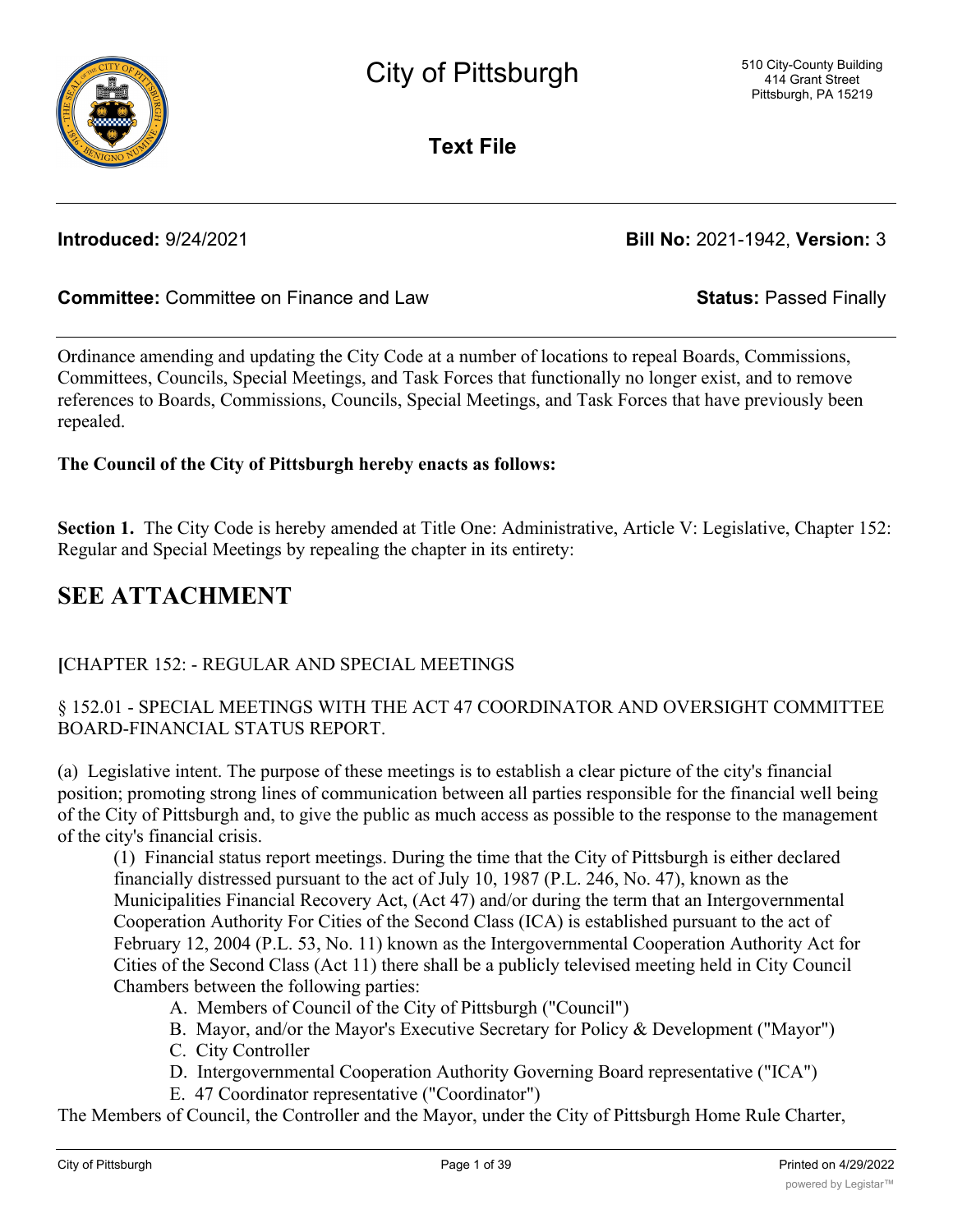#### **Committee:** Committee on Finance and Law **Status:** Passed Finally

Article 3, Section 310 (f), are compelled to attend these meetings. While the City lacks direct legislative authority over the ICA and the 47 Coordinator, their participation is considered to be voluntary but in the best interest of the people of Pittsburgh.

The President of the Council of the City of Pittsburgh shall determine the time and date of the meetings. The President of Council shall chair the meeting.

There shall be at least one (1) meeting every five (5) weeks. However, the president of council is empowered to convene such meeting more frequently if it is determined by the president that additional meetings are warranted.

No legislation shall be introduced nor shall there be any deliberations of any legislation pending in council.

Agenda

The agenda for the meeting shall include but not be limited to the following subjects:

Finance report - General

| <b>Actual Revenue</b>      | Projected | $+/-$ from budget target |
|----------------------------|-----------|--------------------------|
| <b>Actual Expenditures</b> | Projected | $+/-$ from budget target |
| <b>Cash Position</b>       | Projected | $+/-$ from budget target |
|                            |           |                          |
| Departmental               |           |                          |
| Revenues                   | Projected | $+/-$ from budget target |
| Expenditure                | Projected | $+/-$ from budget target |
|                            |           |                          |
| Employees                  |           |                          |
| <b>Budgeted</b>            |           |                          |
| Full Time                  | Part Time |                          |
| Actual                     |           |                          |
| Full Time                  | Part Time | $+/-$ from budget target |

Act 47 Requirements

Mayors Budget Office Report on Non-Discretionary Spending

Discretionary Spending Freeze

Director Approvals for  $+$  \$1,000.00

Finance Director Approvals for + \$5,000.00

List of non-discretionary items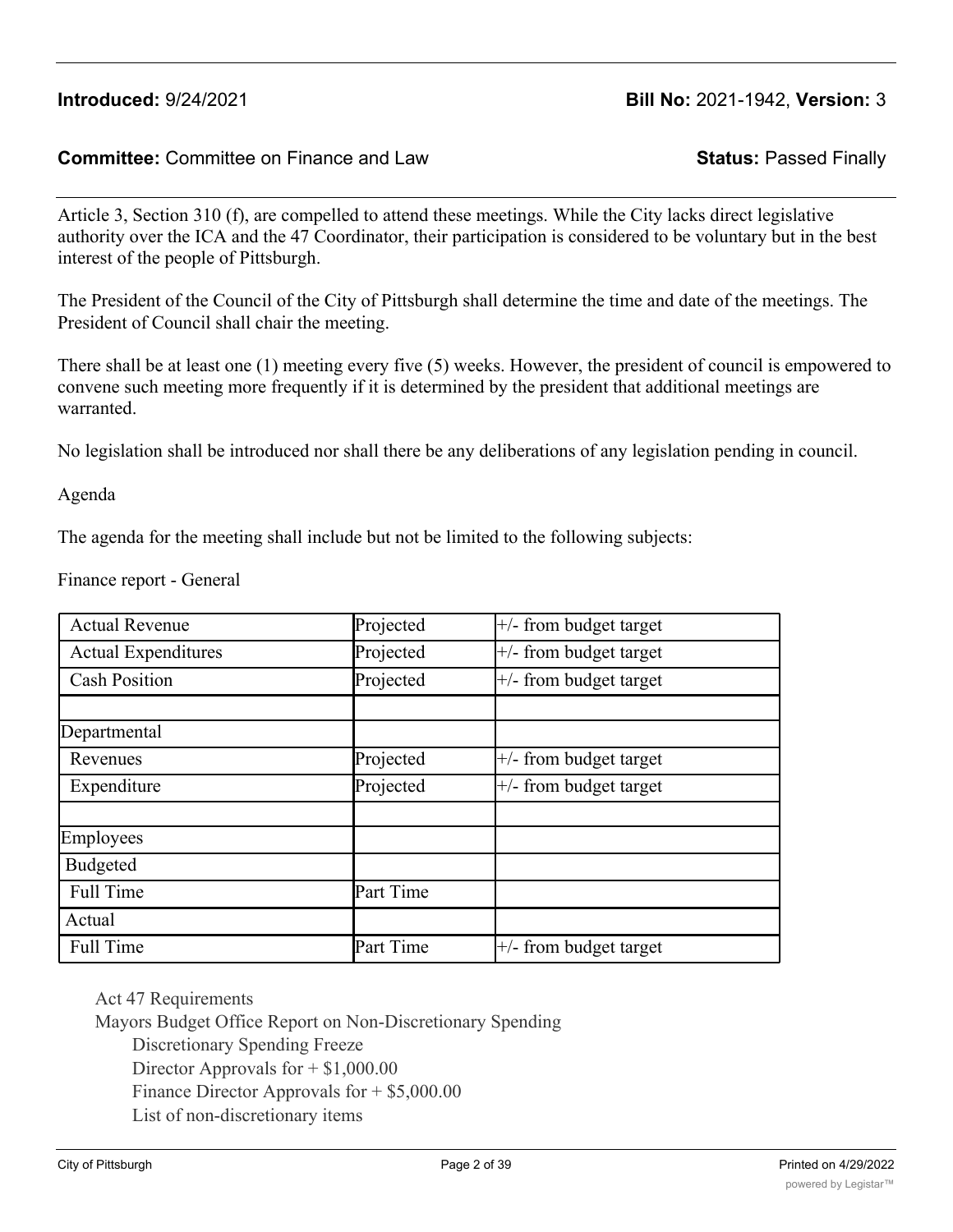### **Committee:** Committee on Finance and Law **Status:** Passed Finally

Spending Plan for each department 2004 Budget Alternative crisis spending plan Department on target Department exceeding target Personnel Director's Report Hiring Freeze Requirement Hiring and Termination Report (by Department) Employee head count by Department F/T (seasonal and year round) P/T (seasonal and year round) Approvals for overtime (by Department/position/reason) Major Unforeseen Events Report (description of the event and cost) Employee Benefits Workers Compensation costs Pension Status - funding status Self Insured Health Insurance Status - UPMC/Select Blue Disability Insurance Capital Budget Inventory of each General Obligation and Pension Bond describing term, callable/non-callable feature, par value, principal and interest value. Refinance options. Total Capital Debt Analysis - i.e., debt payment percent of operating cost, weighted average maturity and weighted average interest cost. 2004 Capital Projects 2004 Terminated Capital Projects Authorities Financial accounting position of the authorities Employee report Bonded Indebtedness Intergovernmental Cooperation Authority Update Findings to date Current areas of examination Contracts approved Interim Recommendations

The agenda may include other items related to the financial condition of the city as determined by the President and/or the majority of the members of Council.**]**

**Section 2.** The City Code is hereby amended at Title One: Administrative, Article IX: Boards, Commissions and Authorities, Chapter 172: Private Sector Commission on Cost Control, as follows so as to repeal the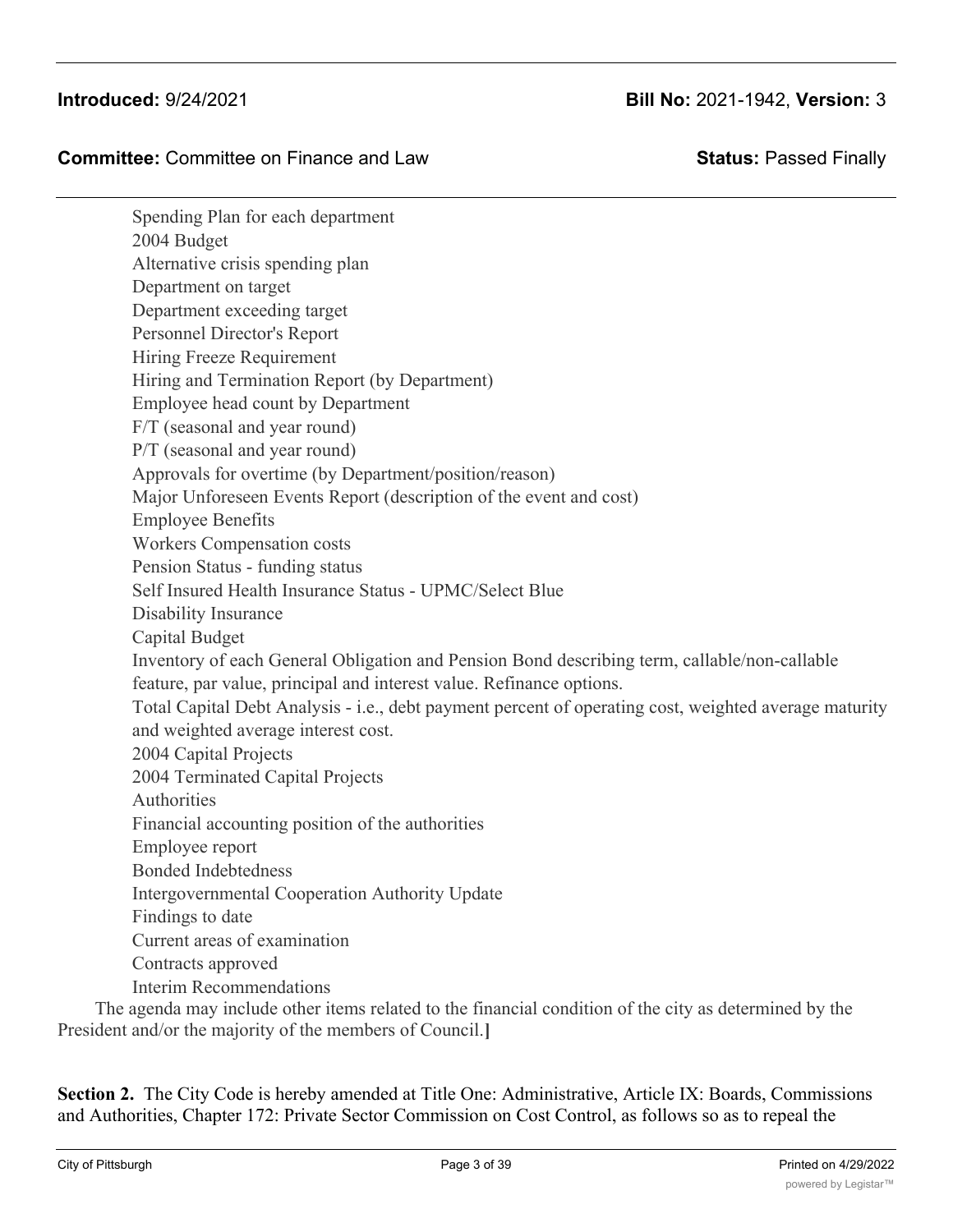chapter in its entirety:

#### [§ 172.01 - CREATION, APPOINTMENTS AND ORGANIZATION.

(a) The Private Sector Commission on Cost Control shall now be known as the Budget, Revenue and Regional Asset Advisory Commission.

(b) The Budget, Revenue and Regional Asset Advisory Commission shall consist of five (5) members appointed by the Mayor; three (3) members appointed by a majority vote of Council; and one (1) member to be appointed by the City Controller. In any case where a vacancy occurs, the vacancies will be filled by the anointing authority who nominated the departed member.

(c) The Director of the Department of Finance and the Administration's and Council's Budget Officers shall be members ex-officio of the Commission.

- (d) All appointed members shall be appointed with the consent of a majority of Council.
- (e) All appointed members shall serve without compensation.

(f) Members shall hold office for a period of two (2) years or until their successors arc respectively appointed and qualified.

(g) The Commission shall elect officers, including, but not limited to a Chairman and Secretary.

(h) The Commission shall receive the full cooperation, assistance and participation of all City officials and employees in the exercise of its powers and duties.

#### § 172.02 - POWERS AND DUTIES.

(a) The powers and duties of the Budget, Revenue and Regional Asset Advisory Commission are as follows: (1) To suggest managerial, operating and organizational improvements for immediate and long-term consideration;

(2) To investigate the efficiency of increased cooperation with other public agencies, including the County of Allegheny, concerning purchasing, public asset management, taxation, public safety and other matters of regional concern; to assist the development of the county's explanation of joint county/city operations and service;

(3) To advise the Mayor and Council concerning the efficiency, cost effectiveness and true value of

- specific City expenditures; to assist in developing public awareness of City services and costs;
- (4) To create a data base and organization of material for the transition of Administrations; and

(5) To formally report its finding to the Mayor and Council on the first Monday in January, April, July and October of each year.]

**Section 3.** The City Code is hereby amended at Title One: Administrative, Article IX: Boards, Commissions and Authorities, Chapter 174: Vacant Property Review Committee, as follows so as to repeal the chapter in its entirety.

#### [CHAPTER 174: - VACANT PROPERTY REVIEW COMMITTEE

#### § 174.01 - CREATION AND POWERS.

Pursuant to the provisions of the Urban Redevelopment Law, Act of May 24, 1945, P.L. 991, as amended, (35 P.S. Sec. 1701 et seq. ), there is hereby created a Vacant Property Review Committee to function within the City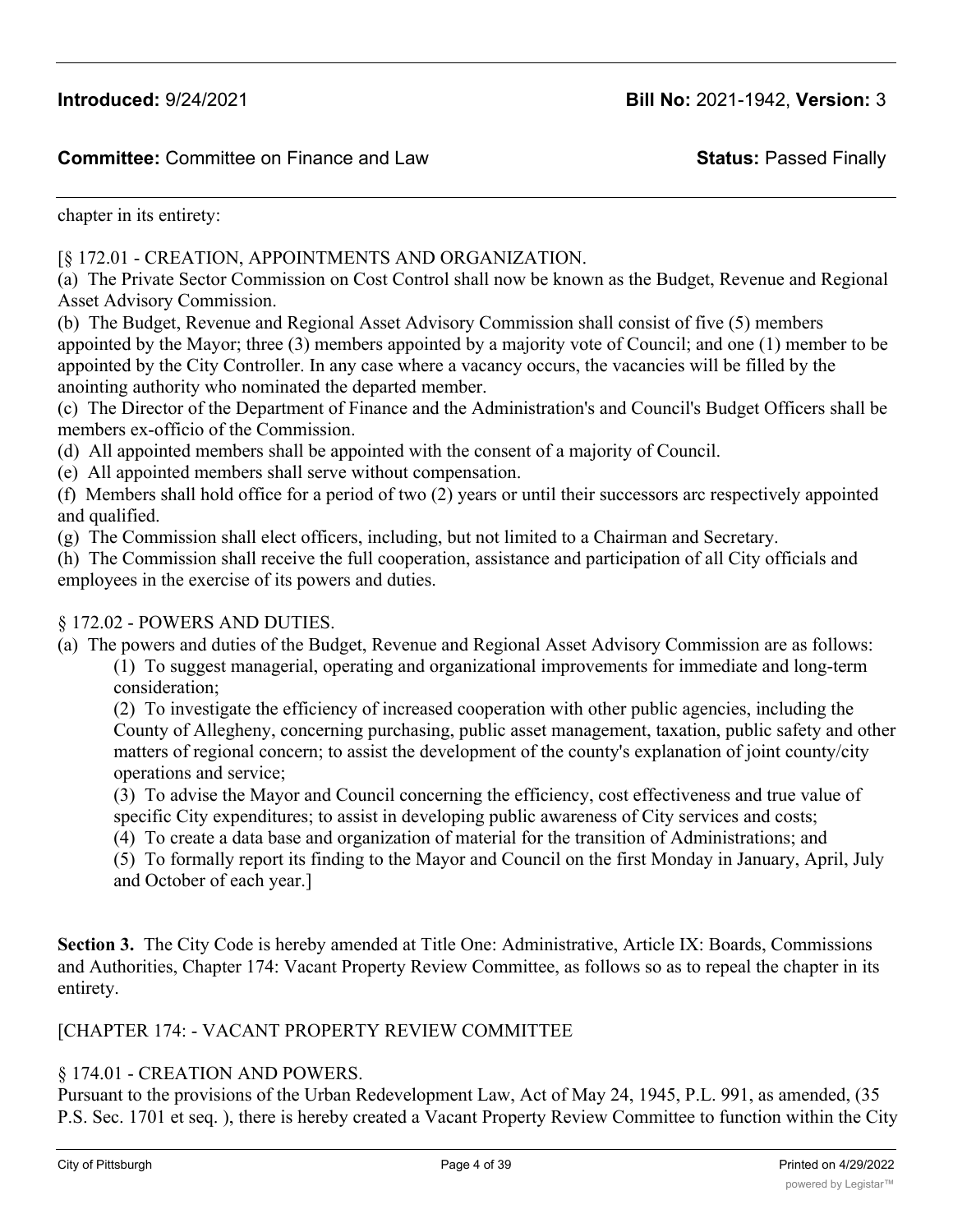and which shall exercise all powers and be subject to all limitations as provided in the Act.

### § 174.02 - COMPOSITION.

The membership of the Vacant Property Review Committee shall consist of the following:

- (a) Chairman of the Council Committee on Planning, Housing and Development.
- (b) Executive Director of the Urban Redevelopment Authority of Pittsburgh.
- (c) Director of the Department of City Planning.
- (d) Director of the Department of Housing of the Urban Redevelopment Authority of Pittsburgh.
- (e) Director of the Department of Finance.

(f) Two (2) residents of the city, one (1) to be appointed by the Mayor and one (1) to be appointed by Council.

The Chairman of the Council Committee on Planning, Housing and Development, the Executive Director of the Urban Redevelopment Authority of Pittsburgh, the Director of the Department of City Planning, the Director of the Department of Housing of the Urban Redevelopment Authority of Pittsburgh and the Director of the Department of Finance may designate a representative to attend meetings and vote on their behalf.

#### § 174.03 - ORGANIZATION.

The Chairman of the Vacant Property Review Committee shall be appointed by the Mayor from those persons identified in § 174.02. The members of the Committee shall select from among themselves, a Vice Chairman, a Secretary and other officers as the Committee may determine.]

**Section 4.** The City Code is hereby amended at Title One: Administrative, Article IX: Boards, Commissions and Authorities, Chapter 177: Economic Development Commission, as follows so as to repeal the chapter in its entirety.

#### [CHAPTER 177: - ECONOMIC DEVELOPMENT COMMISSION

#### § 177.01 - MEMBERS; APPOINTMENT.

The Economic Development Commission shall consist of 11 members, who are residents of the city, and shall be appointed by the Mayor subject to the approval of Council.

#### § 177.02 - TERMS; VACANCY.

The term of each member shall be for five (5) years, and no term or any member shall be concurrent with the term of any other member of the Commission. Their successors shall be appointed on the expiration of their respective terms, to serve five (5) years. The appointment to fill a vacancy shall be only for the unexpired portion of the term.

#### § 177.03 - QUORUM; REGULATIONS.

(a) Seven (7) members of the Economic Development Commission shall constitute a quorum.

(b) The Commission shall make regulations for its own organization and procedure, consistent with the laws of the Commonwealth and this Code. Members shall serve without compensation.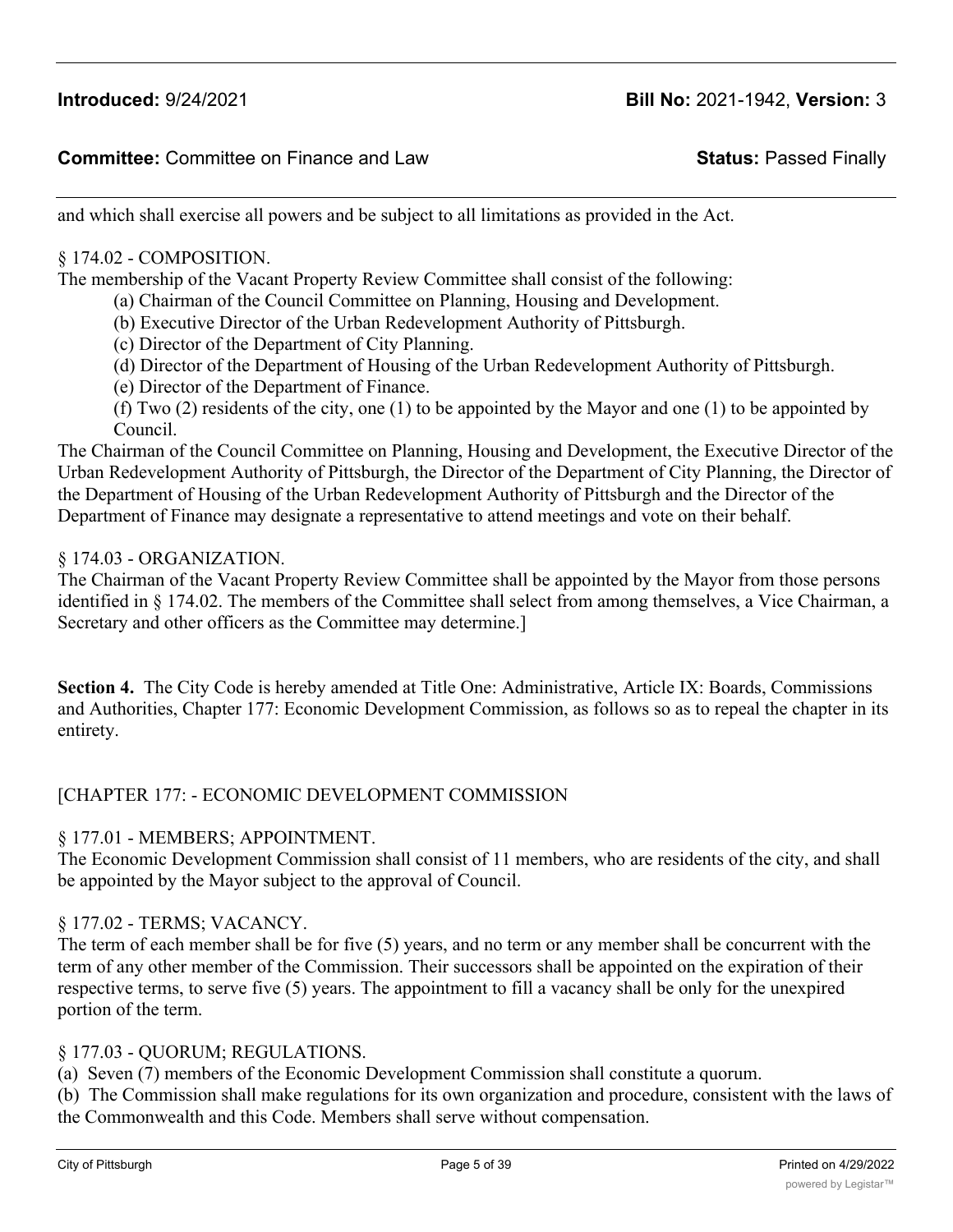# § 177.04 - POWERS AND DUTIES.

The Commission shall have the responsibility and the power to develop and review economic development activities in the City and to develop a comprehensive economic development program for the city. The Commission shall report in writing quarterly to the Mayor and Council on its recommendations and suggestions.

## § 177.05 - EMPLOYEES; EXPENSES.

The Commission shall employ persons and employees as may be necessary, whose salary, together with the necessary expenses of the Commission, shall be provided for, at the discretion of Council and the Mayor, by the proper appropriations and ordinances.]

**Section 5.** The City Code is hereby amended at Title One: Administrative, Article IX: Boards Commissions and Authorities, Chapter 177B: Neighborhood Empowerment Commission, as follows so as to repeal the Chapter in its entirety:

## [§ 177B.01 - AUTHORITY AND PURPOSE.

There is hereby established a Commission to be known as the Neighborhood Empowerment Commission. The purpose of this Commission is to:

1. Support and advise the Chief of Urban Affairs in the implementation of all programs and activities related to the Bureau of Neighborhood Empowerment;

2. To create an ongoing working group that prioritizes and effectively implements all of the Bureau of Neighborhood Empowerment's initiatives across City departments, community organizations and residents;

3. Produce an annual report to the Mayor and City Council on accomplishments as well as an annual community meeting to update the community.

# § 177B.02 - MEMBERSHIP.

The membership of the Neighborhood Empowerment Commission shall consist as follows:

- 1. The Mayor or his/her designee;
- 2. Two (2) members of City Council;
- 3. A representative of the Urban Redevelopment Authority;
- 4. A representative of Housing Authority of the City of Pittsburgh;
- 5. A representative of the Department of City Planning;
- 6. A representative of the Department of Public Safety;
- 7. A representative of the School District of Pittsburgh;
- 8. Three (3) representatives of community-based organizations, appointed by the Mayor.

# § 177B.03 - TERMS AND FILLING OF VACANCIES.

The representatives of community-based organizations appointed by the Mayor shall serve for a term of four (4) years. Any vacancies created by the resignation, death or removal of an appointed member shall be filled in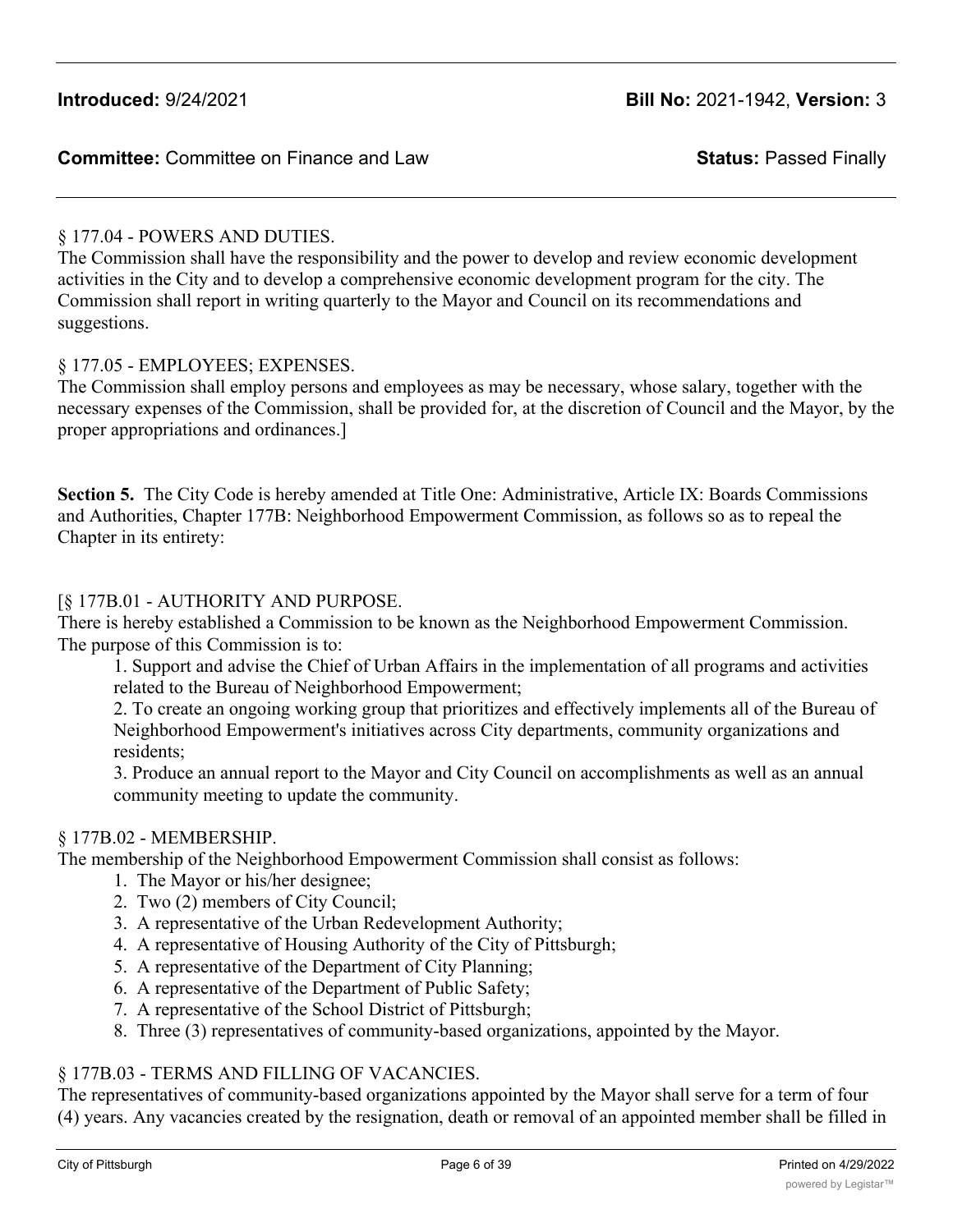the manner of their appointment.

### § 177B.04 - COMPENSATION.

Members of the Neighborhood Empowerment Commission shall serve without compensation.

#### § 177B.05 - POWERS AND DUTIES.

The Neighborhood Empowerment Commission shall have the following duties:

- 1. The Commission shall meet at regular intervals as determined by the body and shall:
	- a. Support and advise the Chief of Urban Affairs Officer in the implementation and evaluation of the outcomes of the Bureau of Neighborhood Empowerment;
	- b. Facilitate an interdepartmental and collaborative agency approach to planning, and the delivery of services to Priority Communities;
	- c. Act as the clearinghouse for activities, programs and investments that will improve the quality of life for residents in City neighborhoods;
- 2. The community representation of the Commission may update the Commission on:
	- a. Community needs relative to community and neighborhood improvement;
	- b. Progress on community development and economic development projects;
	- c. Ongoing community needs.
- 3. The City Clerk, or his/her designee, shall keep the minutes and the records of this Commission. All departmental reports shall be transmitted to the Clerk no later than three (3) days prior to the scheduled meetings.
- 4. The Commission's meetings are public, with the exception that from time to time, at the Commission's discretion, they may schedule non-public meetings with the written consent of Council and the Mayor. These discretionary meetings shall not substitute for the Commission's required regular meetings.]

**Section 6.** The City Code is hereby amended at Title One: Administrative, Article IX: Boards Commissions and Authorities, Chapter 178: Community Advisory Boards, as follows so as to repeal the Chapter in its entirety:

### [CHAPTER 178: - COMMUNITY ADVISORY BOARDS

### § 178.01 - DEFINITIONS.

As used in this Chapter, certain terms are defined as follows:

- (a) *DISTRICT BOUNDARY ORDINANCE.* The ordinance codified as Chapter 105 and required by § 601 of the Pittsburgh City Charter to divide the City into community advisory board districts.
- (b) *IMPLEMENTATION ORDINANCE.* This Chapter as required by § 602 of the Pittsburgh City Charter to establish a Community Advisory Board in a particular district.
- (c) *DISTRICT (except in the term ELECTION DISTRICT).* A district established by the district boundary ordinance for the purpose of electing members of a Community Advisory Board.
- (d) *SECTION.* A political subdivision of a district whose voters elect a member or members of a Community Advisory Board.
- (e) *MAJOR ADMINISTRATIVE UNIT.* Any subdivision of City government, whose head reports directly to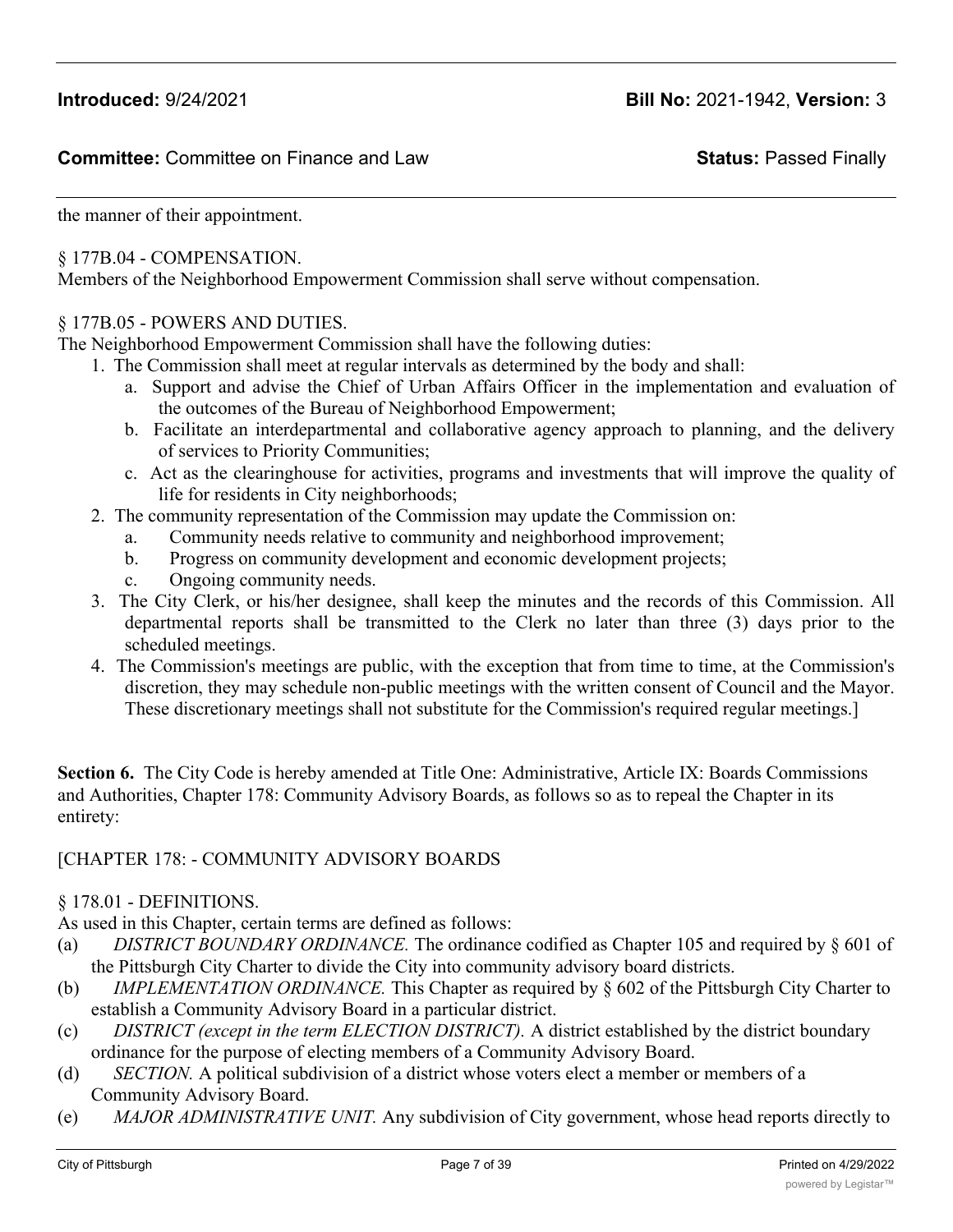the Mayor, excluding boards, commission and magistrate courts.

### § 178.02 - INITIATIVE AND PETITION PROCESSES.

- (a) *Implementation ordinance initiative requirements.*
	- (1) Council shall enact an implementation ordinance to establish a Community Advisory Board for a particular district upon receipt of a valid initiative petition from that district.
	- (2) Council may amend the implementation ordinance for a district, upon receipt of a valid initiative petition from that district, upon request by two-thirds ( 2/3 ) vote of that Community Advisory Board, or as necessary for electoral reapportionment.
	- (3)Council may dissolve a particular Community Advisory Board, and repeal its implementation ordinance, upon receipt of a valid initiative petition from that district.
	- (4) Council may, by ordinance, dissolve all Community Advisory Boards as of the end of any fiscal year.
- (b) Requirements for a valid initiative petition from a district are:
	- (1) The petitions shall be signed by qualified and enrolled electors equal in number to at least ten (10) percent of those district residents who voted in the last preceding municipal election;
	- (2) Each signer shall declare that he or she is a qualified and enrolled elector of that district, shall add his or her residence, giving street and number, and shall add the date of signing;
	- (3) The petition shall include the affidavit of the circulator of the petition, setting forth:
		- A. That he or she is a qualified and enrolled elector of the district;
		- B. His or her residence, giving street and number;
		- C. That the signers signed with full knowledge of the contents of the petition;
		- D. That their residences are correctly stated;
		- E. That, to the best of the circulator's knowledge and belief, the signers are qualified and enrolled electors of that district; and
		- F. That each signed on the date set opposite his or her name; and
	- (4) The petition shall specify the initiative sought and the district for which it is sought. A petition for amendment of an implementation ordinance shall specify how the petitioners wish the implementation ordinance to be amended;
- (c) Petitions from a district may be compiled to cumulate the number of signators, provided that:
	- (1) The petitions have been circulated within the same calendar year; or within a 12-month period;
	- (2) The petitions are identical in purpose; and
	- (3) The circulators each consent in writing to the compilation.
- (d) Petitions shall be filed with the City Clerk.
	- (1) The City Clerk shall give timely public notice of the filing of any petition. This shall include establishing a procedure to notify concerned organizations of the filing of any petition from their district.
	- (2) The City Clerk shall rule on the validity of a petition on its face within one (1) week of its filing date.
	- (3)Objections to a petition and appeals from a ruling of the City Clerk may be filed within twenty-one (21) days of the filing date of that petition. Objections and appeals shall be filed with the City Clerk for adjudication by Council. The City Clerk shall immediately notify the circulator(s) of any objections or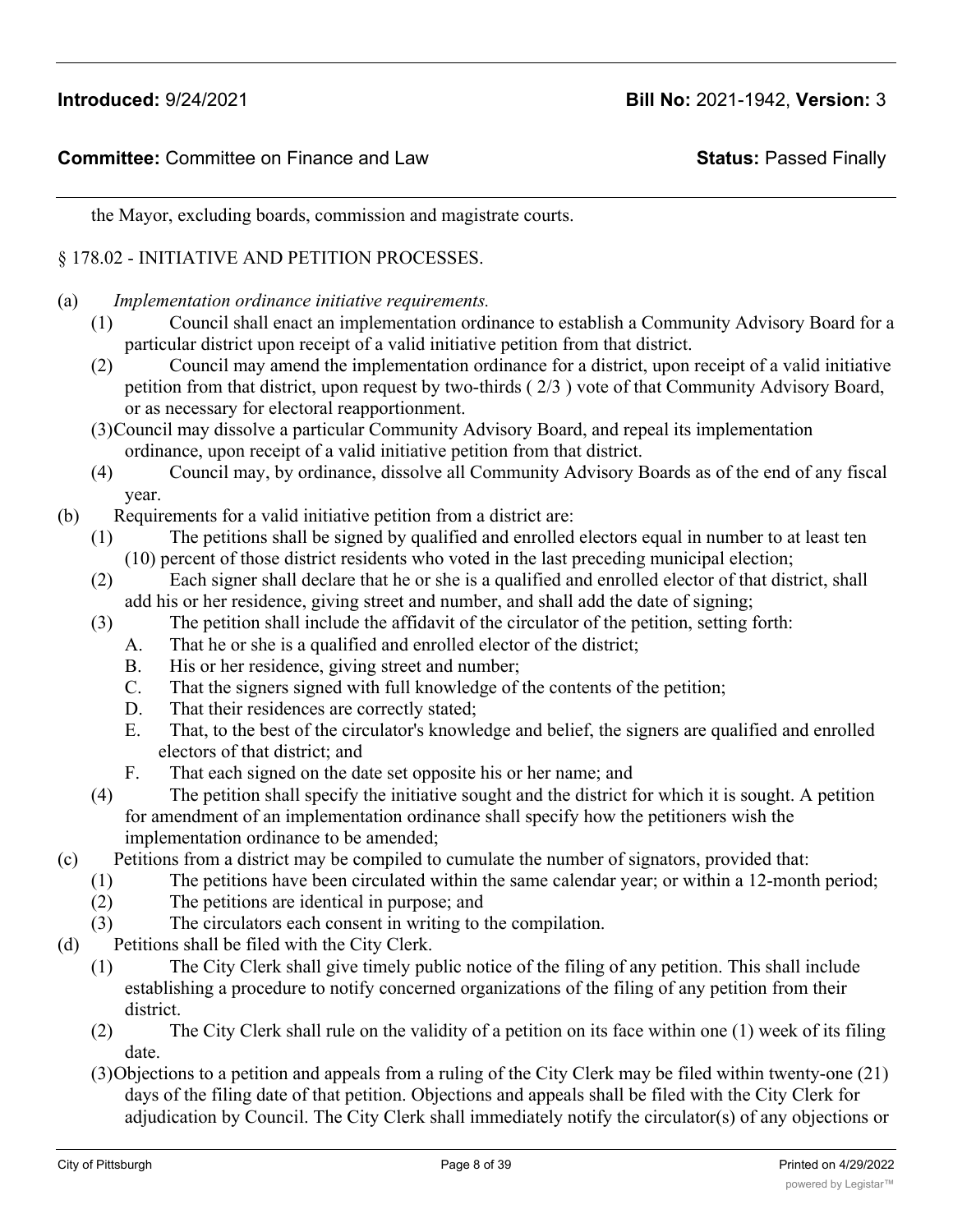appeals.

§ 178.03 - ELECTORAL STRUCTURE.

- (a) The elected members of each community advisory board shall number one (1) for every two thousand five hundred (2,500) persons residing in that district and one additional member if the remained of that district's population exceeds one thousand two hundred fifty (1,250) after being divided by two thousand five hundred (2,500).
- (b) The implementation ordinance for a district shall apportion that district into sections, and each section shall elect one (1) member of that Community Advisory Board.
- (c) Sections shall consist of contiguous undivided election districts. Apportionment shall additionally be governed by the following criteria:
	- (1) Sections should be as equal in population, as is possible;
	- (2) Sections should be compact; and
	- (3) Section boundaries should make use of natural or generally recognized boundaries, providing representation of neighborhoods or neighborhoods within a community advisory board district.
- (d) Council shall amend implementation ordinances to reapportion within districts as necessitated by the decennial census or the above criteria.
- (e) Candidates shall be nominated and elected under provisions of the Pennsylvania Election Code (25 P.S. § 2600 et seq. ) Nomination petitions are to be filed with the Allegheny County Department of Elections and Voter Registration.

#### § 178.04 - DELEGATED BOARD MEMBERS OF COMMUNITY ORGANIZATIONS.

- (a) A community organization shall be entitled to select a delegated member of a Community Advisory Board if and only if it meets the following requirements:
	- (1) It has held, within the previous twelve  $(12)$  months, four  $(4)$  meetings of the membership, meeting as a deliberative body, each of which was attended by at least twenty-five (25) members of the organization residing in that district;
	- (2) It is concerned with a defined community, and concerned with that defined community's problems in general;
	- (3) At least eighty (80) percent of its members shall reside in a particular Community Advisory Board district or a defined contiguous geographic area with a population under fifty thousand (50,000); and no organization may receive entitlement in more than two (2) Community Advisory Board Districts.
	- (4) The organization has no restrictions on or qualifications for membership and voting rights, except that the organization may establish but is not required to establish:
		- A. Dues provided those dues do not exceed five dollars (\$5.00) per year;
		- B. A minimum age, but not to exceed eighteen (18);
		- C. A requirement of residence in a defined area; and
		- D. A requirement of enrollment up to thirty (30) days in advance of assumption of full voting rights.
	- (5) The organization shall maintain by-laws, a membership list, and attendance rosters for its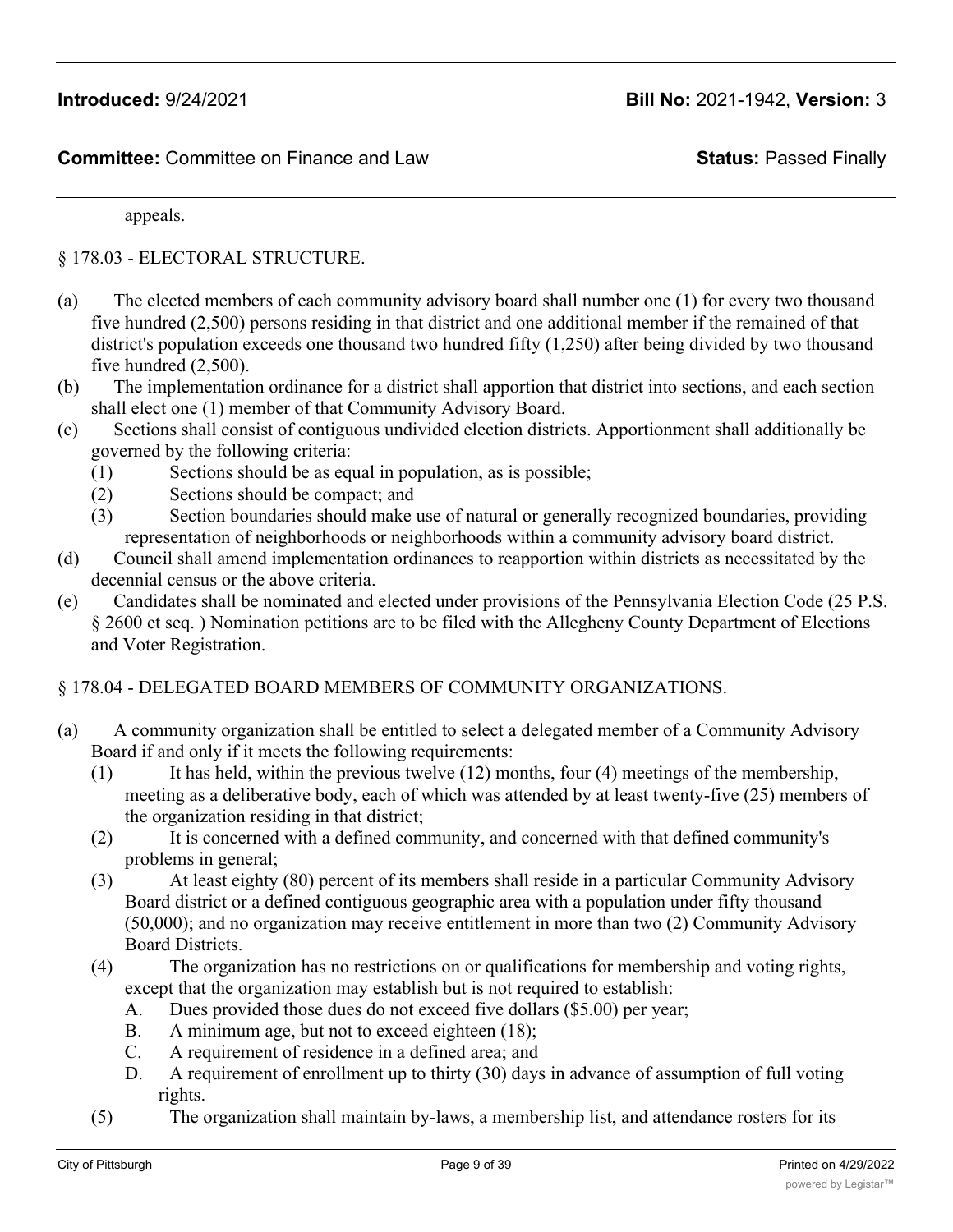### **Committee:** Committee on Finance and Law **Status:** Passed Finally

meetings, which shall be made available to Council, the Mayor and the public within a reasonable amount of time;

- (6) The organization is capable of establishing its own autonomous policy on community issues within the scope of its by-laws.
- (7) The delegated member of the Community Advisory Board from the organization is, or is to be selected annually.
- (8) The organization has been in existence at least one (1) year.
- (9) All officers, board members, and the delegate to the Community Advisory Board of the organization are selected by open democratic processes.
- (b) Entitlement of a community organization to seat its delegated Board member shall expire at the time coinciding with the expiration of the elected board members' terms of office.
- (c) A request for entitlement shall be accompanied by verification that the organization meets the requirements listed in subsection (a) hereof.
- (d) Requests for entitlement shall be filed with the City Clerk.
	- (1) The City Clerk shall give timely public notice of such filing, including notice to the appropriate community advisory board.
	- (2) The City Clerk shall rule on the validity of the request with its accompanying documentation on its face within one (1) week of its filing date otherwise that request shall be deemed to be approved.
	- (3) Objections to a request and appeals from a ruling of the City Clerk may be filed within three (3) weeks of the filing date of that petition. Objections and appeals shall be filed with the City Clerk for adjudication by Council. The City Clerk shall give an organization timely notice of any objection or appeal concerning its request for entitlement.
- (e) Requirements for entitlements shall be periodically reviewed by Council to insure that delegated board members do not constitute more than forty (40) percent of any Community Advisory Board. No delegated Board members may take office in a district until the initial seating of elected Board members in that district:
	- (1) If, at the beginning of a term of office, the number of community organizations entitled to a delegated Board member in a district exceeds the forty (40) percent maximum, these organizations have two (2) weeks to decide unanimously among themselves how to divide the representation. If the agreement is not reached by that date, the organizations to be entitled to select delegated Board members during that term of office shall be chosen by lot, up to the above maximum.

## § 178.05 - BOARD MEMBERS ELIGIBILITY AND VACANCY.

- (a) Members of a Community Advisory Board, elected or delegated, shall reside in that district. Any member who moves out of his or her district shall cease to be a member of that Community Advisory Board, and the seat shall be vacant.
- (b) A candidate for election to a Community Advisory Board from a section shall reside in that section at the time his or her nomination petition is filed.
- (c) A candidate for election to a Community Advisory Board may not be simultaneously a candidate for any salaried elective public office.
- (d) A Community Advisory Board may fill the vacancy of an elected member by selecting a qualified resident of that section for the unexpired term, the selection to be made by the entire Community Advisory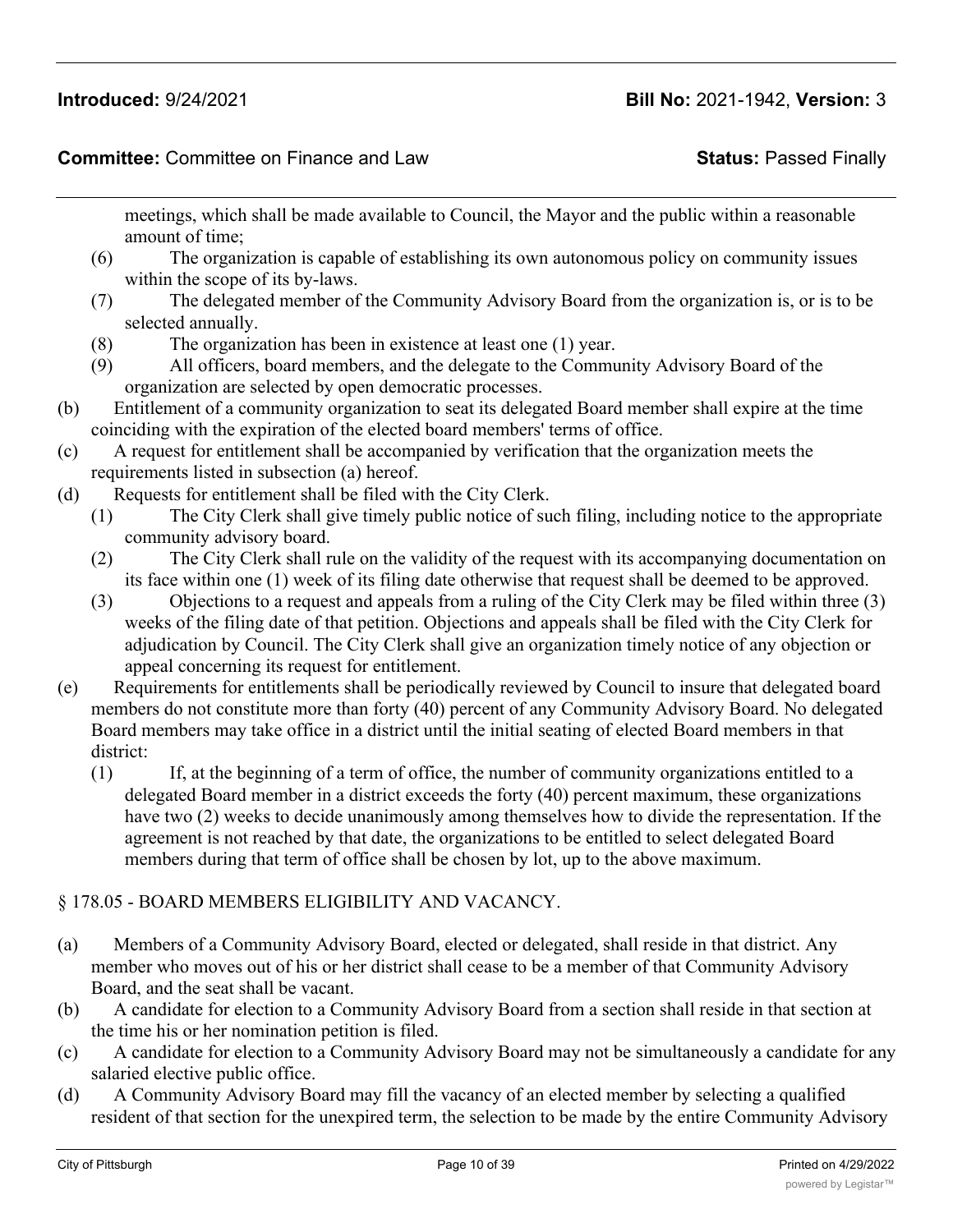#### Board.

## § 178.06 - POWERS, DUTIES AND PROCEDURES OF BOARD.

- (a) The powers and duties of a Community Advisory Board are as follows:
	- (1) To review and advise Council and the Mayor on proposed zoning changes in the district;
	- (2) To review and advise Council and the Mayor on the social and physical plans for the district;
	- (3) To review and advise Council and the Mayor on the distribution of City services to the district;
	- (4) To meet annually with the Mayor and Council to discuss problems, needs and public affairs of the district;
	- (5) To mandate, by a majority vote of all its members, a meeting within two (2) weeks with the appropriate head of a major administrative unit of the City to discuss a specific district problem.
	- (6) To receive and accept funds other than grants from City tax funds, and disburse and use the funds, provided that the Board maintains financial records, maintains financial, accounting and administrative systems appropriate to the amount of funds involved, and obtains an annual audit.
		- A. A Board may disburse funds received by it but may not contract for or undertake the social or physical plan within its district.
		- B. Nothing herein shall be deemed to prohibit a Board from conducting surveys or studies to assist it in reviewing and advising Council and the Mayor on the social or physical plans for the district pursuant to § 605 b. of the Charter. A Board may also use the funds to employ staff, but no employee of a Board shall be deemed an employee, servant or agent of the city. The City shall not be liable for any activity of a Board or its employees, officers, servants or agents.
- (b) Community Advisory Board procedures are as follows:
	- (1) Each Board shall adopt by-laws, including procedures for electing a chairperson and other officers.
	- (2) All Board decisions which are not unanimous shall be by roll call vote.
	- (3) Each Board shall adopt a regular meeting schedule. Members shall receive written notice of meetings and agenda. Provisions for special meetings may be included in the Board's by-laws.
	- (4) Each Board shall maintain the following records which shall be made available to Council
		- within a reasonable amount of time upon Council's request:
		- A. All minutes;
		- B. Attendance at all meetings;
		- C. All roll call votes; and
		- D. Complete financial records.
	- (5) No member of a Board shall participate in a debate or vote on any matter in which he or she has a personal financial interest.
	- (6) Each Board will endeavor to obtain the participation of all residents of the district in its activities.
		- A. All meetings shall be open to the public, and held at a place and time convenient for the public to attend, and no private vote may be taken.
		- B. Each Board shall permit timely participation by the public in its meetings. The chairperson may limit, when necessary, the number and duration of nonmembers' remarks.
		- C. Each Board shall hold a public meeting at least four (4) times a year for residents to make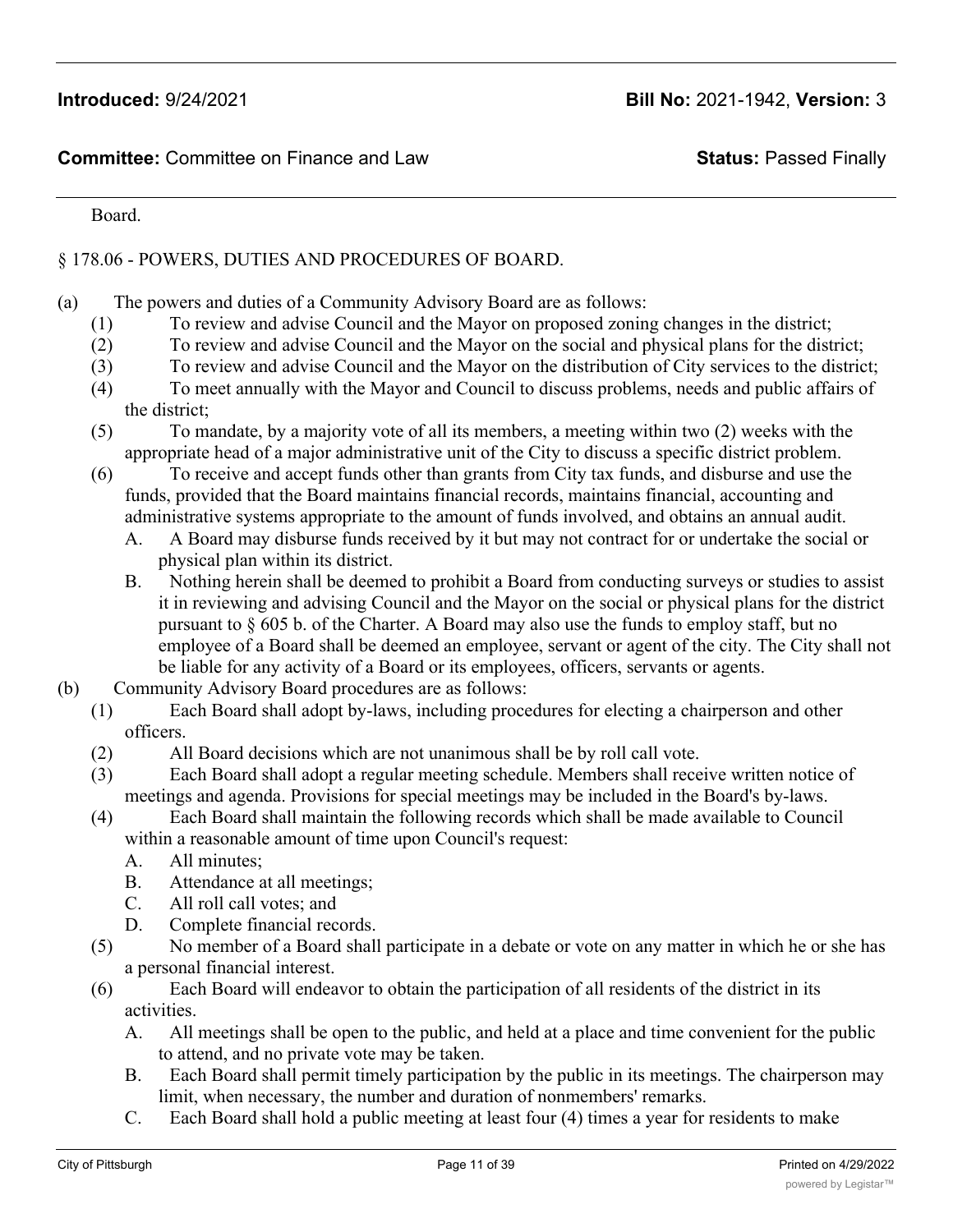**Committee:** Committee on Finance and Law **Status:** Passed Finally

known their views and needs.

D. Each Board shall provide public notice of its meetings and agenda.]

**Section 2.** The City Code is hereby amended at Title One: Administrative, Article I: General Provisions, Chapter 105: Wards and Districts, as follows so as to repeal Section 105.02: Community Advisory Boards in its entirety:

#### CHAPTER 105: - WARDS **[AND DISTRICTS]**

#### § 105.01 - DIVISION INTO 32 WARDS.

The territory comprising the City is hereby divided into thirty-two (32) wards. The boundaries of each ward shall be the actual boundaries at the time the Pittsburgh Home Rule Charter took **[affect] effect**, and as they may be lawfully changed in the future.

#### [§ 105.02 - COMMUNITY ADVISORY BOARD DISTRICTS.

The 24 Community Advisory Board Districts are as follows:

| District         | Ward                                                                |
|------------------|---------------------------------------------------------------------|
|                  | 1 and $2$                                                           |
|                  | $3$ and $5$                                                         |
| 13               | 4                                                                   |
| 14               | $6$ and $9$                                                         |
| 5                | Voting districts 1 through 13 of Ward 7                             |
| 16               | 8                                                                   |
|                  | 10                                                                  |
| 8                | 11                                                                  |
| 19               | 12                                                                  |
| 10               | 13                                                                  |
| 11               | Voting districts 1, 2, 15 through 18 and 21 through 31 of Ward 14   |
| 12               | Voting districts 3 through 14, 19, 20 and 32 of Ward 14             |
| 13               | 15 and 31                                                           |
| 14               | 16 and 17                                                           |
| $\vert 15 \vert$ | Voting districts 1 through 11 of Ward 18 and 1 through 6 of Ward 30 |
| 16               | Voting districts 2 through 14 and 28 of Ward 19                     |
| 17               | Voting district 15 through 27 and 29 through 31 of Ward 19          |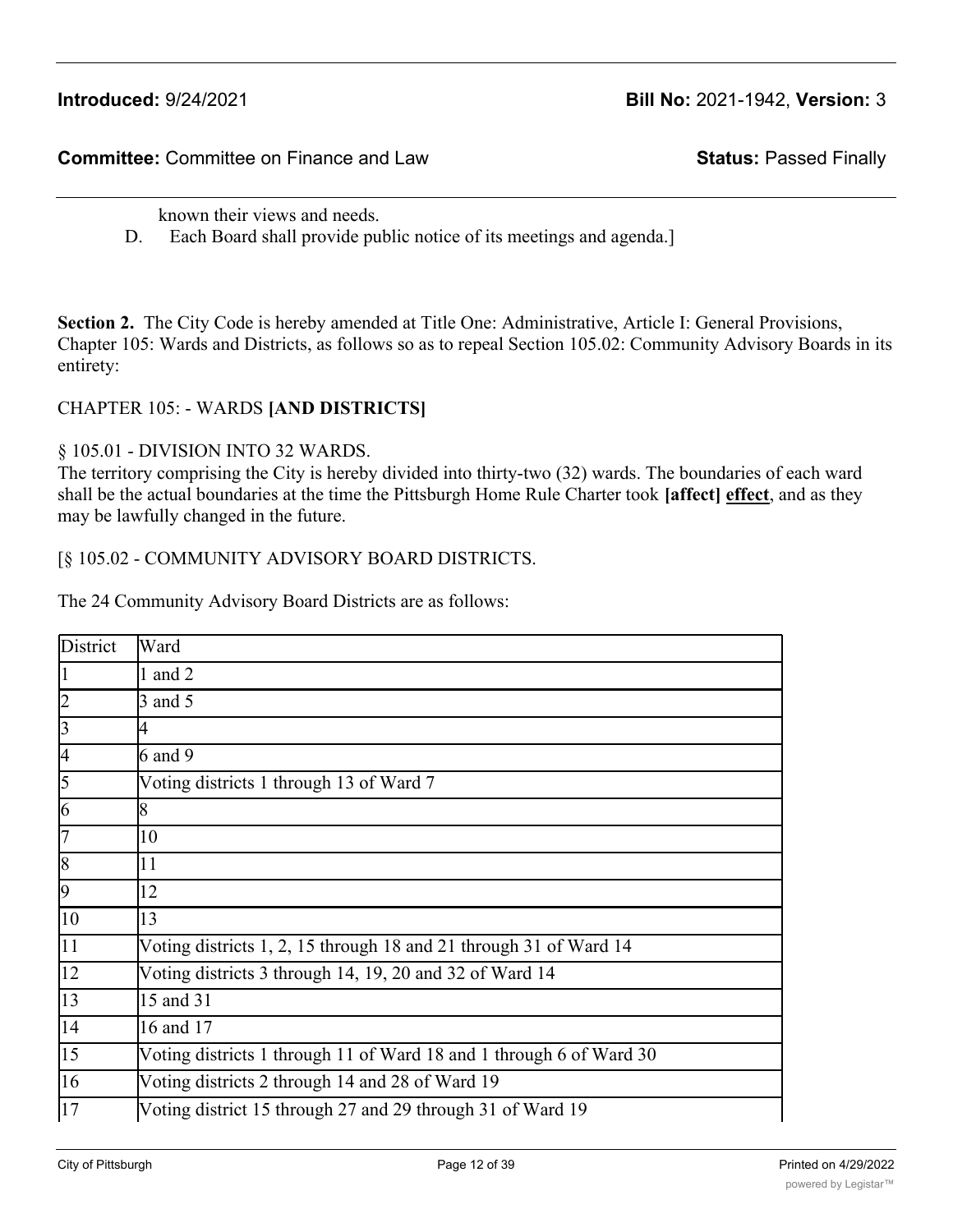## 13 15 and 31  $\frac{1}{16}$  outcomed.  $\frac{1}{2}$

## **Introduced:** 9/24/2021 **Bill No:** 2021-1942, **Version:** 3

# **Committee:** Committee on Finance and Law **Status:** Passed Finally

12 Voting districts 3 through 14, 19, 20 and 32 of Ward 14

| 18              | 20            |  |
|-----------------|---------------|--|
| 19              | 21 and 25     |  |
| 20              | 22 through 24 |  |
| 21              | 26            |  |
| $\overline{22}$ | າາ            |  |
| 23              | 28            |  |
| 24              | 29 and 32     |  |

**Section 7.** The City Code is hereby amended at Title One: Administrative, Article IX: Boards Commissions and Authorities, Chapter 178A: Youth Commission and Youth Council, as follows so as to repeal the Chapter in its entirety:

#### [CHAPTER 178A: - YOUTH COMMISSION AND YOUTH COUNCIL

#### § 178A.01 - YOUTH COMMISSION.

The Youth Commission shall consist of fifteen (15) members who are residents of the City of Pittsburgh and experts in fields related to youth needs, activities and interests, and shall be appointed by the Mayor subject to the approval of Council. Said members shall include, but not be limited to, three (3) representatives from the Youth Council established pursuant to section 178A.05 of this Code, at least one (1) representative from the administration of the Pittsburgh Public Schools, who shall be selected by the Superintendent of the Pittsburgh Public Schools, at least one (1) representative from the business community, at least one (1) representative from a non-profit, youth serving organization, two (2) University or College representatives, at least one (1) law enforcement representative and at least one (1) representative from a community-based organization. The Mayor shall serve as Chair of the Youth Commission. The Youth Commission shall meet at least four (4) times a year. The Youth Commission may establish committees as it shall deem necessary to advise the Youth Commission on such issues as determined by the Youth Commission. The membership of each committee shall include no less than one (1) member of the Youth Commission with the membership and the chair of each committee to be appointed by the Chair of the Youth Commission. Committees established by the Youth Commission shall meet as often as necessary as determined by the respective chair of each committee.

#### § 178A.02 - YOUTH COMMISSION TERMS, VACANCY.

The term of each member shall be four (4) years. A successor shall be appointed upon the expiration of the term of a member, which successor shall have a term of four (4) years. The appointment to fill a vacancy shall be only for the unexpired portion of the term.

#### § 178A.03 - YOUTH COMMISSION QUORUM; REGULATIONS.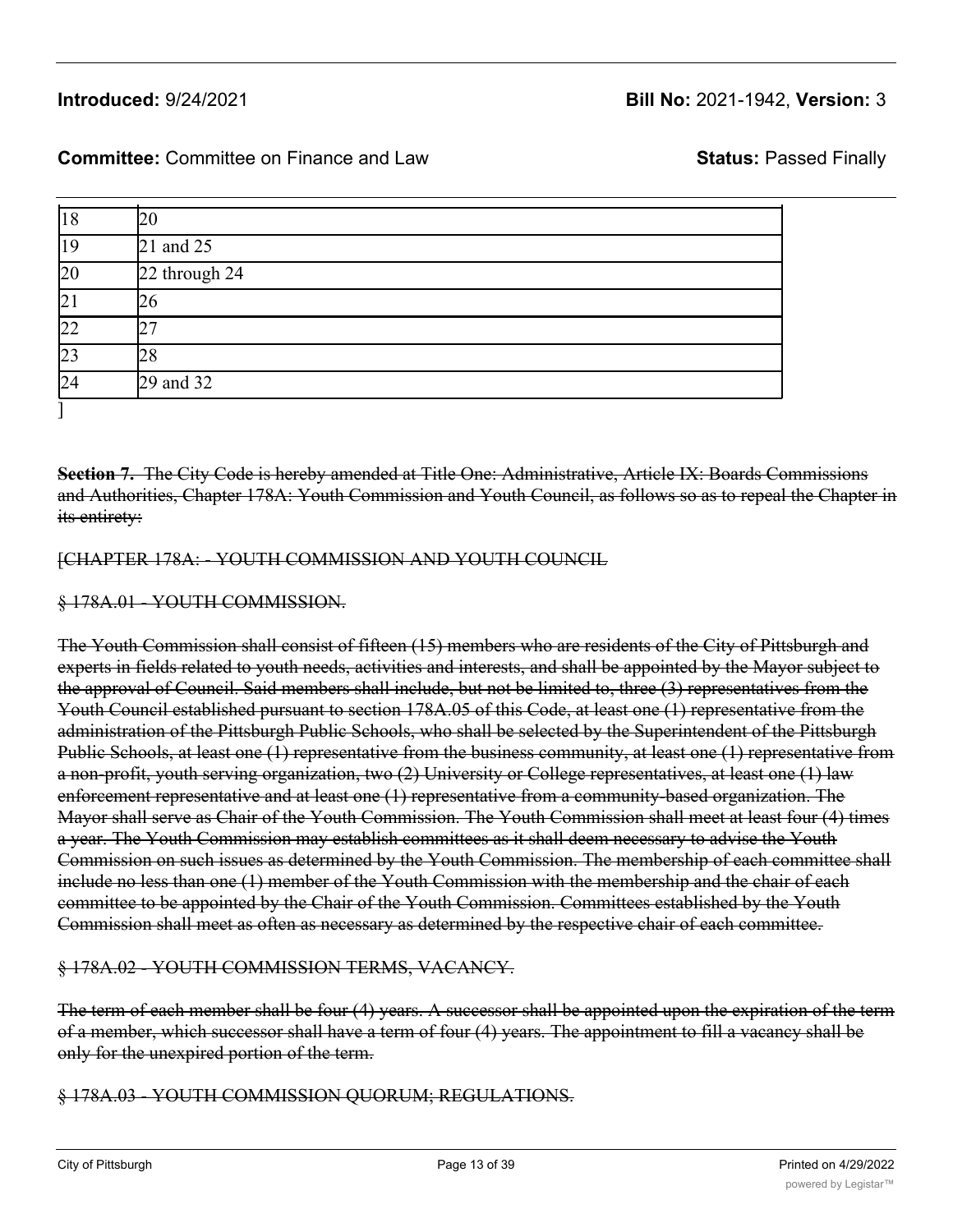### **Committee:** Committee on Finance and Law **Status:** Passed Finally

- (a) Nine (9) members of the Youth Commission shall constitute a quorum.
- (b) The Youth Commission shall make regulation for its own organization and procedure, consistent with the laws of the Commonwealth and of this Code. Members shall serve without compensation.

#### § 178A.04 - YOUTH COMMISSION POWERS AND DUTIES.

The Youth Commission shall have the responsibility to address the needs of Pittsburgh's children, youth and families, to identify or propose the creation of programmatic opportunities to address those needs and to inform elected and appointed officials representing the children, youth and families of the City of Pittsburgh about opportunities to help them to achieve their fullest potential in terms of mind, body and spirit, and to have a meaningful voice in the direction of the City of Pittsburgh. The Youth Commission shall report in writing quarterly to the Mayor and Council on its recommendations and suggestions.

#### § 178A.05 - YOUTH COUNCIL.

The Youth Council shall consist of two (2) representative student leaders from each public high school located in the City of Pittsburgh, one (1) representative student leader from each religious, parochial and private high school located in the City of Pittsburgh, five (5) young people between the ages of fourteen (14) and eighteen (18) to be selected from the community at large and nine (9) young people between the ages of fourteen (14) and eighteen (18), one (1) from each city council district to be nominated by the Member of Council representing that district. All members of the Youth Council shall be residents of the City of Pittsburgh, and shall be appointed by the Mayor subject to the approval of City Council. All Youth Council Members will be selected through an open application process and selection criteria shall be based upon proven leadership, community involvement and recommendations from school principals and instructors. The Youth Council shall meet no fewer than four (4) times in each calendar year.

#### § 178A.06 - YOUTH COUNCIL TERMS; VACANCY.

The term of each Member of the Youth Council shall be for one (1) year. Their successors shall be appointed on the expiration of their respective terms. The appointment to fill a vacancy shall be only for the unexpired portion of the term.

#### § 178A.07 - YOUTH COUNCIL QUORUM; REGULATIONS.

- (a) A simple majority of the Members of the Youth Council shall constitute a quorum.
- (b) The Youth Council shall elect from its Membership a Chairperson, Vice-Chairperson, Secretary, and Treasurer for one-year terms of office.
- (c) The Youth Council shall meet at least monthly at times and places it may designate.
- (d) In all other respects, the Youth Council shall make regulations for its own organization and procedure consistent with the laws of the Commonwealth and of this Code.
- (e) Members shall serve without compensation.

#### § 178A.08 - YOUTH COUNCIL POWERS AND DUTIES.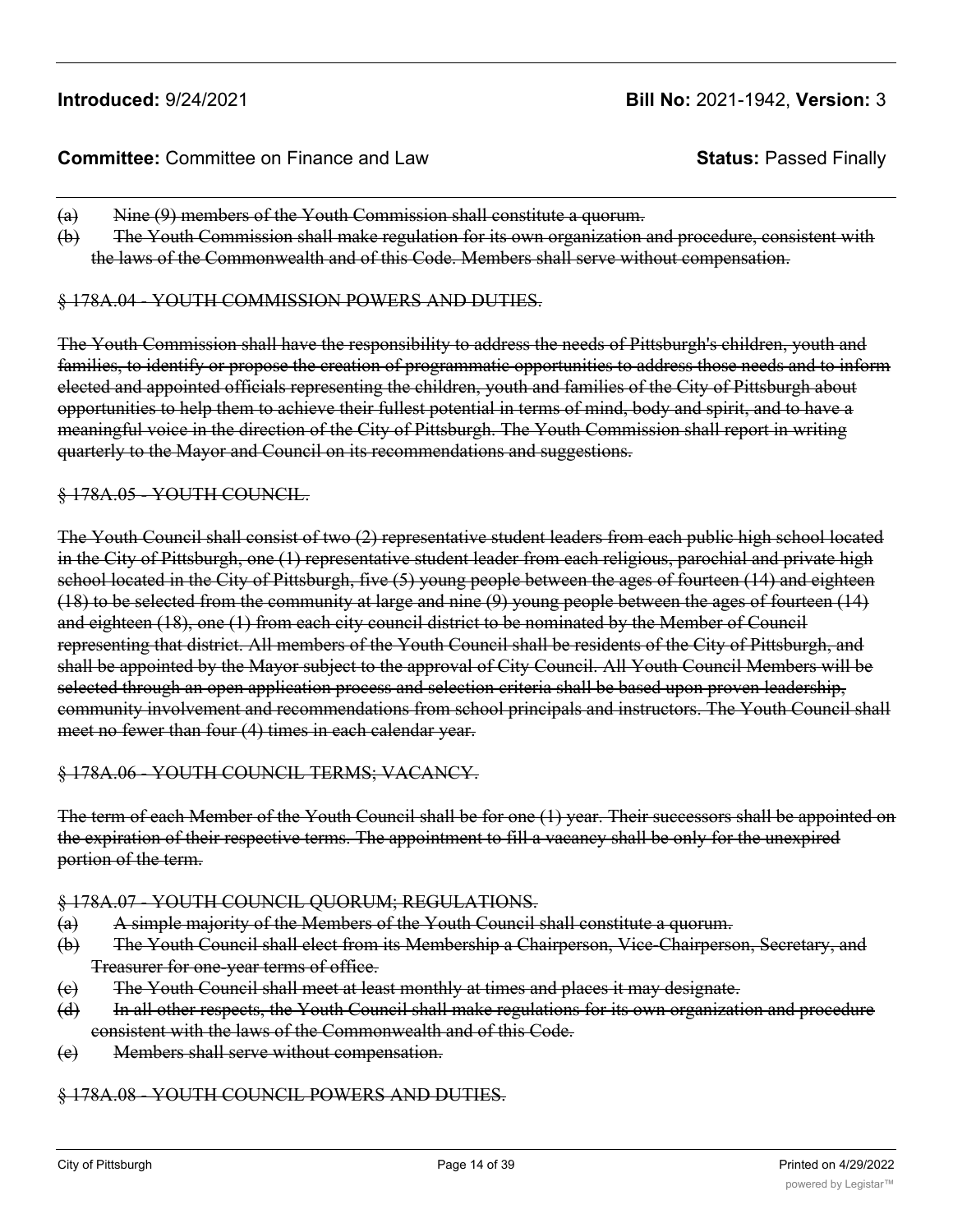## **Committee:** Committee on Finance and Law **Status:** Passed Finally

The Youth Council shall serve as a liaison between the City of Pittsburgh youth and the Youth Commission on issues affecting youth and to encourage the positive growth and development of youth by involving them in social, cultural, recreational and other drug and alcohol free activities. Upon request of the Mayor or Council, the Youth Council shall provide advice and assistance on matters concerning the needs of youth from the perspective of youth. In the performance of its function, the Youth Council is authorized to make recommendations to the Mayor and Council on:

- (a) Policy matters affecting Pittsburgh youth;
- (b) Planning, organizing, coordinating and carrying out drug and alcohol free social, cultural, recreational, and other activities for Pittsburgh youth;
- (c) Establishing guidelines, rules and procedures for participation in such activities; and
- (d) Entering into agreements with entertainers, concessionaires and other third parties as may be desirable by the Commission within available funds and in accordance with all applicable laws and procedures.

The Youth Council shall report in writing annually to the Mayor and Council on its recommendations and suggestions, describing its activities in the previous year and an annual work plan for the ensuing year.

#### § 178A.09 - EMPLOYEES; EXPENSES.

The Youth Commission and the Youth Council shall employ persons and employees as may be necessary, whose salary, with necessary expenses, may be provided for at the discretion of Council and the Mayor by the proper appropriations and ordinances.]

**Section 8.** The City Code is hereby amended at Title One: Administrative, Article IX: Boards Commissions and Authorities, Chapter 178B: Young Pittsburgh Advisory Commission ("YPAC"), as follows so as to repeal the Chapter in its entirety:

### [CHAPTER 178B: - YOUNG PITTSBURGH ADVISORY COMMISSION ("YPAC")

#### § 178B.01 - YOUNG PITTSBURGH ADVISORY COMMISSION.

Young Pittsburgh Advisory Commission shall consist of a diverse group of fifteen (15) City of Pittsburgh residents who are between the ages of twenty-thirty-four (20)-(34) at the beginning [of] their term, selected from the community at large. If past members have moved out of the City, they will be allowed to serve in an advisory role at the discretion of the Executive Committee. The composition shall be established to allow representatives of City Council to nominate one (1) representative from their respective council district. Members of the Commission may also make recommendations for new appointees to the Mayor and City Council. All commissioners will be ultimately appointed by the Mayor and confirmed by City Council. Members from the former Propel Pittsburgh Commission who have already been confirmed on the Commission, as formerly appointed by Council, shall advance to serve on the Young Pittsburgh Advisory Commission. Vacancies in the initial composition of the Young Pittsburgh Advisory Commission shall be filled according to the bylaws of the Young Pittsburgh Advisory Commission with strong deference given to nominations by the Mayor and City Council.

Appointments shall be representative of those listed above, with consideration given to City geography and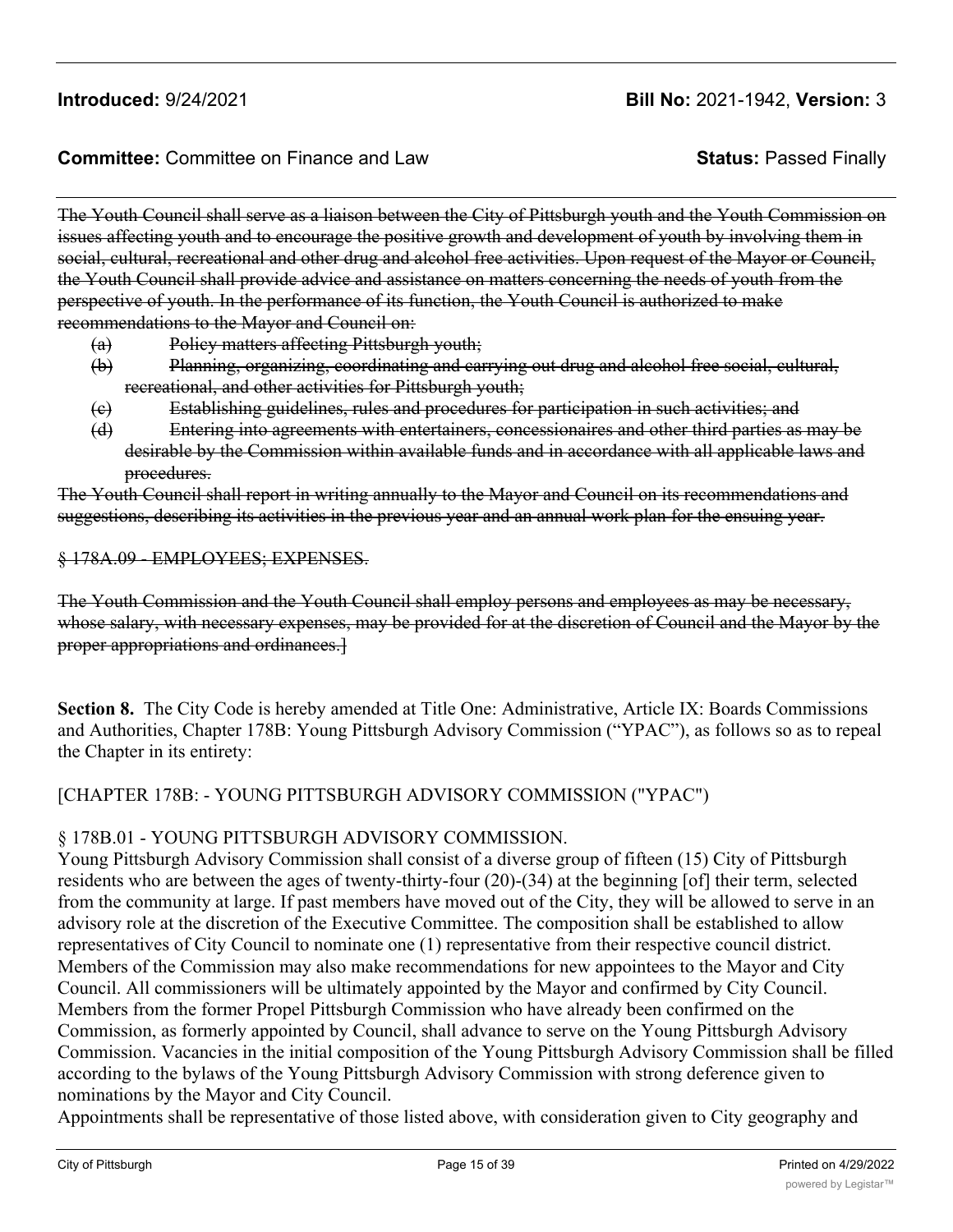# **Committee:** Committee on Finance and Law **Status:** Passed Finally

diversity. Appointments shall be made without regard to color, race, religion, income, gender, sexual orientation, gender expression and identity, national origin, parental or marital status, ancestry and/or disability.

#### § 178B.02 - YOUNG PITTSBURGH ADVISORY COMMISSION; MEETINGS AND CHAIR.

The Young Pittsburgh Advisory Commission shall elect a chair by majority vote of its members at its first meeting each calendar year according to its bylaws. The Young Pittsburgh Advisory Commission shall meet at least every other month and may establish committees as deemed necessary. The membership of each committee shall include no less than one (1) member of the Young Pittsburgh Advisory Commission.

#### § 178B.03 - YOUNG PITTSBURGH ADVISORY COMMISSION; VACANCY.

The term of each member shall be for three (3) years. Their successors shall be nominated on the expiration of their respective terms in accordance with the bylaws. The appointment to fill a vacancy shall be only for the unexpired portion of the term.

#### § 178B.04 - YOUNG PITTSBURGH ADVISORY COMMISSION; REGULATIONS.

- (a) A simple majority of the then-standing commission members shall constitute a quorum.
- (b) The Young Pittsburgh Advisory Commission shall establish regulations for its own organization and procedure consistent with the laws of the commonwealth and of this code.
- (c) Members shall serve without compensation.

### § 178B.05 - YOUNG PITTSBURGH ADVISORY COMMISSION; POWERS AND DUTIES.

The Young Pittsburgh Advisory Commission shall have the responsibility, duty and power to address the needs of young adults and young professionals; to identify or propose the creation of policies and programmatic opportunities; to address those needs and to inform the necessary elected and appointed officials of those needs. As well, the Young Pittsburgh Advisory Commission shall serve as the meaningful voice to ensure that young adults and young professionals are being engaged with the City of Pittsburgh. All City Council Members and the Mayor shall work with the Young Pittsburgh Advisory Commission to develop, facilitate, and advocate for a legislative agenda including policies and programs designed to attract, retain, and engage young Pittsburghers.

#### § 178B.06 - EFFECTIVE DATE.

The chapter shall become effective upon the date the Mayor's signature.]

**Section 9.** The City Code is hereby amended at Title One: Administrative, Article IX: Boards Commissions and Authorities, Chapter 178C: Sustainability Commissions, as follows so as to repeal the Chapter in its entirety:

### [CHAPTER 178C - SUSTAINABILITY COMMISSIONS

### § 178C.01 - SUSTAINABILITY COMMSSION.

The Sustainability Commission shall be created to carry on the duties of the Municipal Working Group of the Green Government Task Force, including overseeing and advancing the strategies outlined in the Pittsburgh Climate Action Plan, as unanimously adopted by Council for implementation by Resolution 0545 of 2008, and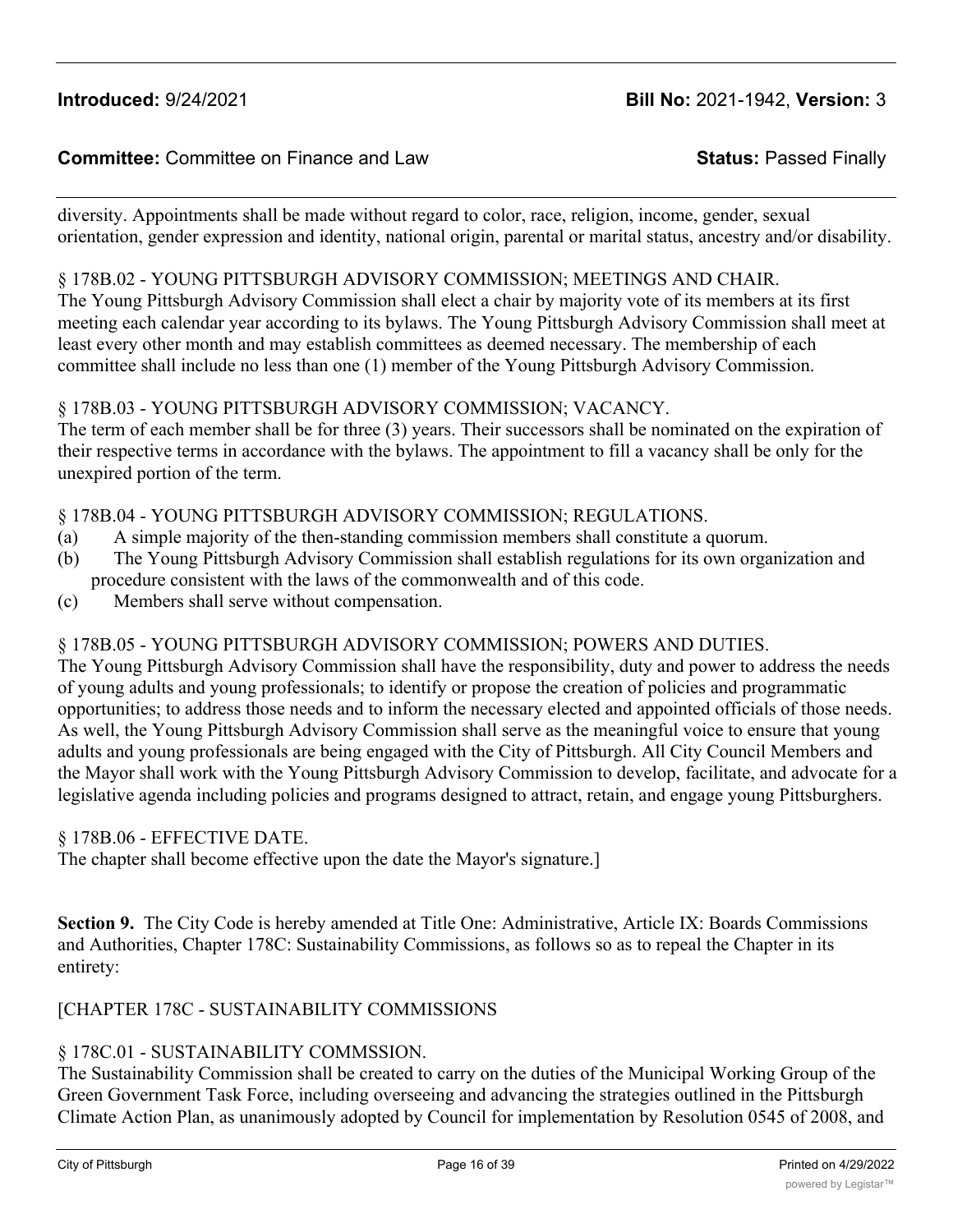signed by the Mayor on August 14, 2008.

#### § 178C.02 - RESPONSIBILITIES.

The responsibilities of the Sustainability Commission shall be to:

- (a) Ensure the adoption of the Pittsburgh Climate Action Plan and any subsequent revisions.
- (b) Serve as a steering commission for the implementation of municipal climate action recommendations.
- (c) Guide the process of revising the plan as needed.
- (d) Make amendments to the plan as needed.
- (e) Propose ordinances to Council relating to sustainability.

#### § 178C.03 - MEMBERSHIP.

The Commission shall consist of twelve (12) members. The positions shall be filled as follows:

- (a) One (1) member shall be the Sustainability Coordinator.
- (b) One (1) member shall be the Energy and Utilities Manager.
- (c) One (1) member shall be the Recycling Supervisor.
- (d) One (1) member shall be the Urban Forester.
- (e) One (1) member shall be a member of the Council appointed by the Council President.
- (f) One (1) member shall be a member of the Department of Finance.
- (g) One (1) member shall be a member of the Department of Public Works.
- (h) One (1) member shall be a member of the Bureau of Building Inspection.
- (i) One (1) member shall be from the Department of City Planning.
- (j) One (1) member shall be from the Mayor's Office.
- (k) One (1) member shall be from the Department of Human Resources and Civil Service.
- (l) One (1) member shall be from the Department of Mobility and Infrastructure

§ 178C.04 - TERMS.

- (a) The Sustainability Coordinator, Energy and Utilities Manager, Recycling Supervisor, and Urban
- Forester shall be Commission members for as long as they hold those positions.
- (b) All other members shall serve a term of five (5) years.

#### § 178C.05 - VACANCIES.

If a vacancy should arise, a replacement will be found according to the membership requirements. A replacement will serve out the remainder of the predecessor's term.

### § 178C.06 - OFFICERS.

- (a) The Chairperson of the Commission shall be the Sustainability Coordinator.
- (1) The Chairperson shall be responsible for calling meetings to order and scheduling the meetings.
- (b) The Vice Chairperson of the Commission shall be the Energy and Utilities Manager.
	- (1) In the event that the Chairperson is unavailable, the Vice Chairperson will be responsible for calling meetings to order.
- (c) Any other officers of the Sustainability Commission shall be elected by the Commission.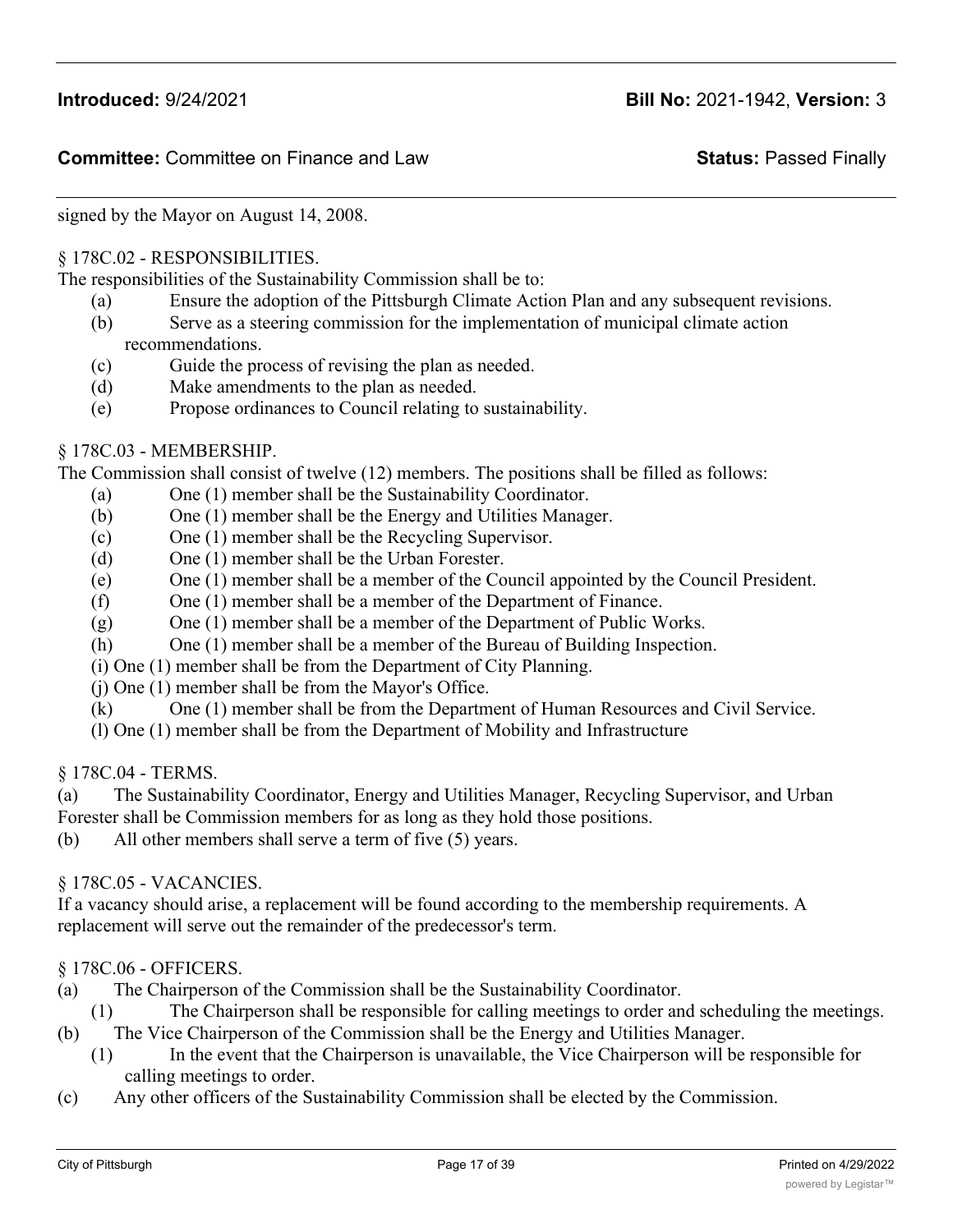#### § 178C.07 - MEETINGS.

An official meeting of the Sustainability Commission cannot be called to order without the establishment of a quorum of six (6) members.

- (a) There shall be at least one (1) meeting of the Commission every quarter of the year.
- (b) Additional Meetings.
	- (1) The Chairperson shall decide if an additional meeting is necessary.
	- (2) Twenty-four-hour notice must be given before an additional meeting takes place.]

**Section 10.** The City Code is hereby amended at Title One: Administrative, Article IX: Boards Commissions and Authorities, Chapter 178D: Pittsburgh Education Commission as follows so as to repeal the Chapter in its entirety:

#### [CHAPTER 178D: - PITTSBURGH EDUCATION COMMISSION

#### § 178D.01 - PITTSBURGH EDUCATION COMMISSION.

The Pittsburgh Education Commission shall be created to carry on the duties of Mayor William Peduto's Education Task Force, including overseeing the implementation of recommendations published by the Task Force in its report in five (5) key areas relevant to education in the City of Pittsburgh - public safety, out-ofschool time programming, community schools, school funding, and marketing the City schools - and the formation and implementation of new recommendations made by the Commission in the five (5) specified areas and others as determined by a majority of the Commission.

#### § 178D.02 - RESPONSIBILITIES AND POWERS.

The responsibilities and powers of the Pittsburgh Education Commission shall be to:

- (1) Oversee the implementation of policy recommendations made by the Education Task Force.
- (2) Continue to find areas of collaboration between the City of Pittsburgh, the Pittsburgh School District, and other relevant organizations and institutions on the five (5) areas identified by the Task Force and others decided upon by a majority of the Commission.
- (3) Create subcommittees based off of the five (5) areas identified by the Education Task Force public safety, out-of-school time programming, community schools, school funding, and the marketing of the City schools - and others at the suggestion of the Mayor, City Council, or the Board of Education and are agreed upon by a majority of the Commission.
- (4) Inform the Mayor, City Council, the Board of Education, and other relevant organizations and institutions on recommendations formed by the Commission in an annual report.

#### § 178D.03 - MEMBERSHIP.

The Commission shall consist of twenty-two (22) members appointed by the Mayor. The positions shall be filled as follows:

- (1) Three (3) members from the Pittsburgh School Board: one (1) member being the Government Relations Subcommittee Chairperson, and at least one (1) member shall be a minority.
- (2) Three (3) members from the Pittsburgh Federation of Teachers: one (1) shall be a current teacher, and one (1) shall be a current guidance counselor or social worker, both being from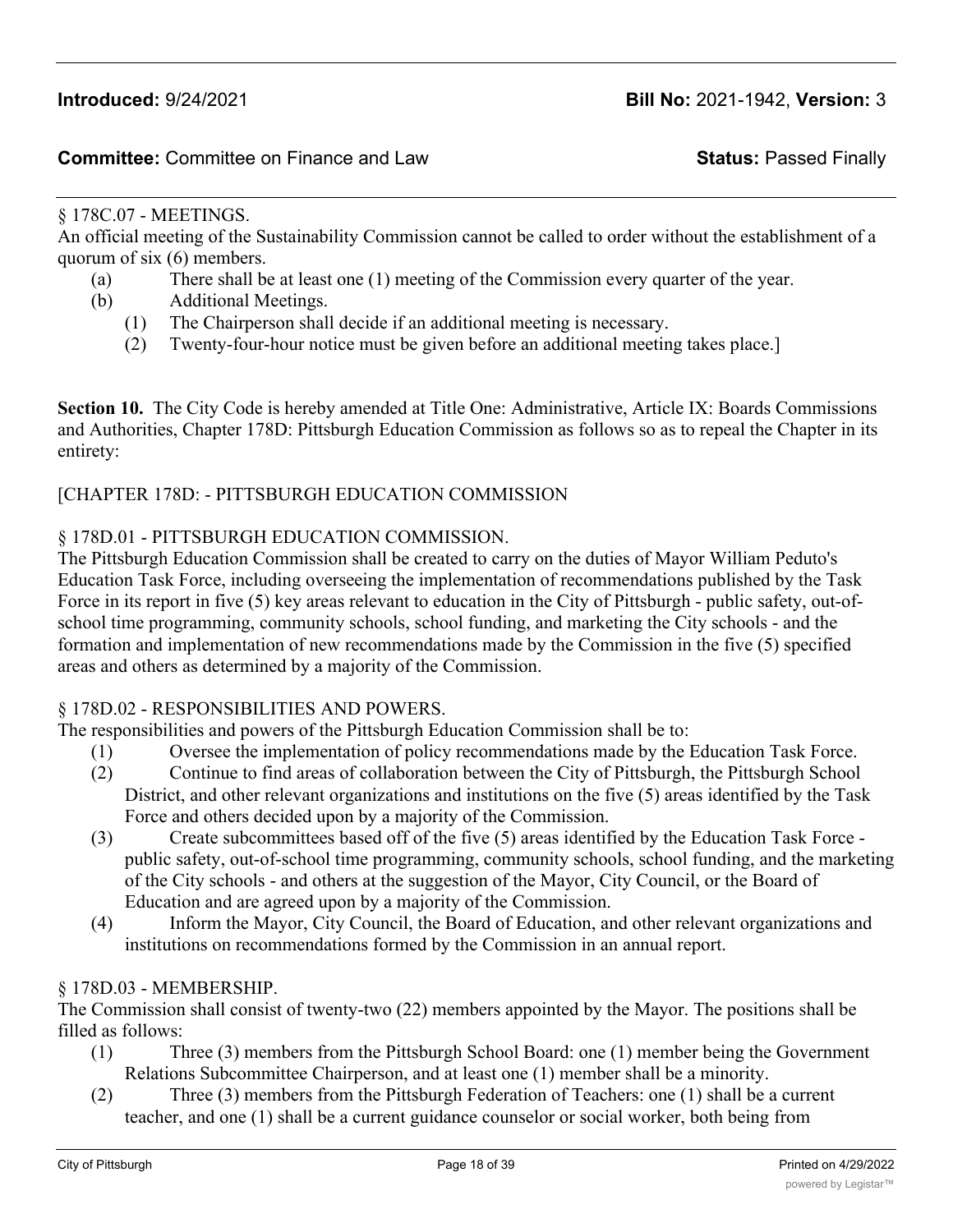geographically diverse schools and are employed by the Pittsburgh Board of Education.

- (3) One (1) member from the Pittsburgh School District.
- (4) One (1) member representing charter schools in the City.
- (5) One (1) member representing private schools in the City.
- (6) One (1) member from the Mayor's Office.
- (7) Four (4) members from City Council: at least one (1) member shall be a minority.
- (8) Three (3) members from public education advocacy groups: one (1) member shall be from a special education advocacy group, and at least one (1) member shall be a minority.
- (9) Four (4) members from the community-at-large: at least one (1) member shall be from a minority community, one (1) member shall be a current parent, and at least one (1) member shall be from the faith-based community.
- (10) One (1) student of Pittsburgh Public Schools and shall be from a geographically diverse school.

§ 178D.04 - TERMS.

All members shall serve a term of four (4) years and are eligible for reappointment.

### § 178D.05 - VACANCIES.

If a vacancy should arise, a replacement will be found according to the membership requirements and will be appointed by the Mayor to serve out the remainder of the predecessor's term.

§ 178D.06 - OFFICERS.

- (a) Within thirty (30) days of the appointments of all members of the Commission, the Commission shall convene to elect a chairperson by a roll call vote of the majority of the members of the Commission in attendance.
	- (1) The Chairperson shall be responsible for calling meetings to order, according to Robert's Rules of Order, the facilitation of the meeting, and the scheduling of the meetings.
- (b) The Commission may also elect a vice-chairperson and other board officers as needed by a roll call vote of the majority of the members of the Commission in attendance.
	- (1) In the event that the Chairperson is unavailable, the Vice-Chairperson or the highest ranked officer in attendance will be responsible for calling the meeting to order and facilitating the meeting.
- (c) Subcommittees may elect a chairperson, vice-chairperson, and other officers as needed by a roll call vote of the majority of the members of the respective subcommittee.
- (d) The Chairperson and other elected officers shall serve in their elected positions for the remainder of their appointed terms.
	- (1) A vacancy in the position of chairperson or any officer shall be filled by a roll call vote of the majority of members of the Commission in attendance of the first meeting after the vacancy occurs.

## § 178D.07 - MEETINGS.

An official meeting of the Pittsburgh Education Commission cannot be called to order without the establishment of a quorum of twelve (12) members.

- (1) There shall be at least one (1) meeting of the Commission every quarter of the year.
- (2) Subcommittees will meet on a basis decided upon by a majority of members on each respective Subcommittee.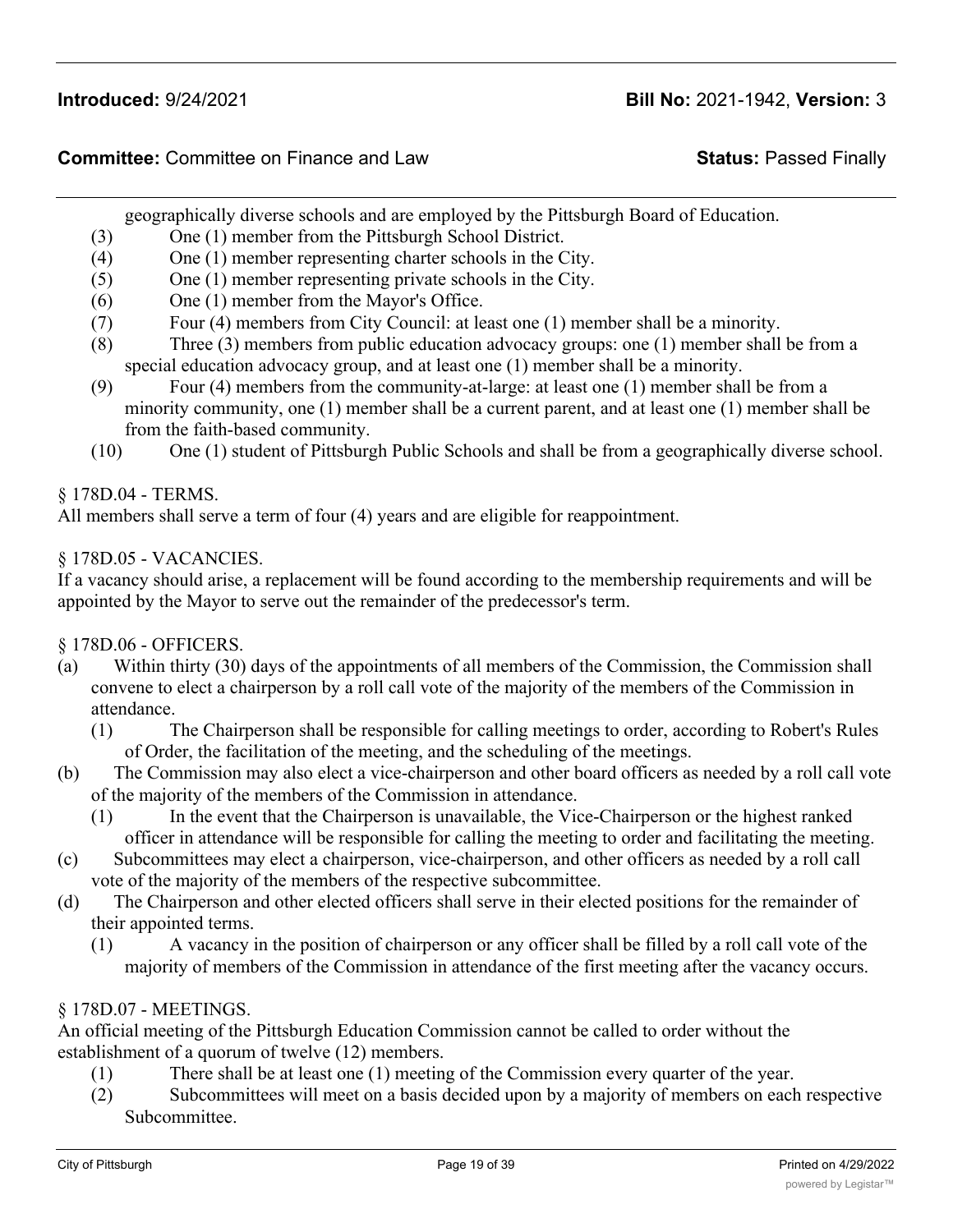- (3) Additional Meetings:
	- a. The Chairperson shall decide if an additional meeting is necessary.
	- b. Forty-eight (48) hours' notice must be given before an additional meeting takes place.]

**Section 11.** The Pittsburgh City Code is hereby amended at Title One: Administrative, Article IX: Boards, Commissions and Authorities, Chapter 179B: Fair Representation in Appointments to Boards, Authorities, and Commissions, as follows so as to repeal the Chapter in its entirety:

#### [CHAPTER 179B: - FAIR REPRESENTATION IN APPOINTMENTS TO BOARDS, AUTHORITIES, AND **COMMISSIONS**

§ 179B.01 - INTENT.

It is the intent of the Council to:

- (1) Establish standard procedures for appointing members to City related boards, authorities, and commissions to encourage fair representation that is reflective of the diversity of City residents.
- (2) Create a means that is readily available to the public, primarily on the City's website, to centrally house and disseminate all public information regarding City related authorities, boards, and commissions.
- (3) Provide for a comprehensive listing of all City related boards, authorities, and commissions, listing:
	- a. All governing documents including, but not limited to, enabling legislation, charters, and/or bylaws for said organization.
	- b. The name of persons appointed to said organizations, business address, effective date of appointment, and expiration of said term.
- (4) Create a means to solicit and maintain a list of citizens who express an interest in public service by making themselves available for consideration for appointment to such boards, authorities, and commissions.

#### § 179B.02 - PUBLIC LISTING OF ALL CITY RELATED BOARDS, AUTHORITIES, AND COMMISSIONS.

- (1) The Mayor of the City of Pittsburgh will develop and maintain a listing of all City related boards, authorities, and commissions, which will include:
	- (a) Governing documents, including, but not limited to, enabling legislation, governing charter, and/or bylaws for said organizations.
	- (b) A listing of the name of persons serving on each board, authority, and commission, business address, effective date of appointment and date of the expiration of the term of the appointment.
	- (c) A list of who makes the appointment for each seat on each board, authority, and commission.
	- (d) Any residency requirements for each seat on each board, authority, and commission.
	- (e) Whether there is any compensation and/or reimbursement for each seat on each board, authority, and commission.
	- (f) A calendar of scheduled meetings and/or any scheduled special meetings of said organizations,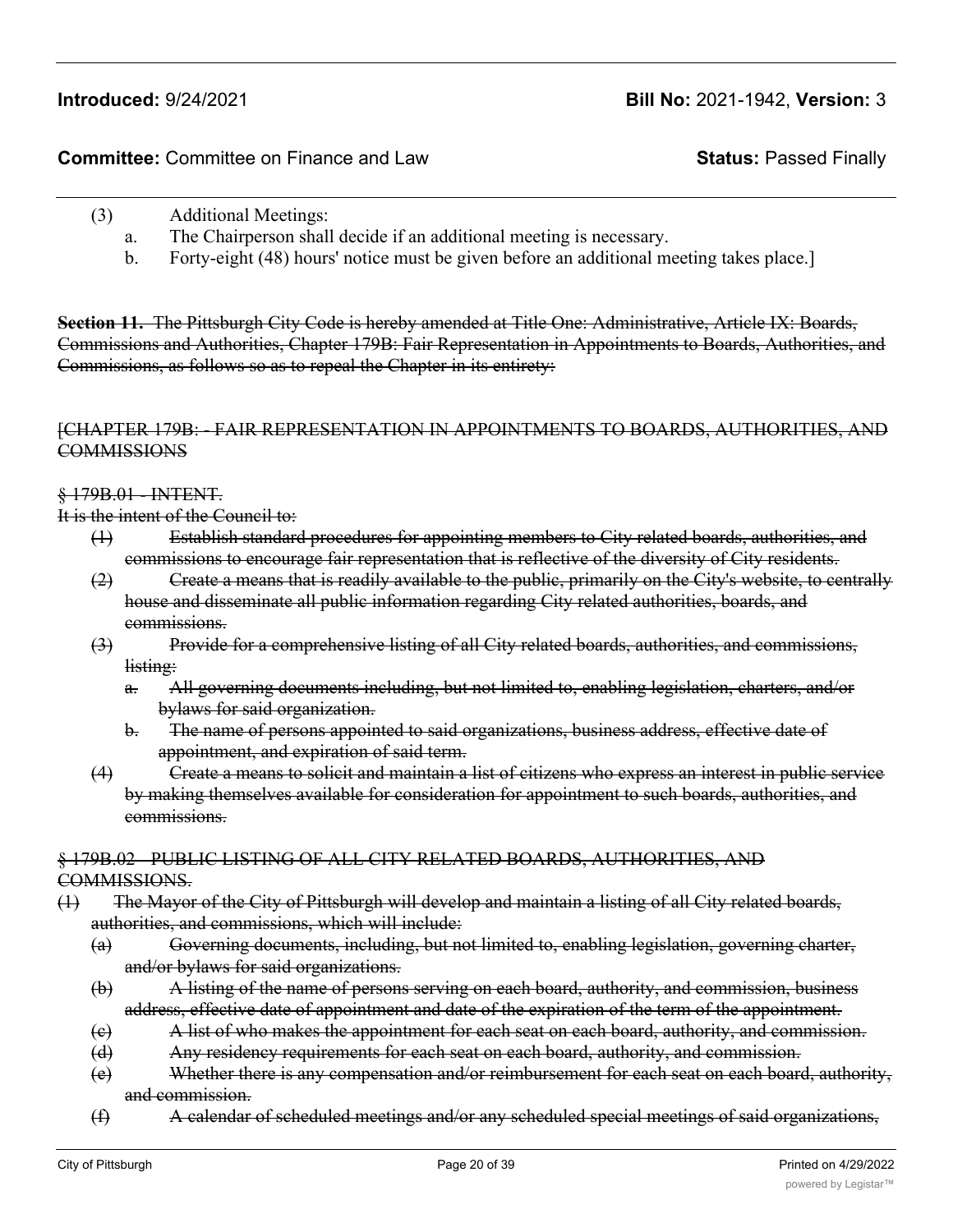noting the time and place of said meetings.

This information should be made available by request at the Mayor's Office.

(2) The Mayor of the City of Pittsburgh will develop and maintain a database of the age, sex, zip code, and optional demographic information, including race, sexual orientation, and disability, of:

(a) Each individual that submits an application for a City board, authority, or commission and

(b) Each appointee to all City boards, authorities, and commissions.

This information shall be tabulated in the aggregate for each board, authority, and commission, and made public via a report to City Council on an annual basis.

#### § 179B.03 - PUBLIC ACCESS TO INFORMATION.

- (1) The Department of City Information Systems will develop and maintain a "Boards, Authorities, and Commissions" page on the City website, with information on all City related boards, authorities, and commissions. The website should include:
	- (a) A comprehensive alphabetical list of all City boards, authorities, and commissions with links to individual pages for each board, authority, and commission.
	- (b) A link to this policy.
	- (c) All current vacancies and positions that are scheduled to become vacant in the next sixty (60) days on any board, authority, or commission.
	- (d) A link to an online and downloadable application.
- (2) The Department of City Information Systems will develop and maintain individual webpages for each City board, authority, and commission with information about each board, authority, and commission. Each website should include:
	- (a) Governing documents, including, but not limited to, enabling legislation, governing charter, and/or bylaws for said organizations.
	- (b) A listing of the name of persons serving on each board, authority, and commission, effective date of appointment and date of the expiration of the term of the appointment.
	- (c) A list of who makes the appointment for each seat on each board, authority, and commission.
	- (d) A calendar of scheduled meetings and/or any scheduled special meetings of said organizations, noting the time and place of said meetings.

#### § 179B.04 - APPLICATIONS.

- (1) The Office of the Mayor, assisted by other departments as necessary, will develop a single standardized application form to be submitted by all applicants for any board, authority, or commission for which an applicant seeks consideration. The information provided by the applicant will be used to track efforts to receive committee balance. The City will keep all applications on file for at least one (1) year.
- (2) The Office of the Mayor, assisted by other departments as necessary, will make applications available to all interested citizens by creating an online application form, by posting a printable application on the City webpage, and by making an application available upon request at the Mayor's Office.

#### § 179B.05 - APPOINTMENTS.

(1) The Mayor and City Council should consult the database for all applicants who have expressed interest in serving on a board, authority, or commission. Any ex-officio membership requirements of a board, authority, or commission are exempted from this Section.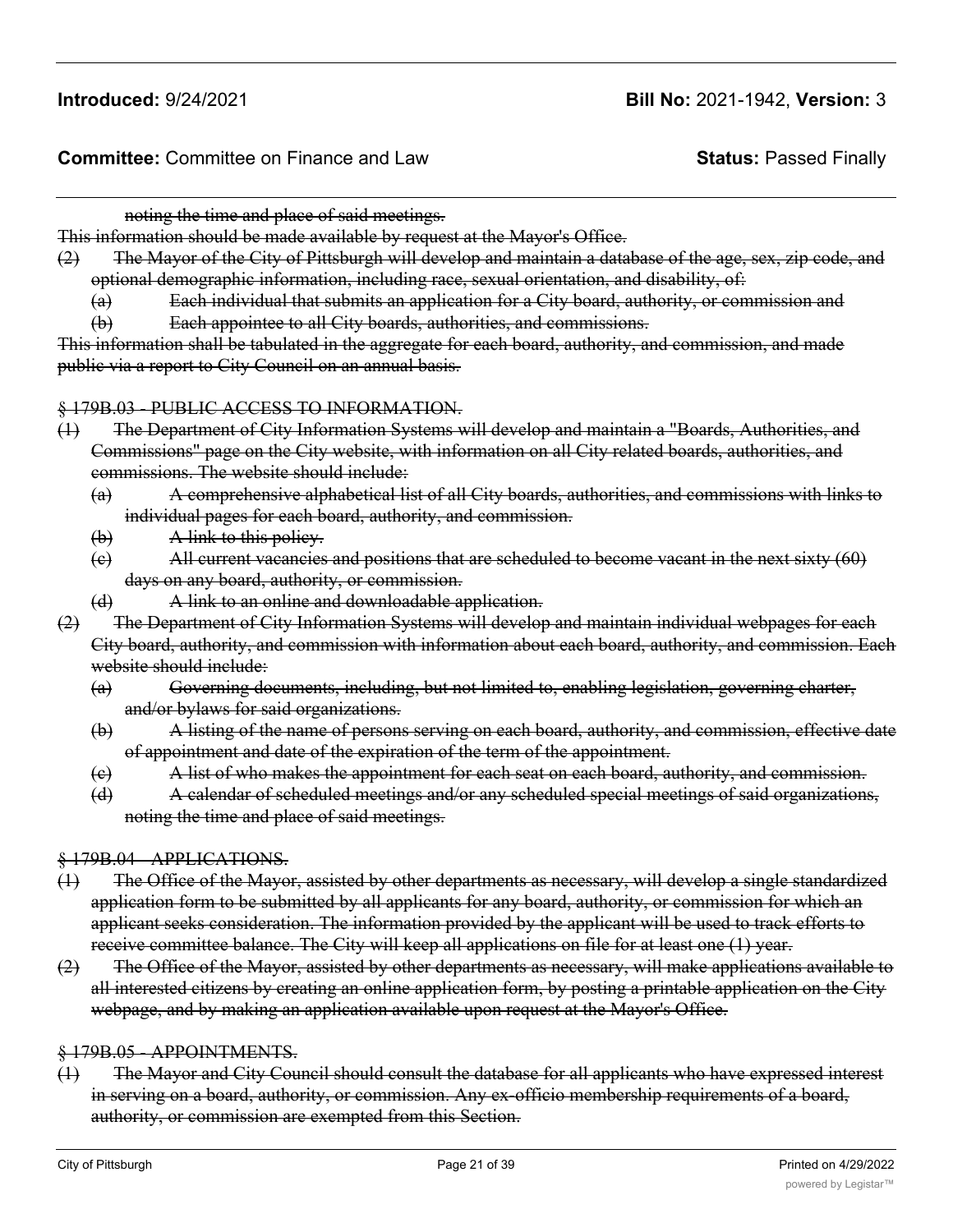#### **Committee:** Committee on Finance and Law **Status:** Passed Finally

- $(2)$  City Council should not renew the appointment of any nominee who has already served two  $(2)$ consecutive terms on any board, authority, or commission and should not serve on more than two (2) boards, authorities, or commissions at a time.
- (3) City Council will only consider nominees for a board, authority, or commission after consulting applicant database.

#### § 179B.06 - RENEWAL.

All aforementioned information relating to City boards, authorities, and commissions will be updated on an annual basis.

#### § 179B.07 - SEVERABILITY.

If any provision of this Ordinance shall be determined to be unlawful, invalid, void, or unenforceable, then that provision shall be considered severable from the remaining provisions of this Ordinance, which shall be in full force and effect.

**Section 12.** The City Code is hereby amended at Title One: Administrative, Article IX: Boards, Commissions and Authorities, Chapter 179D: Records Management Advisory Commission, Section 179D.04: Establishment of Archive Police, as follows so as to repeal the Section in its entirety:

# CHAPTER 179D: - RECORDS MANAGEMENT ADVISORY COMMISSION

#### [§ 179D.04 - ESTABLISHMENT OF ARCHIVE POLICY.

The City shall establish policies on archiving based on the following process:

- (a) Each department shall conduct a survey of records.
	- (b) The Commission will work with members of the archive and preservation communities to establish best practices for archive plans.
	- (c) The Commission will establish broad guidelines to be applied across all departments.
	- (d) Department Representatives will work to establish archive plans.
	- (e) Department archive plans will be brought to the Commission for review for possible amendments and approval.
	- (f) The Commission will submit approved archive plans to City Council to be read and filed.
	- $(g)$  The Commission will provide annual reports to the Mayor, City Controller, and City Council on the progress of archive plans.]

**Section 13.** The City Code is hereby amended at Title One: Administrative, Article IX: Boards, Commissions and Authorities, Chapter 179E: Establishment of Advisory Board on Entrepreneurship and Startups, as follows so as to repeal the Chapter in its entirety:

## [CHAPTER 179E: - ESTABLISHMENT OF ADVISORY BOARD ON ENTREPRENEURSHIP AND STARTUPS

### § 179E.01 - MEMBERSHIP.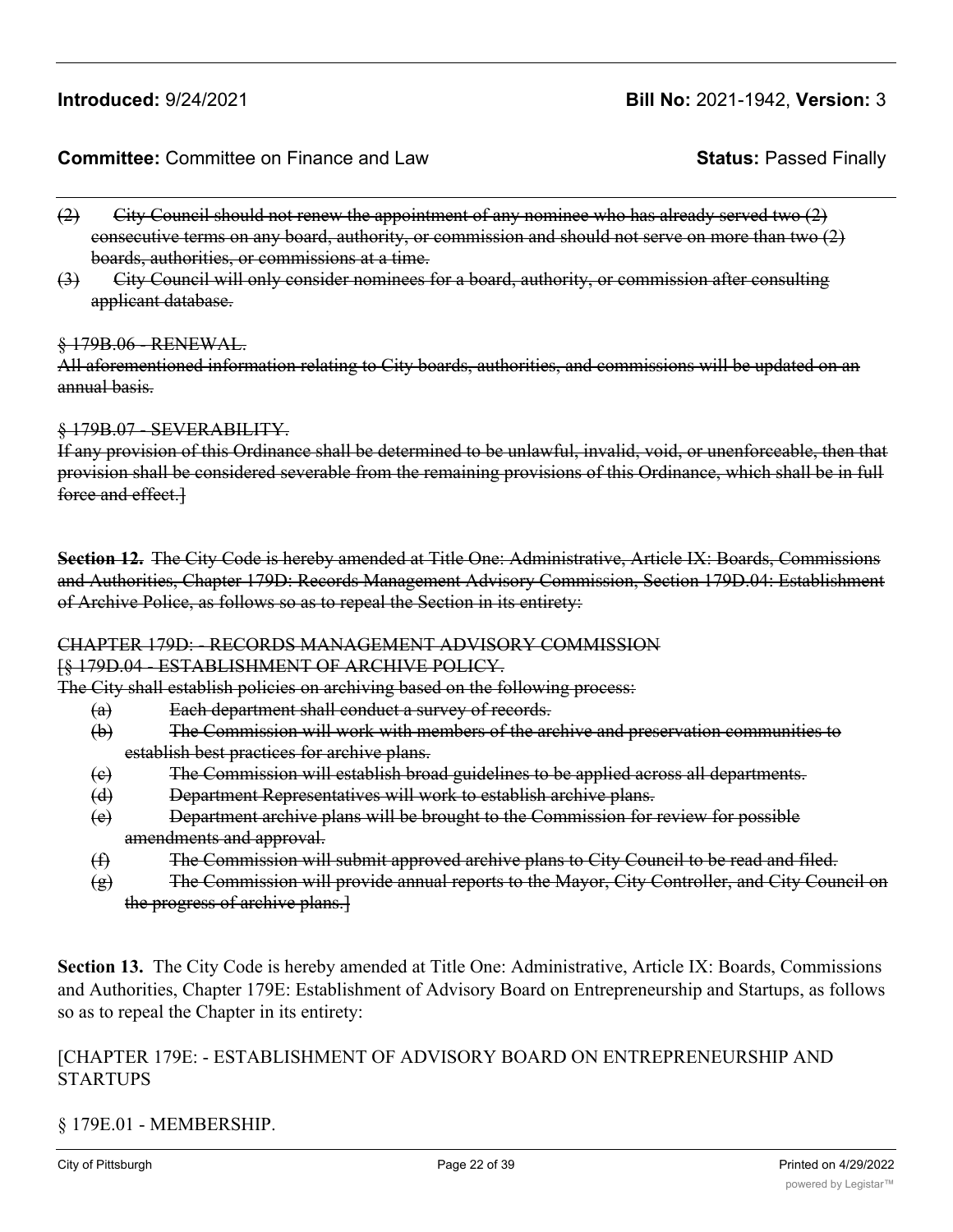A. A Six (6)-member Steering Committee shall be appointed by City Council. This Steering Committee shall work to recommend nominees to the Advisory Board in accordance with § 179E.01 (B) and submit said recommendations to City Council for appointment.

1. The Steering Committee shall be charged with creating rules and regulations for its operations and

procedures of reviewing the credentials of parties interested in serving on the Advisory Board.

- 2. Members of the Steering Committee shall serve as full members of the Advisory Board.
- 3. Upon achieving full membership of the Advisory Board, the Steering Committee shall dissolve. a. Individuals appointed to the Steering Committee shall still serve as members of the Advisory Board for the duration of their term.

b. Upon achievement of full membership and the dissolving of the Steering Committee, the full membership of the Advisory Board shall subsequently work to recommend nominees to the Advisory Board in accordance with  $\S 179E.01$  (B) and submit said recommendations to City Council for appointment as necessary.

B. The full membership of the Advisory Board on Entrepreneurship and Start-ups shall be appointed by City Council upon recommendation of the Steering Committee or Advisory Board, as appropriate, and shall include the following members:

- 1. One (1) representative of the Urban Redevelopment Authority.
- 2. One (1) representative of a business working in the field of green technology.
- 3. One (1) representative of a veteran-owned business within the City of Pittsburgh.

4. Two (2) representatives of women- and/or minority-owned business enterprises within the City of Pittsburgh.

5. Two (2) members of the restaurant and/or food service community currently working in the industry within the City of Pittsburgh.

6. Three (3) representatives of the university community, representing the colleges and universities within the City of Pittsburgh.

7. Five (5) representatives of businesses, start-ups, entrepreneurial ventures, or related organizations throughout the City of Pittsburgh.

C. Members shall serve for a term of four (4) years or until successors are confirmed and qualified.

D. All members of the Advisory Board must be residents of the City of Pittsburgh.

E. The purpose of this Advisory Board is to provide recommendations and reviews to the Mayor and City Council of policies and regulations affecting business and economic development in the City of Pittsburgh.

F. Members of organizations whose services are needed to augment the work of the Advisory Board shall be invited by the Advisory Board to serve on an ad hoc basis, in committees, to address current issues.

## § 179E.02 - MEETINGS AND CHAIR.

A. Within sixty (60) days of the appointment of the Steering Committee, the Steering Committee shall convene to begin the process of soliciting additional members so as to comply with Section 179E.01B.

B. Within sixty (60) days of the confirmation of the appointments of all members of the Advisory Board, the Advisory Board shall convene to elect a chairperson by a roll call vote of the majority of the members of the Advisory Board in attendance.

C. The Advisory Board may also elect a vice-chair and other board officers, as needed.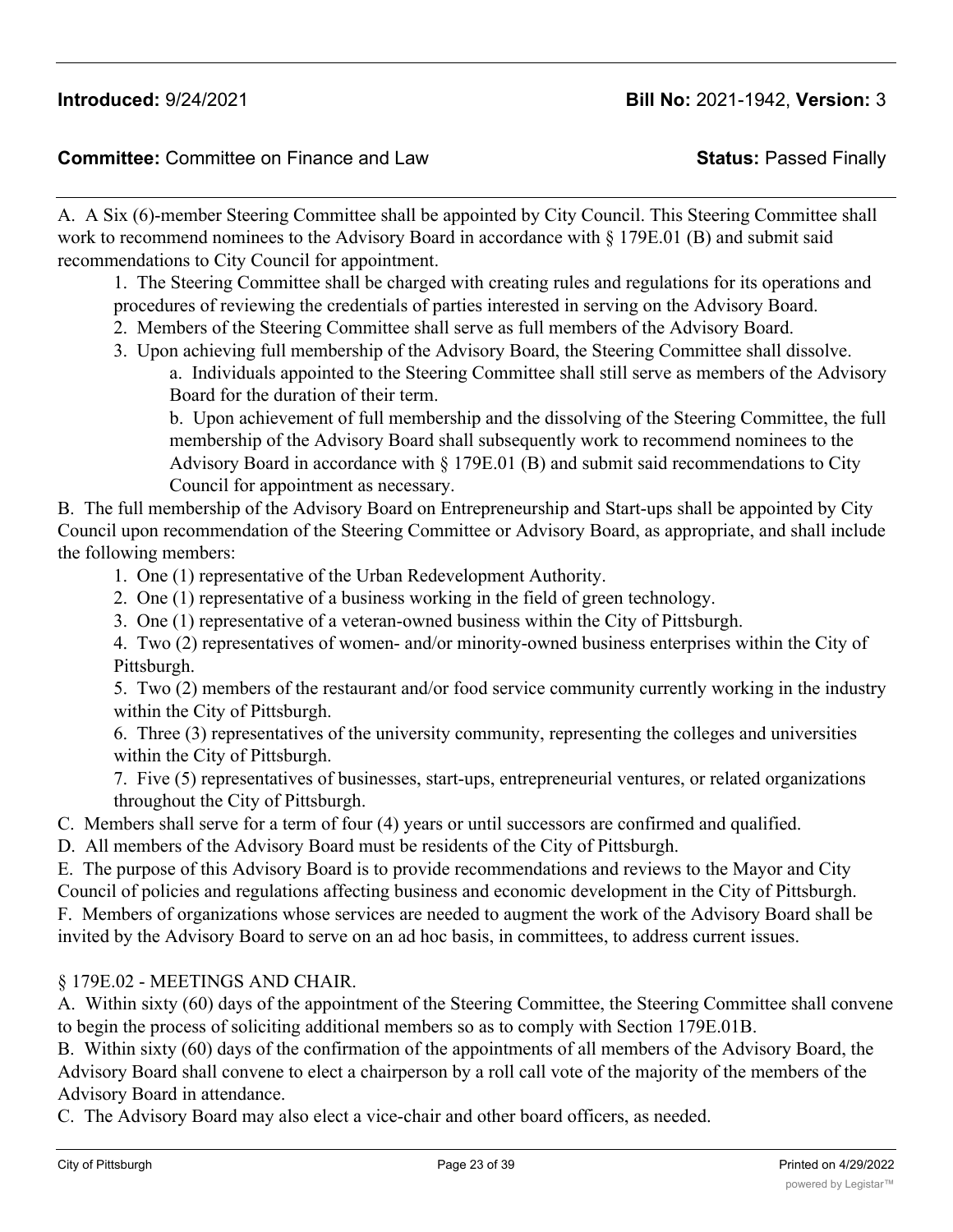## **Committee:** Committee on Finance and Law **Status:** Passed Finally

D. The chairperson so elected shall serve for the remainder of the calendar year and for the following calendar year. Thereafter, an election shall be held in November of the second year, and the newly elected chair shall begin serving at the following January meeting and shall serve for two (2) calendar years.

E. A vacancy in the position of chairperson of the Advisory Board shall be filled by a roll call vote of the majority of the members of the Advisory Board in attendance. The person selected shall serve temporarily until the end of the calendar year, with an election held in November, so that a duly elected chair will begin to serve on January 1 of the subsequent calendar year for a complete two-year term.

F. If an election for chairperson is not held, the last person holding the position of chairperson will act in that capacity until a successor is appointed.

G. The Advisory Board shall meet quarterly, at a minimum, at a time and place designated by the Advisory Board chairperson.

H. The Advisory Board shall distribute its agendas and minutes to the Mayor and to City Council.

§ 179E.03 - VACANCY.

Should any vacancy occur, it shall be filled by City Council for the unexpired term.

§ 179E.04 - Regulations.

A. A simple majority of the then-standing Advisory Board members shall constitute a quorum, which shall be required for any official meetings to be conducted. A simple majority vote of those present at any meeting is sufficient for any official action.

B. The Advisory Board shall establish rules and regulations for its own organization and procedures consistent with this Chapter, as it deems necessary to implement this Chapter.

C. Members shall serve without compensation.

### § 179E.05 - POWERS AND DUTIES.

A. Activities of the Advisory Board may include, but are not limited to:

1. Develop strategies to promote targeted growth opportunities in business districts through the City of Pittsburgh.

2. Provide review of laws, regulations, and policies that impact the business environment.

3. Provide policy recommendations on municipal issues relevant to businesses, including zoning, permitting, community resources, and other related areas.

4. Serve as a liaison between new entrepreneurs, small business owners and startups by acting as an interface with municipal government.

5. Work with the City of Pittsburgh to identify and work with potential strategic partners for advance of business and economic development opportunities.

6. Advise the City of Pittsburgh on the development of strategies to promote affordable incubation spaces or similar lodging for new businesses.

B. The Advisory Board shall submit, at a minimum, a yearly report to the Mayor and City Council detailing its activities of the past year and planned activities of the coming year.

C. The Advisory Board shall, at a minimum, meet yearly with the City of Pittsburgh's Equal Opportunity Review Commission to review topics such as, but not limited to: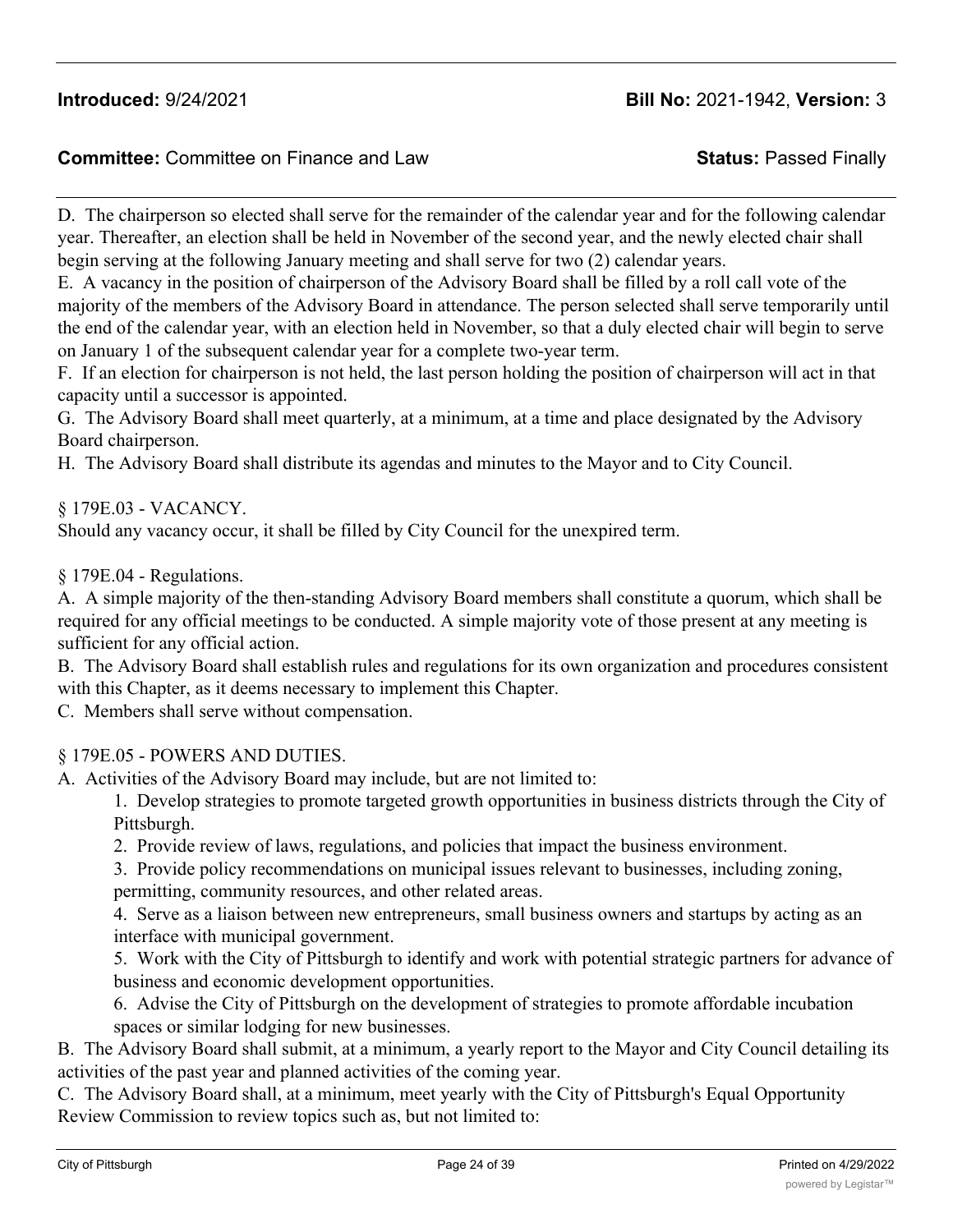- 1. Contracting practices.
- 2. Employment opportunities for women and minorities.

§ 179E.06 - EFFECTIVE DATE.

This chapter shall become effective upon signature by the Mayor of the enabling legislation.]

**Section 14.** The Pittsburgh City Code is hereby amended at Title One: Administrative, Article IX: Boards, Commissions and Authorities, Chapter 179F: Advisory Board on Bicycle Infrastructure, as follows so as to repeal the Chapter in its entirety:

[CHAPTER 179F. - ADVISORY BOARD ON BICYCLE INFRASTRUCTURE

#### § 179F.01 - PURPOSE.

The Advisory Board on Bicycle Infrastructure is hereby established to draft policies and procedures for installing bicycle infrastructure and to review proposed plans prior to installing bicycle lanes in the City of Pittsburgh.

#### § 179F.02 - ADVISORY BOARD MEMBERSHIP.

- (a) The Advisory Board shall consist of a maximum of thirteen (13) members, with a majority of the members of the Board being residents of the City of Pittsburgh.
- (b) The members of the Advisory Board shall be appointed by the Mayor and confirmed by Council and shall include the following:

City of Pittsburgh Director of Mobility and Infrastructure; City of Pittsburgh Bike Pedestrian Coordinator; Representative from the City County Task Force on Disabilities; City of Pittsburgh Director of Planning or designee; City of Pittsburgh Director of Public Works or designee; Representative from City of Pittsburgh Bureau of Police; Director of Parking Authority or designee;

Representative from Port Authority;

Two (2) representatives from the business community;

Two (2) representatives from bicycle advocacy organizations.

(c) One (1) additional member may be appointed by the Mayor and confirmed by Council.

#### § 179F.03 - MEETINGS AND CHAIR.

- (a) Within sixty (60) days of the confirmation of the appointments of all members of the Board, the Board shall convene to elect a chairperson by a roll call vote of the majority of the members in attendance. The chairperson must be a City of Pittsburgh resident.
- (b) The Board may also elect a vice-chair and other Board officers, as needed.
- (c) The chairperson so elected shall serve for the remainder of the calendar year and for the following calendar year. Thereafter, an election shall be held in November of the second year, and the newly elected chair shall begin serving at the following January meeting and shall serve for two (2) calendar years.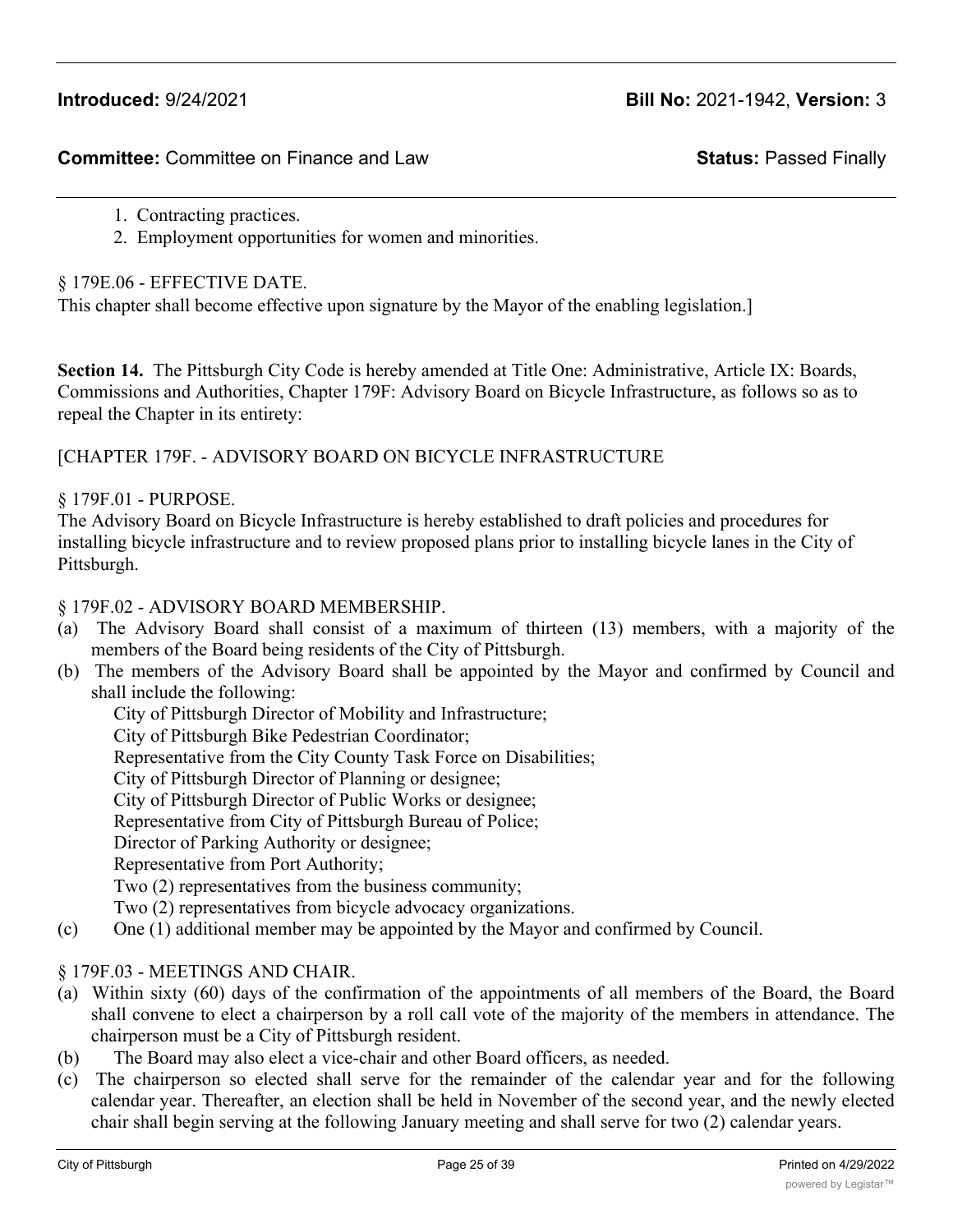#### **Committee:** Committee on Finance and Law **Status:** Passed Finally

- (d) A vacancy in the position of chairperson of the Board shall be filled by a roll call vote of the majority of the members in attendance. The person so selected shall serve temporarily until the end of the calendar year, with an election held in November, so that a duly elected chair will begin to serve on January 1 of the subsequent calendar year for a complete two-year term.
- (e) If an election for chairperson is not held, the last person holding the position of chairperson will act in that capacity until a successor is appointed and qualified.
- (f) The Advisory Board shall meet bi-monthly, or as needed, at a time and place designated by the Board chairperson.
- (g) Seven (7) members of the Board shall constitute a quorum for the transaction of business and a simple majority vote of those present at any meeting is sufficient for any official action.

#### § 179F.04 - POWERS AND DUTIES OF THE ADVISORY BOARD.

- (a) To create policy and procedures for both the process of developing better and safer bicycle infrastructure and design guidelines within six (6) months of the effective date of Chapter 179F.
- (b) To provide safe routes to schools, businesses and neighborhoods.
- (c) To have an inclusive process for all stakeholders.
- (d) To work closely with the Bicycle and Pedestrian Coordinator for PennDOT and attempt to work closely with Philadelphia to establish State and National best practices for bicycle infrastructure in order to give Pittsburgh a voice in the State code.
- (e) To coordinate communication among neighborhood organizations by having a or presenting at a regular community meeting with the primary local community group at least forty-five (45) days prior to the beginning of installation of said bicycle infrastructure.
- (f) To coordinate a meeting with council members at least forty-five (45) days prior to installation of said bicycle infrastructure.
- (g) To establish communication with City departments and officials.
- (h) To facilitate collaboration between community groups, residents and City government to reach the most effective solutions.
- (i) Council will re-evaluate the responsibilities of the Advisory Board and take any appropriate actions if necessary, three (3) months after the first meeting of the Complete Streets Commission.

#### § 179F.06 - EFFECTIVE DATE.

This Chapter shall become effective thirty (30) days after the enactment of this legislation.]

**Section 15.** The City Code is hereby amended at Title Two: Fiscal, Article V: Special Funds, Chapter 233: Sinking Fund Commission, as follows so as to repeal the chapter in its entirety:

#### [CHAPTER 233: - SINKING FUND COMMISSION

#### § 233.01 - CREATION.

The Sinking Fund Commission shall consist of five (5) persons appointed by the Mayor subject to the approval of Council. Those members first appointed shall serve for terms of one (1), two (2), three (3), four (4) and five (5) years. Thereafter, the term of office shall be five (5) years. A member shall hold office until his successor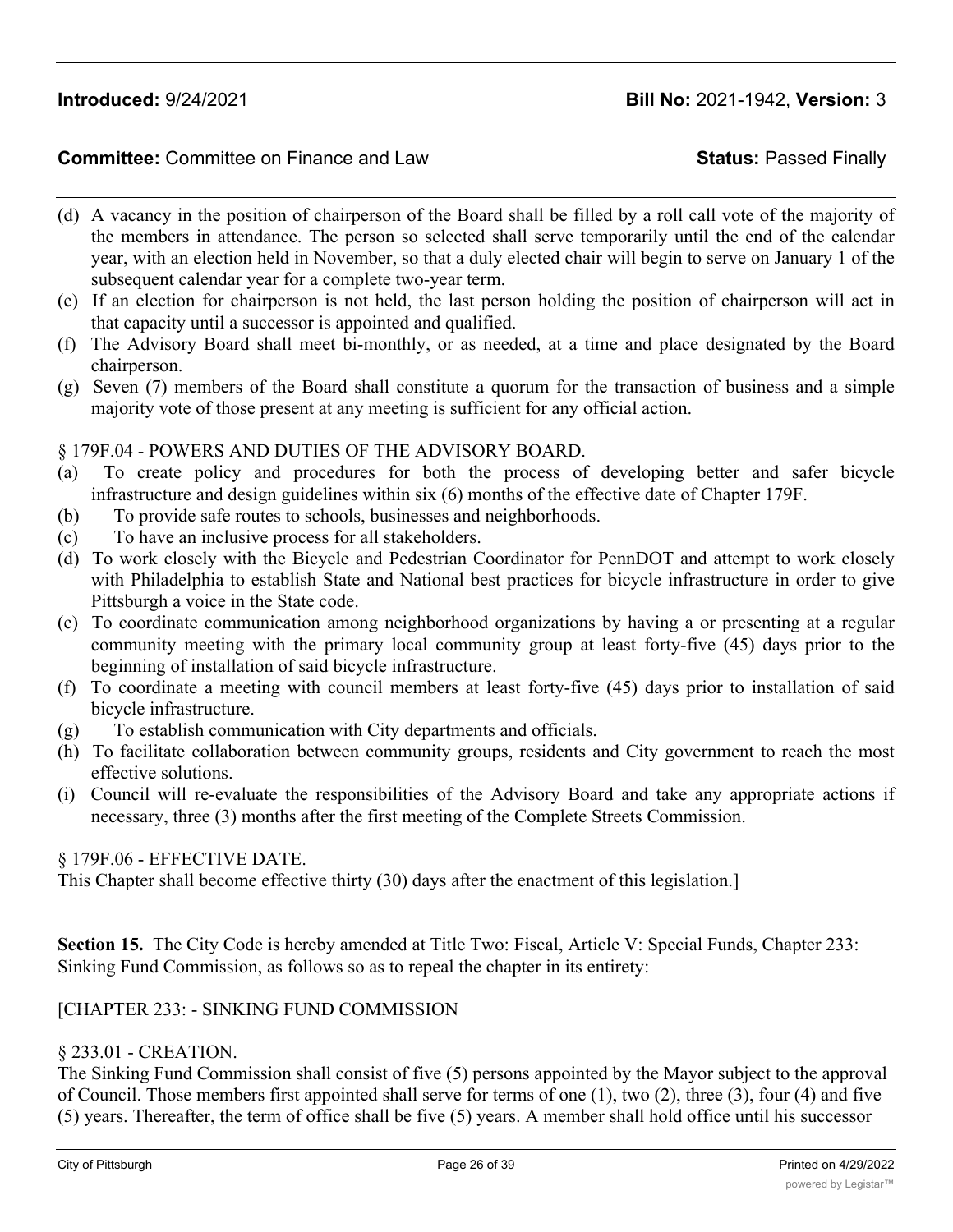has been appointed. All vacancies for unexpired terms shall be filled by appointment in the manner set forth above.

§ 233.02 - GENERAL AUTHORITY.

There shall be a Sinking Fund Commission which is authorized, empowered and required:

(a) To meet at stated intervals, and receive from the City Treasurer a report of the

moneys in his or her hands due the sinking funds, from whatever source the same may arise.

(b) To cause the income or amounts so reported to be invested as quickly as possible in the bonds and other securities of the city, Commonwealth or the United States.

(c) To report their proceedings and the condition of their funds to Council annually, on the second Monday of January, and at other times as Council may require.

(d) To keep minutes of their proceedings and the transactions of their business, and cause the same to be recorded in a book kept for that purpose.

(e) To collect the interest accruing from all investments, and receipts therefor, and deposit the same in the City Treasury to the credit of the several sinking funds to which the same may belong.

(f) To cause all bonds purchased by it, or which may be under its control, to be registered in the name of the particular Sinking Fund for which purchased, and stamped across the face with the words "Sinking Fund Commission of the City of Pittsburgh, Pennsylvania."

(g) To deposit with a trust company of its selection all bonds or securities which may, at any time, come into its possession, belonging to or being the property of any of the sinking funds in its charge or under its control. (h) To transfer to the credit of the City Sinking Fund, any balance which may remain to the credit of any sinking fund, after the redemption of all the bonds, to the payment of which such sinking fund is pledged. (i) To do other acts, not herein set forth and not inconsistent herewith, as are recited and prescribed in Article XI of the Act of Assembly entitled, "An Act for the Government of Cities of the Second Class," approved March 7, 1901, as amended by Act of June 27, 1913, P.L. 644 (53 P.S Sec. 22671 et seq.).

#### § 233.03 - DEPOSITING FUNDS.

(a) All moneys belonging to the several sinking funds of the City shall be deposited by the City Treasurer in the regularly appointed City depositories, separate and apart from all other moneys in his or her hands, and shall be used only for the purposes of the trusts to which they belong.

(b) All moneys from the several sinking funds shall not be deposited inconsistent with the City's policy and procedures for investments and deposits in minority and female controlled financial institutions or similar depositories. A copy of the policy and procedures shall be attached to all official notifications, bids or contracts for deposits or investments.

(Ord. 27-1983, eff. 11-7-83)

#### § 233.04 - PURCHASE OF SINKING FUND INVESTMENT BONDS OR SECURITIES.

The Sinking Fund Commission, in purchasing bonds or other securities, as investments for the sinking funds, shall make requisition on the City Controller, by voucher approved by its Chairman or President, and attested by its Secretary, in the usual form of vouchers, for the amount of money required therefor, whereupon the City Controller shall issue his certificate on the City Treasurer for a warrant in payment of the same.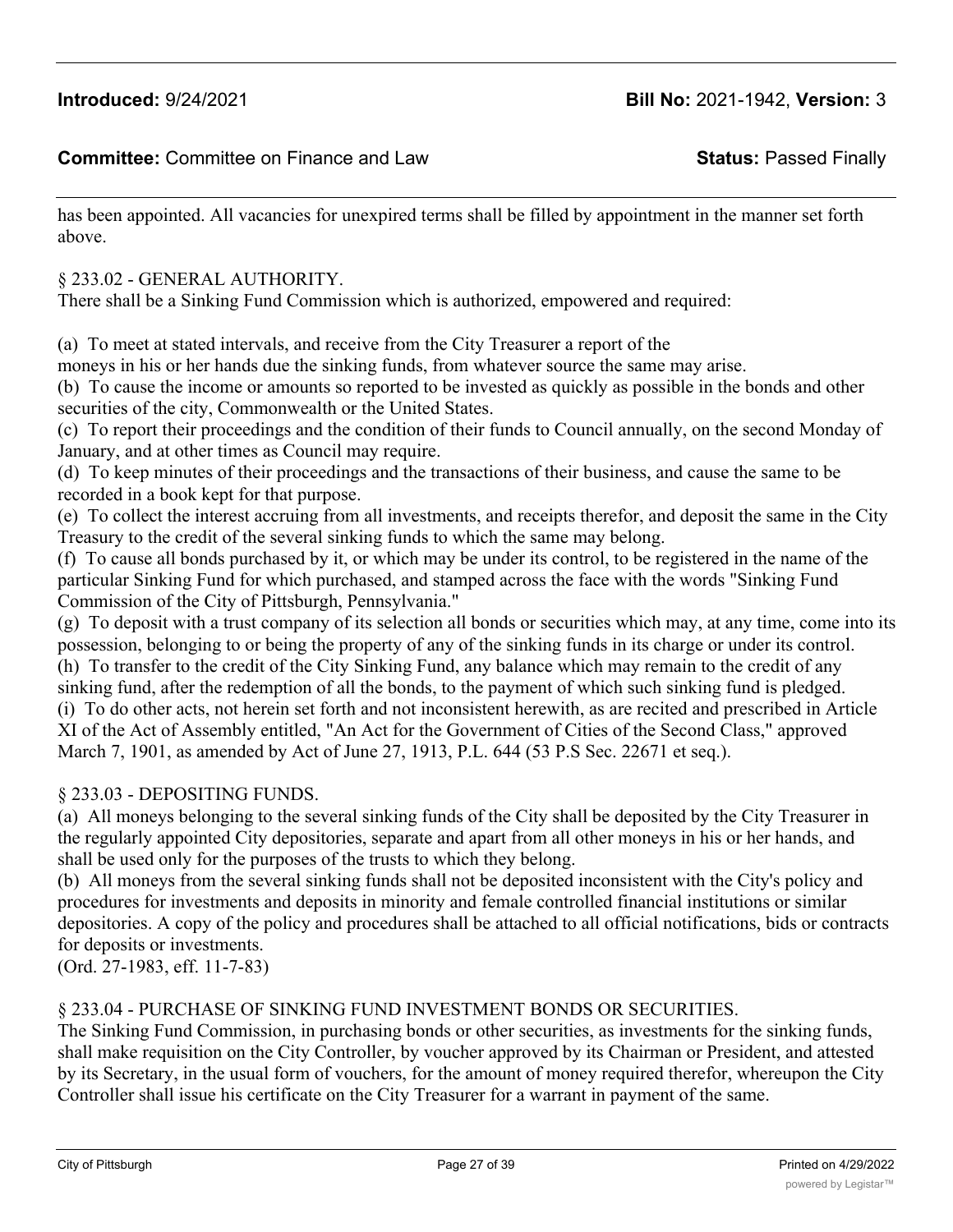### § 233.05 - SINKING FUND EXPENSES.

For the purpose of defraying the necessary expenses incurred by the Sinking Fund Commission, in the transaction of its business, it is hereby authorized and empowered to make requisition on the City Controller, by voucher approved by its Chairman or President, and attested by its Secretary, for the sums of money as may be required to pay expenses. The voucher shall give the name of the person to which the same is due and describe the service or labor furnished or done. The City Controller is hereby authorized and directed to issue his or her certificate on the City Treasurer for a warrant in payment of the same.]

**Section 16.** The City Code is hereby amended at Title Two: Fiscal, Article V: Special Funds, Chapter 235: Stimulus Oversight and Reinvestment in New Growth Committee, by repealing the Chapter in its entirety, as follows:

**[**CHAPTER 235: - STIMULUS OVERSIGHT AND REINVESTMENT IN NEW GROWTH COMMITTEE

#### § 235.01 - PURPOSE.

(a) There shall be a body known as the Pittsburgh Stimulus Oversight and Reinvestment in New Growth Committee ("the Committee"), which shall act solely as an advisory body to Council, with support and advice from the City Controller, in regards to the optimal use of the American Recovery and Reinvestment Act ("ARRA") funds. The Committee will provide accountability and oversight of the City's Stimulus Tracker website, adopt a priority standard, and provide transparency and details on the value of projects on infrastructure, energy, and sustainable employment for Pittsburgh's economy.

#### § 235.02 - COMMITTEE MEMBERSHIP.

(a) The Committee shall have seven (7) members, with the following qualifications:

(b) At least one (1)certified engineer in mechanical or civil engineering with a background in infrastructure or energy, at least one (1)community planner with experience in neighborhood development, at least one (1) economic development specialist with experience in regional job growth, at least one (1) community leader with experience in under-served communities, workforce development, equal access and similar national programs, at least one (1) community leader with experience in worker's rights, workplace safety, wage equality, and labor organization; and at least one (1) certified environmental specialist with experience in green buildings, green jobs and technology

(c) Each member shall submit the name of one (1) City resident to the Mayor and he shall choose five (5) that meet the above criteria

(d) The Mayor shall appoint two (2) at-large members to serve on the Committee. The Mayor's at-large members must also be City residents.

(e) Members shall serve for a term of four (4) years. Members' terms shall expire with the terms of their respective Members of Council and terms of at-large members shall expire with the Mayor's term. (f) No individual while a member of the Committee shall:

(1) Hold or campaign for any other public office.

(2) Hold office in any political party or political committee.

(3) Hold a position of employment or appointment with any municipal government, the Commonwealth of Pennsylvania or any board or commission formed by the City.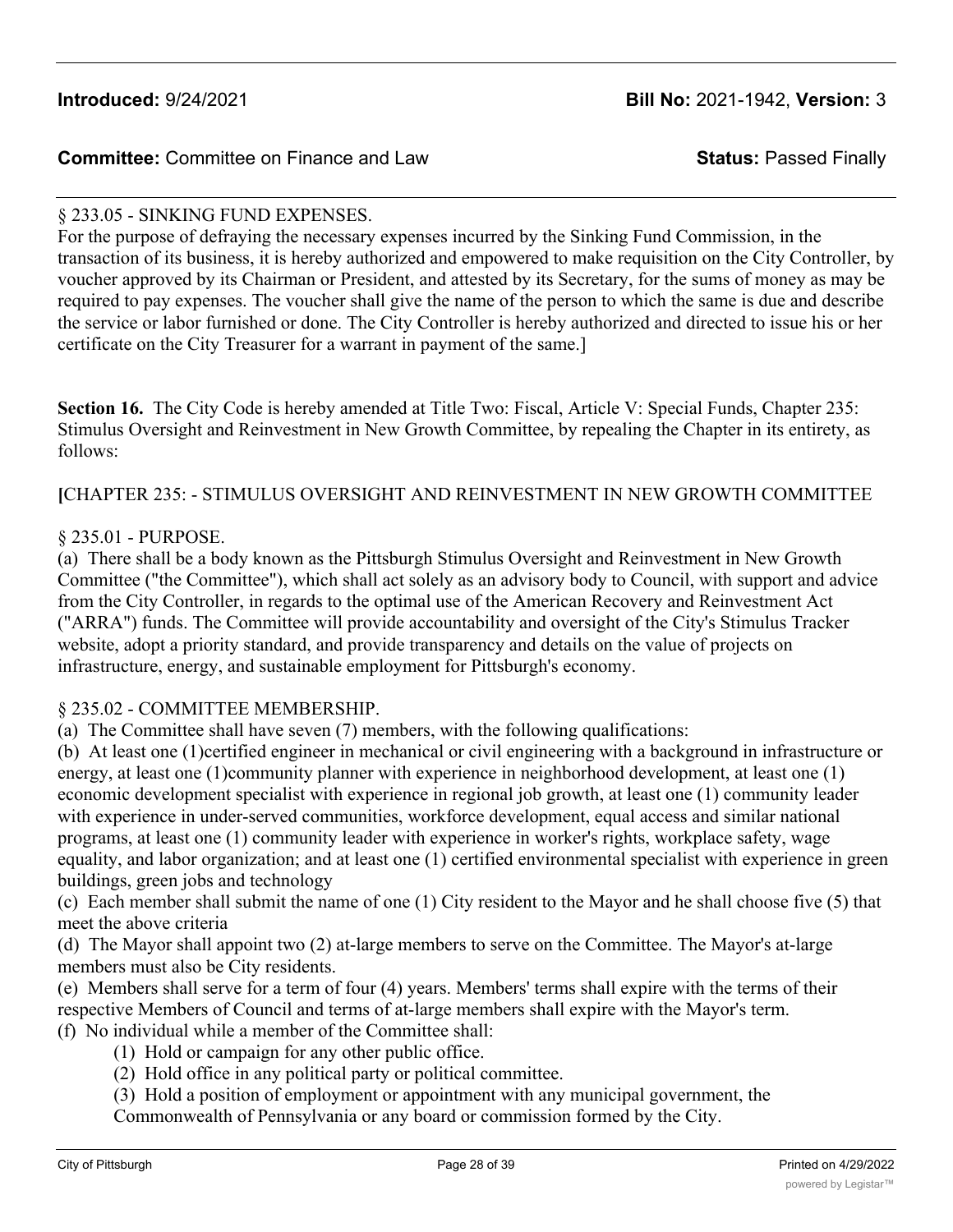(4) Have a relationship with any company doing business with the city or submitting for work through ARRA.

(g) All appointed members shall serve without compensation.

(h) The committee shall represent the diversity of the City.

(i) A chairperson and vice chairperson of the Committee shall be elected by a roll call vote of a majority of the members appointed and voting at the first scheduled meeting of the Committee.

(1) The chairperson so elected shall serve for a term of one (1) year from the date of the chairperson's election. Thereafter, a new chairperson shall be elected by Committee members on the anniversary of the initial Committee meeting.

(2) A vacancy in the position of chairperson and/or vice chairperson of the Committee shall be filled by

a roll call vote of a majority of the members appointed and voting at the meeting called for that purpose. (j) Vacancies on the Committee, whether by reason of resignation or otherwise, shall be filled within thirty (30) days by the Mayor for an at-large member and by City Council for a member nominated by Council. The member appointed to fill such vacancy shall serve for the duration of the vacated term.

(k) Council members shall submit all nominations to the President of Council no later than July 17, 2009 and the Mayor shall submit all final appointments to City Council by July 31, 2009.

#### § 235.03 - RULES AND PROCEDURES.

(a) Any action to be taken by the Committee shall require the concurrence of a simple majority of the members of the Committee present and voting. If action is taken without a quorum being present, any member may, at the next regularly scheduled meeting, request reconsideration of such action.

(b) The Committee shall have the following specific functions:

- (1) Advise Council regarding general policy relating to the expenditure of ARRA funds.
- (2) Report to Council on matters that may constitute violation of this Chapter.

(3) Provide a written advisory position to City Council prior to City Council taking a preliminary vote on the spending of any ARRA funds.

(c) The Committee may appear before Council in accordance with Council's direction and in accordance with its rules in proceedings before Council on matters pertaining to the use of ARRA funds.

(d) The Committee shall report all findings and file all reports with both City Council and the City Controller.

(e) All staff assistance to the Committee shall be provided by the City Controller's office at the discretion of the City Controller.

(f) Minutes of Committee meetings or records of any Committee actions shall be available for public inspection in the office of the City Clerk during normal business hours.

(g) The Committee shall meet at least once every month and as needed to meet all critical deadlines.

(h) All meetings of the Committee shall be open to the public.

(i) The Committee shall receive from each Council Member and the Mayor a list of priorities and needs for the City of Pittsburgh.

#### § 235.04 - SUNSET PROVISION.

This Chapter shall require Council to review the Committee and vote to reenact, amend, or eliminate this Committee on or before December 31, 2011.**]**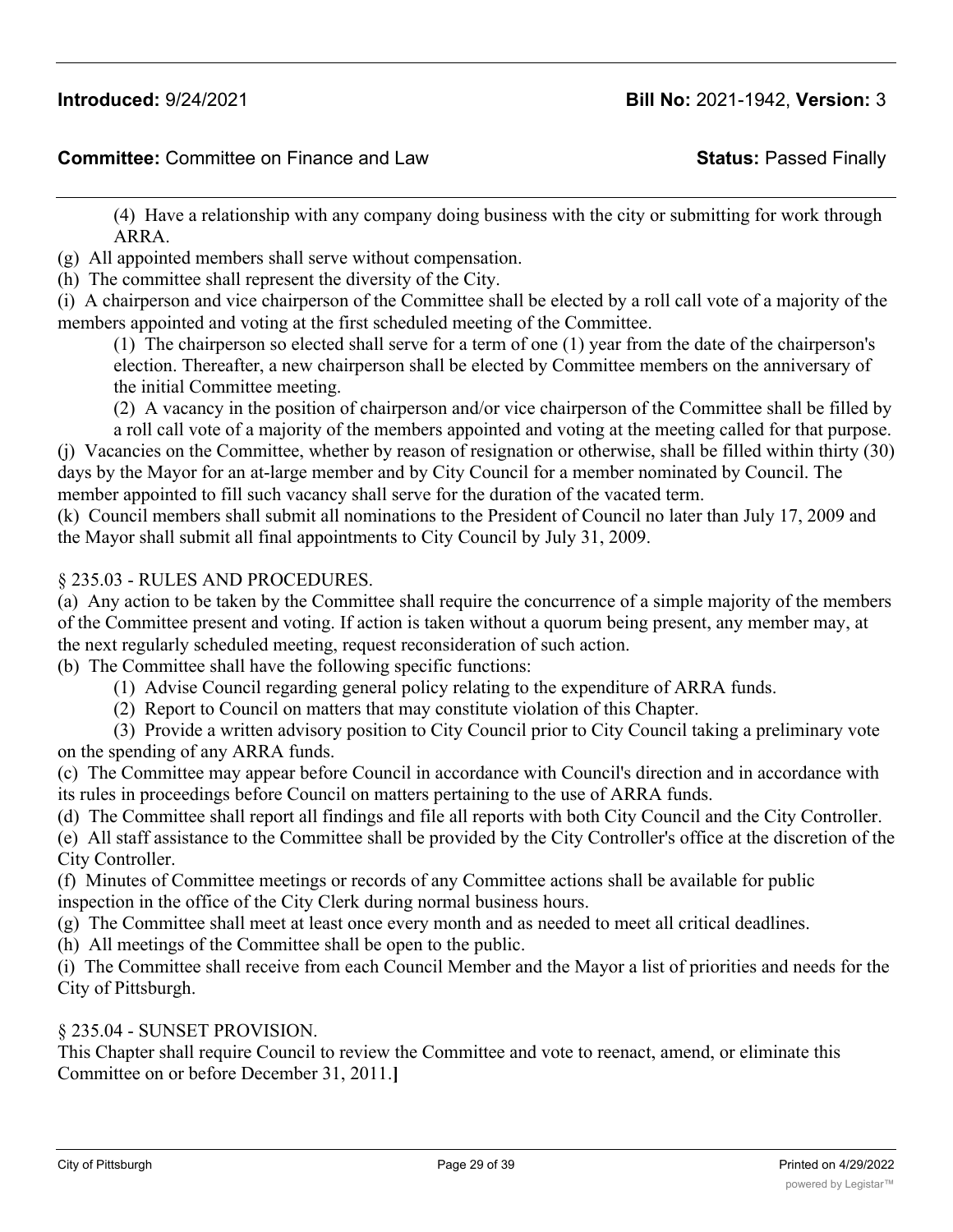### **Committee:** Committee on Finance and Law **Status:** Passed Finally

**Section 17.** The City Code is hereby amended at Title Four: Public Places and Property, Article II: Telecommunications, Chapter 425: Cable Communications, Section 425.20: Miscellaneous Provisions, subsection (c): Administration of Franchise, as follows:

(c) *Administration of Franchise.* The City shall be responsible for the continued administration of this Chapter and all Franchise Agreements.

(1) The Bureau of Cable for purposes of this Chapter has been established within the Department of Innovation and Performance.

(2) The Director shall act as the representative of the City in all matters pertaining to any cable communications system established in the City. The Director, in his or her capacity pertaining to the Bureau of Cable, shall have the following powers and duties:

(i) Mediating disputes or disagreements between a subscriber and the Franchisee at either's request, following investigation.

(ii) Reviewing and auditing all reports and filings submitted by the Franchisee to the FCC and to the City pursuant to this Chapter.

(iii) Promulgating regulations regarding the construction, reconstruction, operation, maintenance, dismantling, testing or use of the cable communications system established pursuant to an agreement awarding a Franchise in accordance herewith.

(iv) Reviewing all rules and regulations promulgated by the Franchisee or the City regarding cable service and community communications in order to ensure compliance by Franchisee. Copies of rates and rules and regulations, which are hereby declared to be documents of public record, shall be made available by the Director to those who request the same on a cost-per-copy basis.

(v) Conferring and coordinating with the Franchisee on the interconnection of the cable communications system created in accordance herewith with any other communications systems, including but not limited to cable communications systems.

(vi) Retaining consultants' services as authorized by Council in order to ascertain the best use of public facilities and channels of the system and for other consulting services.

(vii) Reporting to Council at Council's request.

**[(viii) Facilitating the activities of the Advisory Committee and providing assistance in its deliberation.]**

**[(ix) Attending regularly scheduled meetings of the Committee and participating thereon as a nonvoting member.]**

**[(x)] (viii)** Performing other duties assigned under the provisions of this Chapter or other legislation hereafter enacted by the Council or other duties as the Mayor assigns.

**[(3) In matters pertaining to increases in basic subscriber rates, installation charges, distribution of facilities and changes in ownership of the agreement awarding a Franchise in accordance herewith, the Director may submit requests he or she receives to the Committee.]**

**[(4)] (3)** The Director shall make his or her recommendations, if any, to the Council and the Mayor concerning such requests within ninety (90) days of the receipt of such requests.

**[(5)] (4)** Council shall take no action on any legislation submitted on the recommendation of the **[Committee or]** the Director pertaining to the cable communications system unless it gives thirty (30) days' notice, in the manner provided by law, of its consideration of such legislation and serves a copy of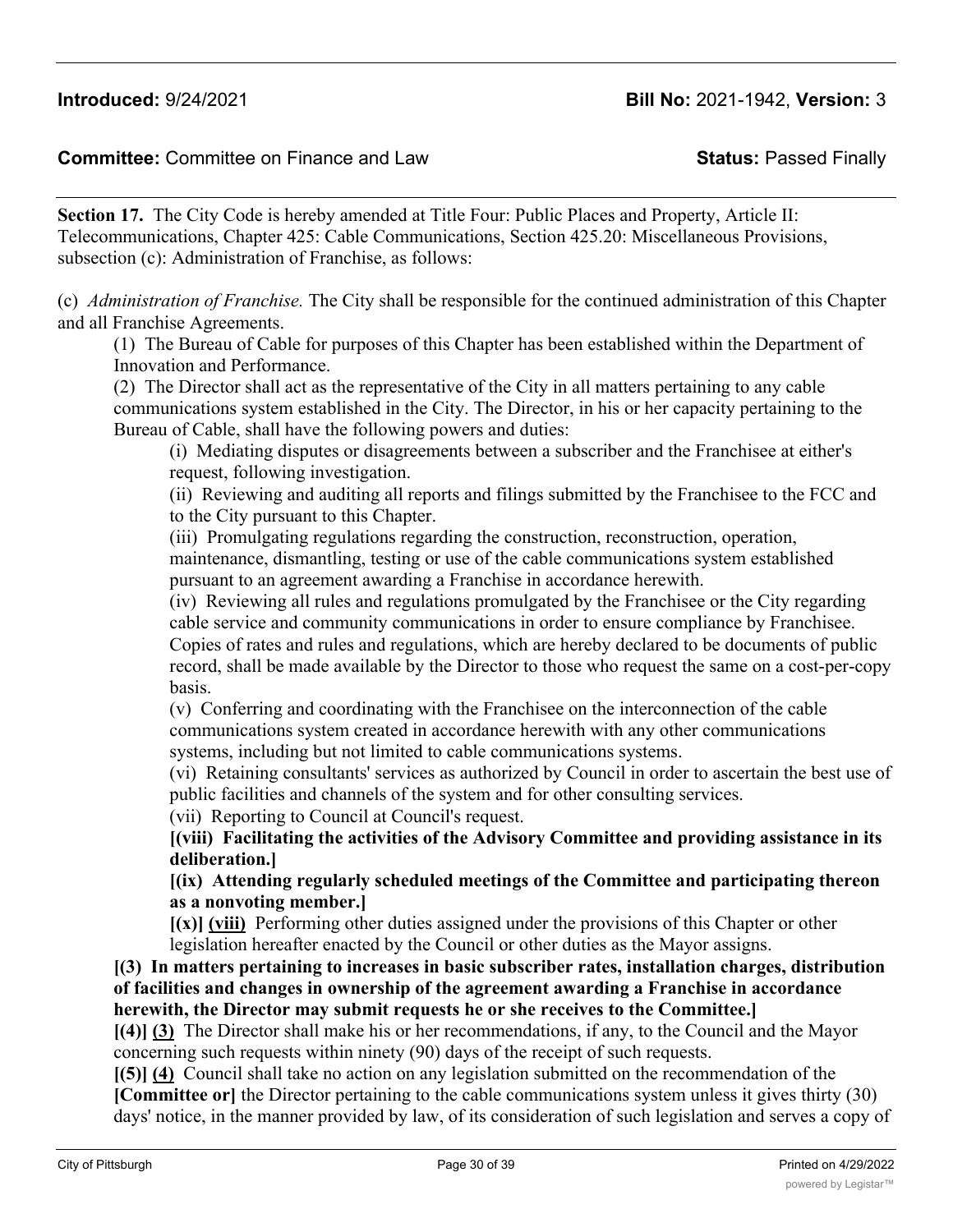the notice upon the Franchisee as provided in Section 425.04. The Franchisee shall be an interested party to any hearing conducted with regard to its operation and maintenance of a cable communications system.

**Section 18.** The City Code is hereby amended at Title Four: Public Places and Property, Article XI: Parks and Playgrounds, Chapter 479: Zoological Park Commission, as follows so as to repeal the chapter in its entirety.

#### [CHAPTER 479: - ZOOLOGICAL PARK COMMISSION

#### § 479.01 - JURISDICTION.

The Zoological Park Commission shall administer and establish policies for the administration of the Pittsburgh Zoo.

#### § 479.02 - COMPOSITION, APPOINTMENT AND TERM.

The Zoological Park Commission shall consist of seven (7) members, three (3) of whom shall be the President of Council, Director of Parks and Recreation, and the Chairperson of the Council Committee on Parks and Recreation, who shall be exofficio members. Four (4) members shall be appointed by the Mayor, subject to the approval of Council, to serve for a term of four (4) years. Terms shall be staggered so that no appointed member's term shall commence during the same year as that of any other appointed member. Any vacancies created by the resignation, death or removal of any appointed member shall be filled by appointment of the Mayor, subject to approval of Council, for the unexpired portion of the term. Members shall serve without compensation. This provision shall not be deemed to prevent reimbursement for the proper and approved travel expenses.

#### § 479.03 - RULES OF PROCEDURE.

A majority of the seven (7) members of the Zoological Park Commission shall constitute a quorum for the transaction of any business or the decision of any matters within its jurisdiction, and the majority of the quorum shall be sufficient to make a decision. The Commission shall have the power to adopt its own rules of procedure, which rules shall not be inconsistent with any law or ordinance, so that in proper cases reasonable notice and full opportunity to be heard shall be afforded according to the principles of the common law.

#### § 479.04 - POWERS AND DUTIES.

The Zoological Park Commission, acting by a quorum of its members, shall have the following powers and duties:

(a) To appoint, with the consent of Council, a professional Executive Director of Zoo Operations for the Pittsburgh Zoo, which Director shall be eminent in his profession. The Director shall be responsible for the supervision of all current and future zoo employees, which employees shall be City employees with all rights, benefits and privileges appertaining thereto.

(b) To obtain animals and exhibits and purchase equipment needed for the proper operation and maintenance of the Pittsburgh Zoo.

(c) To collect revenues from fees charged for parking and admission to the Pittsburgh Zoo, and from the operation of amusements and the sale of refreshments and souvenirs.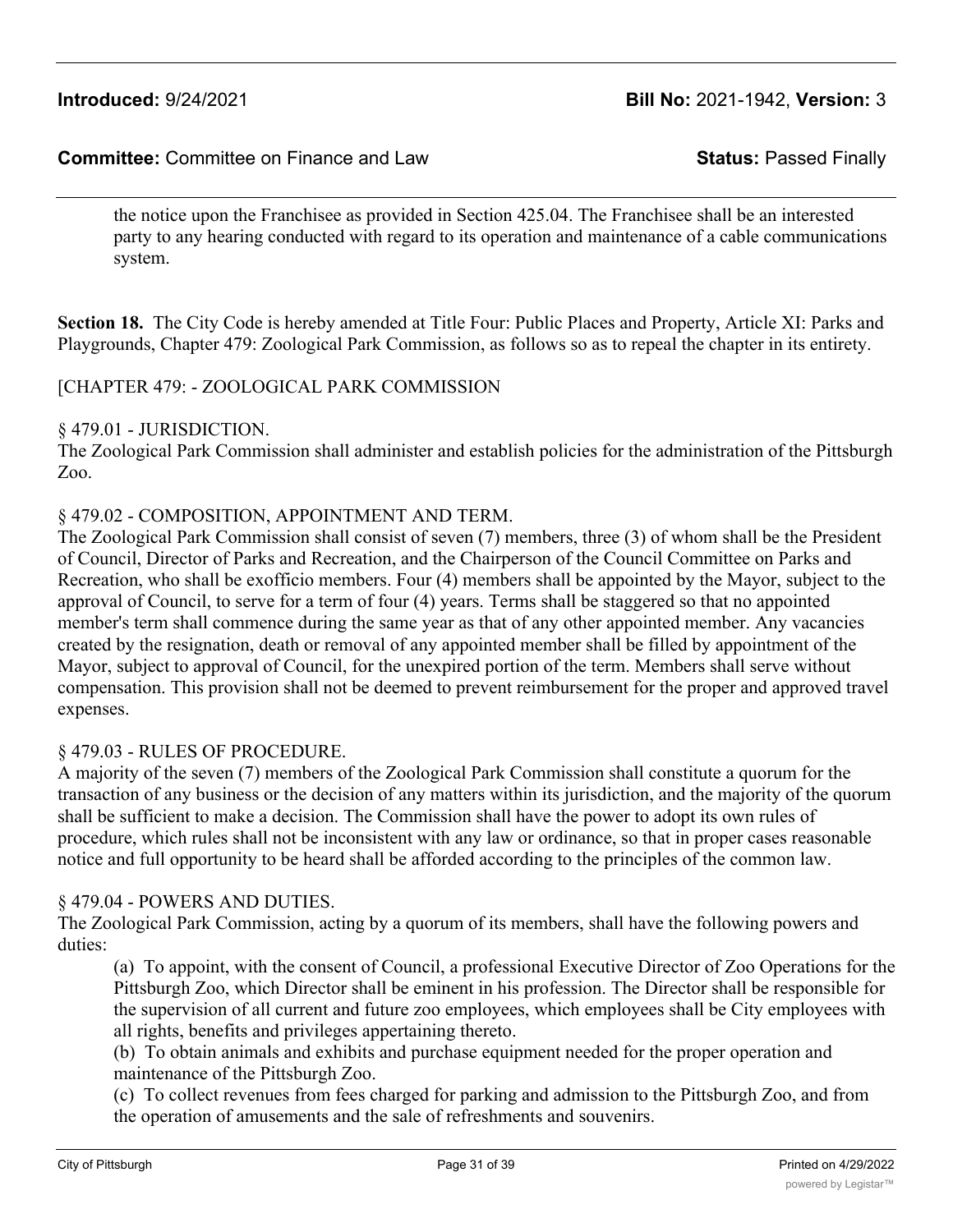**Committee:** Committee on Finance and Law **Status:** Passed Finally

(d) To pay all direct and indirect expenses related to the purchase of refreshments, souvenirs, the operation of amusements, and the collection of admission and parking fees at the Pittsburgh Zoo. (e) To deposit any surplus funds and collected revenues in a special trust fund established by the City

Treasurer for capital expenditures relating to the Pittsburgh Zoo.

(f) To submit a projected operating and separate capital budget for the Pittsburgh Zoo to Council for each year on the second Monday of the eleventh month of the preceding fiscal year.

(g) To submit an annual report to Council with respect to zoo operations disclosing all programs, expenditures and revenues for the year, within ninety (90) days of the end of each fiscal year.

(h) To encourage and recruit volunteer assistance to aid in the operation of the Pittsburgh Zoo.

(i) To encourage contributions to the capital fund, operating budget or special funds relating to the Pittsburgh Zoo from private sources.

(j) To receive and act upon the complaints and suggestions of residents or voluntary associations having objects and purposes in view as are provided in this Chapter.]

**Section 19.** The City Code is hereby amended at Title Two: Fiscal, Article I: Administration, Chapter 207: Delinquent Tax and Water Liens, Section 207.01 as follows so as to repeal the Section in its entirety:

[§ 207.01 - BOARD FOR DELINQUENT REALTY TAX AND WATER LIENS.

The Board for the Office of Delinquent Real Estate Tax and Water Rate Liens shall:

(a) Consist of the Mayor, President of the Board of Public Education, City Solicitor, School Solicitor and the Collector of Delinquent City and School Taxes;

(b) Have charge of the Office of the Solicitor for Delinquent Real Estate Tax and Water Rate Liens;

(c) Have the authority to appoint a Solicitor; and

(d) Approve the necessary personnel and expenses of the office for joint filing, reviving, consolidating and enforcing payment by court action or otherwise, of City and school tax liens and liens for water rates, and to perform other related duties as may be required by the Board in connection with delinquent taxes and delinquent water rates.]

**Section 20.** The City Code is hereby amended at Title Three: Water, Article III: Water Distribution, Chapter 313: Water Meters, at Sections 313.08 and 313.09, as follows so as to remove references to the Board of Water Assessors:

§ 313.08 - REPLACING DAMAGED OR MISSING METERS; EXPENSE AND ASSESSMENT.

(a) Where meters malfunction or have been stolen or damaged by abuse or through neglect, including but not limited to, vandals, failure to maintain the meter and connecting plumbing in proper working order, new meters shall be purchased and reinstalled at the expense of the property owner at the written order of the Director of Water.

(b) During the period meters malfunction or are absent, whether due to theft or through any other cause, the **[Board of Water Assessors shall assess and the City Treasurer] Department of Water or the PWSA** shall collect double the flat rate charges as set forth in § 331.03.

(c) The assessment shall be continued on this basis until a meter of a size, type and setting approved by the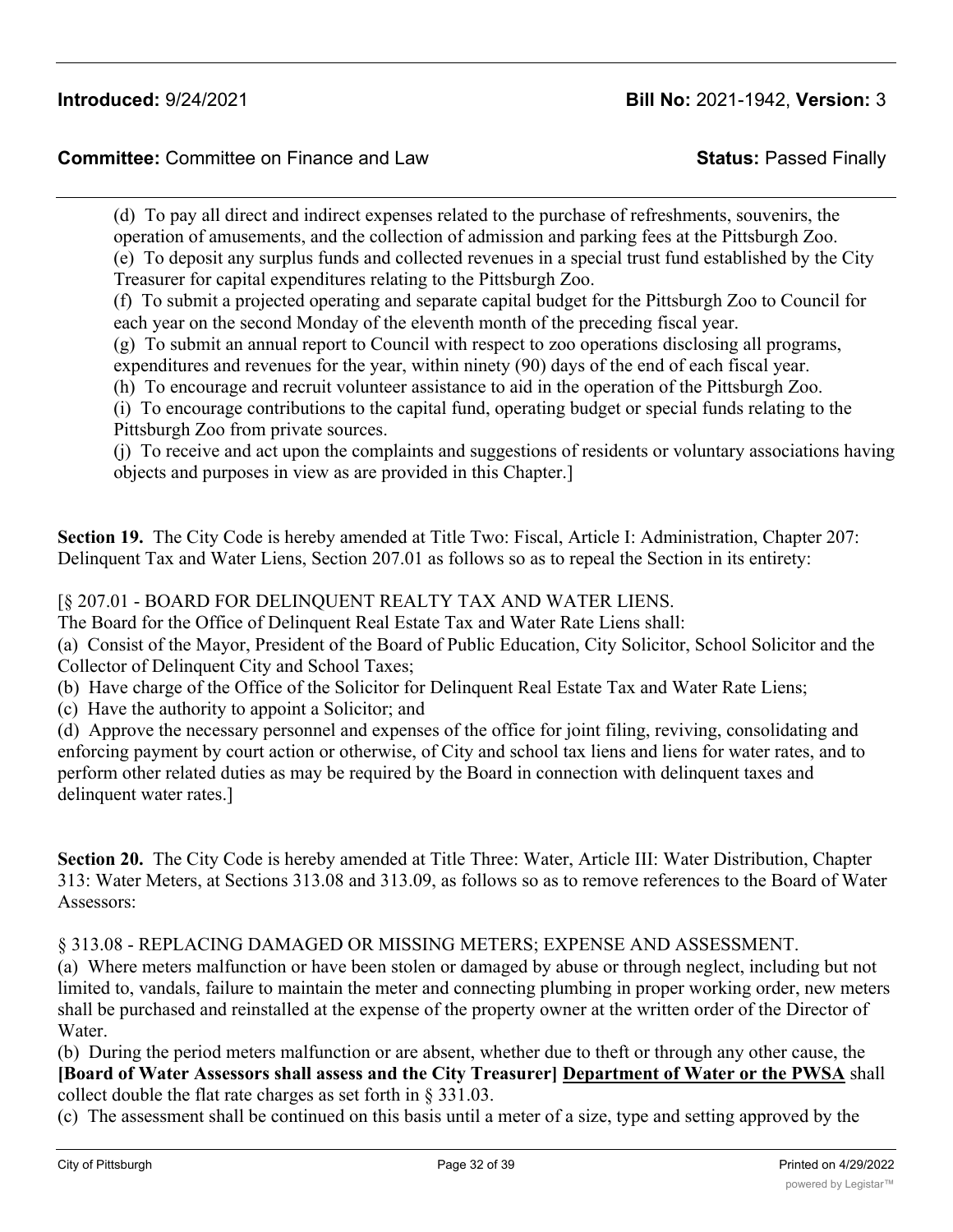### **Committee:** Committee on Finance and Law **Status:** Passed Finally

Director of Water is installed and operating properly, all work to be done at the expense of the property owner.

### § 313.09 - NONCOMPLIANCE WITH ORDER; NOTICE TO TERMINATE SERVICE; APPEAL.

(a) Where the property owner fails to comply with any written order of the Director of Water to repair or replace a malfunctioning, damaged or missing water meter or its connecting plumbing within ten (10) days of receipt of the order, the Director shall notify the property owner and any occupant in writing that water service shall be terminated thirty (30) days from the date of the notice. The property owner or occupant shall have the right to appeal the order of the Director by submitting a hearing request in writing to the **[Chairman of the Board of Water Assessors. The Board of Water Assessors, Director of Water, and an employee designated by the City Treasurer from his or her office shall constitute a board to consider the appeals] Pittsburgh Water and Sewer Authority**.

(b) If the owner or occupant fails to appeal the order of the Director or fails to remedy the situation complained of to the satisfaction of the Director, the Director shall have the absolute power to terminate water services. (c) In the event the health, welfare and safety of the City or any other person is endangered by any condition as a result of servicing any person, the Director is authorized to terminate such service immediately.

**Section 21.** The City Code is hereby amended at Title Three: Water, Article VII: Assessment, Billing and Exonerations, Chapter 341: Assessment and Billing Procedure, Section 341.01, as follows to so as to remove references to the Board of Water Assessors:

#### § 341.01 - NONMETERED USE.

(a) Water rates on a flat rate basis shall be payable in advance during the months of January, February and March of each year.

(b) Alternatively, consumers assessed at the flat rate, upon written request and receiving authorization from the **[Board of Water Assessors] Department of Water or the PWSA** shall have the option to pay water rates by the end of each quarter.

**Section 22.** The City Code is hereby amended at Title Three: Water, Article VII: Assessment, Billing and Exonerations, Chapter 343: Estimates and Appeals, as follows so as to repeal the references to the Board of Water Assessors:

## CHAPTER 343: - ESTIMATES AND APPEALS

#### § 343.01 - ESTIMATED BILLS.

(a) If the **[Board of Water Assessors] Department of Water or the PWSA** are unable to obtain a reading of a meter or a determination of the water consumption for any reason, except as provided in § 343.02, an estimated bill for water usage shall be rendered in an amount reasonably commensurate with the consumer's normal usage for a similar period as determined by criteria set forth in Water Department **or PWSA** Regulations. The estimated bill shall be due and payable at the regular times and, if unpaid at the due date, shall accrue penalty and interest as provided in § 341.03.

(b) After estimated bills have been rendered for four (4) consecutive quarters during which the **[Board of Water Assessors has] Department of Water or the PWSA have** been unable to obtain a reading, and notice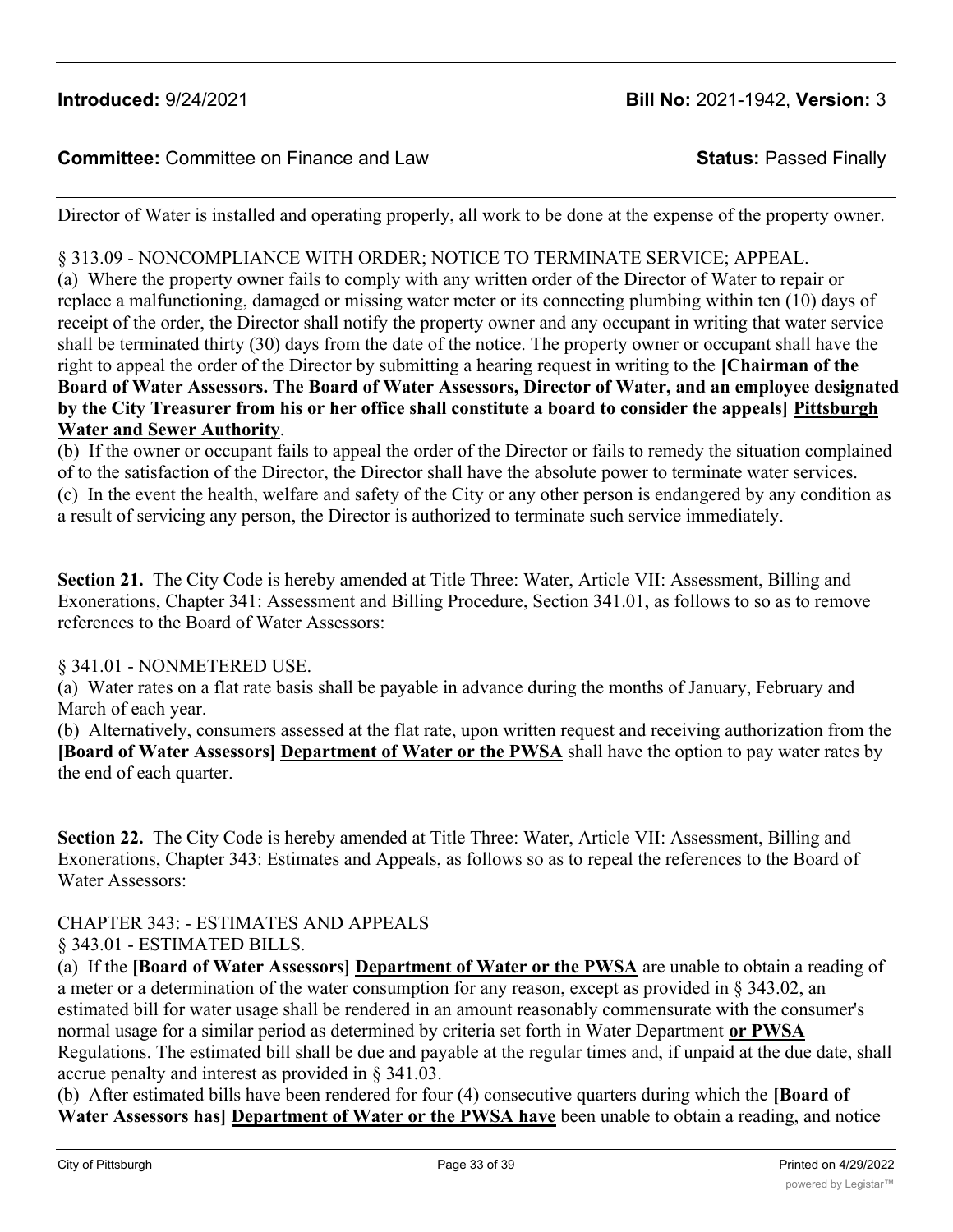of such has been served by certified mail on the property owner, a penalty of fifty (50) percent of the estimated quarterly assessment shall be imposed.

### § 343.02 - MISSING METERS.

If a meter is missing from the premises for any reason, water rates may be assessed at double the flat rate charge and penalty and interest added as provided in § 341.03.

### [§ 343.03 - APPEALS.

(a) *Appeal to Board of Water Assessors.* Any person aggrieved by an assessment made by the Water and Sewer Authority may, personally or by agent, appeal to the full Board of Water Assessors sitting as a board of revision, and demand a reassessment of the same. All appeals shall be by written request, and filed with the member designated by the Board to receive such requests within three (3) months of the assessment for which exoneration is claimed. On the consideration of such appeal, the Board shall have the power to subpoena witnesses and to examine them under oath or affirmation.

(b) *Collection during appeals.* No appeals taken from the assessment shall prevent the collection of the water rates or rates complained of. In case the rates shall be reduced, the excess or overpayment shall be refunded to the person who has paid the same.]

**Section 23.** The City Code is hereby amended at Title One: Administrative, Article VII: Procedures, Chapter 161: Contracts, at Sections 161.30, **161.30.1,** 161.31, and 161.32 as follows so as to repeal the Review Committee of the Contracting Out Regulation and Review Act of 1996

#### [§ 161.30 - CONTRACTING OUT.

This section shall not apply to those services which are contracted out in accordance with the Act 47 Recovery Plan.

(a) The Agency shall prepare a specific written statement of the services proposed to be the subject of the outside contract, including the specific quantity and standard of quality of the subject services. The Agency shall solicit competitive sealed bids for Contracting Out based upon this statement. The date and time specified by the Agency on which it will accept sealed bids shall be the same for all bidders. The statement shall be a public record, shall be filed with the Agency and in the City Clerk's Office and shall be transmitted to the Review Committee for review pursuant to § 161.31. The term of any Outside Contract shall not exceed five (5) years. No amendment to an Outside Contract shall be valid if it has the purpose or effect of avoiding any requirement of this section.

(b) For each position in which a bidder will employ any person pursuant to the Outside Contract and for which the duties are substantially similar to the duties performed by an Agency employee or employees, the statement required by division (a) shall include a statement of the minimum wage rate to be paid for the position, which rate shall be the lesser of the entry level grade or classification under which the comparable Agency employee is paid, or seventy-five (75) percent of the prevailing wage rate as established by the Pennsylvania Department of Labor and Industry. Every bid for an Outside Contract and every Outside Contract shall include provisions specifically establishing the wage rate for each such position, which shall not be less than said minimum wage rate as defined above. Every such bid and contract shall also include provisions for the contractor to pay not less than a percentage, comparable to eighty (80) percent of the percentage paid by the Agency for Agency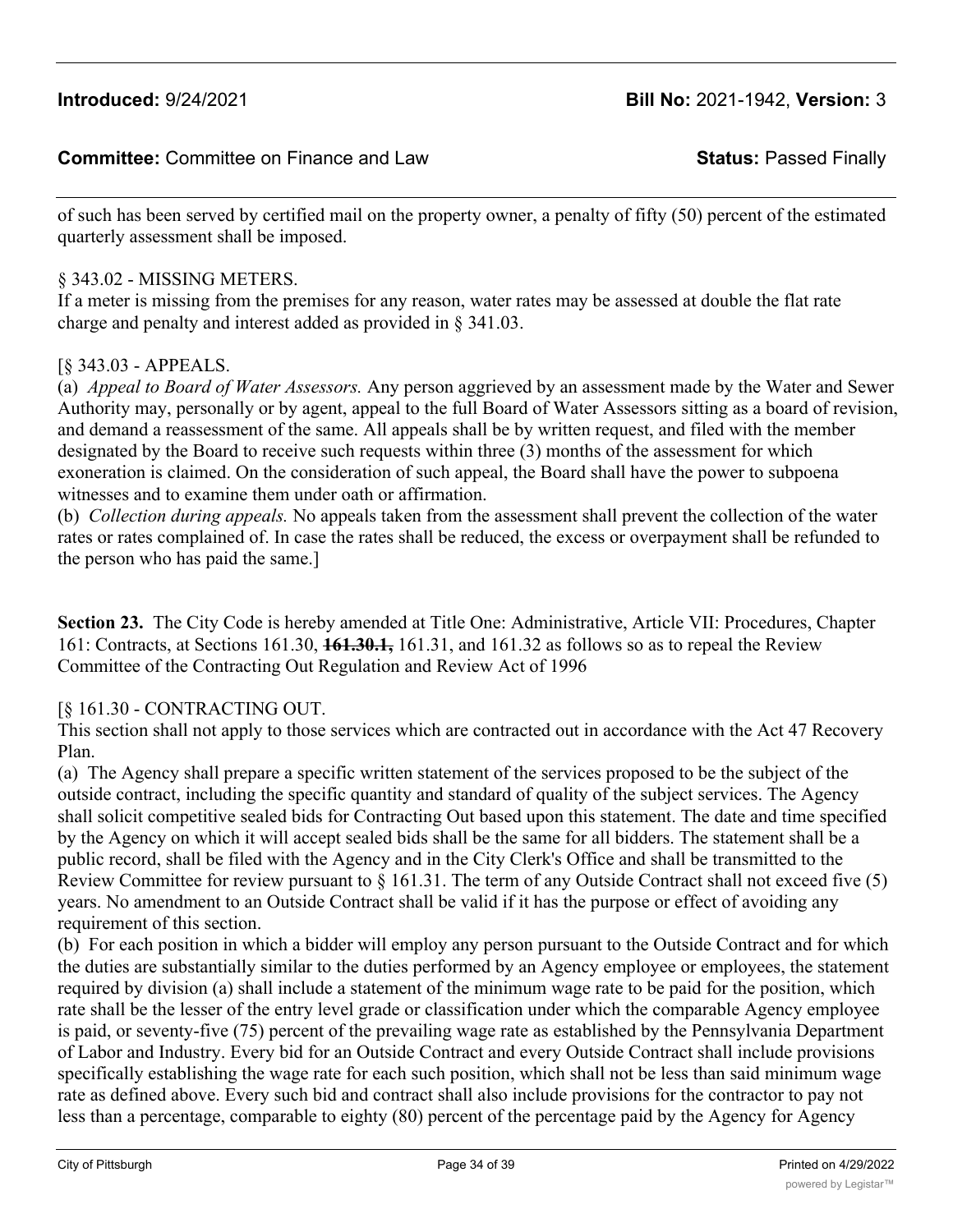## **Committee:** Committee on Finance and Law **Status:** Passed Finally

employees, of the costs of health insurance plans for every employee employed for not less than thirty-four (34) hours per week pursuant to such contract. Such health insurance plans shall satisfy the requirements of, and shall provide coverage to the employee and the employee's spouse and dependent children, where applicable. Each contractor shall submit quarterly payroll records to the Agency, listing the name, address, social security number, hours worked and the hourly wage paid for each employee in the previous quarter.

(c) Each Outside Contract may contain provisions requiring the contractor to offer available employee positions pursuant to the contract to qualified Agency employees of the Agency whose employment is terminated because of the Outside Contract and who satisfy the hiring criteria of the contractor. Unless otherwise directed by the Agency, the contractor shall determine the number of employees necessary for efficient performance of the contract and may elect to employ more or fewer employees than the agency or predecessor contractor employed in connection with performance of the work. Every such contract shall also contain provisions requiring the contractor to comply with a policy of nondiscrimination and equal opportunity for all persons. Pursuant to the Pittsburgh Code and the Mayor's Directive, all contracts must be evaluated and reviewed by the Equal Opportunity Review Commission.

(d) The Agency shall prepare a comprehensive written estimate of the costs of Agency's employees' providing the subject services in the most cost effective manner. The estimate shall include all direct and indirect costs of regular Agency employees' providing the subject services, including but not limited to, pension, insurance and other employee benefit costs. A copy of the estimate shall be provided to all employee organizations affected by the proposed contract. For the purpose of this estimate, any employee organization may, at any time before the final day for the Agency to receive sealed bids pursuant to division (a), propose amendments to any relevant collective bargaining agreement to which it is a party. Any such amendments shall take effect only if necessary to reduce the cost estimate pursuant to this division below the contract cost pursuant to division (e). Such estimate shall remain confidential until after the final day for the Agency to receive sealed bids for the privatization contract pursuant to division (a), at which time the estimate shall become a public record, shall be filed with the Agency and in the City Clerk's Office and shall be transmitted to the Review Committee for review pursuant to  $\S$  161.31.

(e) After soliciting and receiving bids, the Agency shall publicly designate the bidder to which it proposes to award the contract. The Agency shall prepare a comprehensive written analysis of the contract cost based upon the designated bid, specifically including the costs of transition from public to private operation, of additional unemployment and retirement benefits, if any and of monitoring and otherwise administering contract performance. If the designated bidder proposes to perform any or all of the contract outside the boundaries of the Agency, said contract cost shall be increased by the amount of wage tax revenue, if any, which will be lost to the Agency by the corresponding elimination of Agency employees, as determined by the Department of Finance to the extent that it is able to do so. In the event the designated bidder proposes to perform any or all of the contract within the boundaries of the Agency, said contract cost shall be decreased by the amount of wage tax revenue, if any, which shall be gained by the Agency by the corresponding hire of additional Agency employees, as determined by the Department of Finance to the extent it is able to do so.

(f) The head of the Agency shall certify in writing to the Review Committee that:

(1) The Agency has complied with all provisions of this section and of all other applicable laws;

(2) The quality of the services to be provided by the designated bidder is likely to satisfy the quality requirements of the statement prepared pursuant to division (a), and to equal or exceed the quality of services which could be provided by regular agency employees pursuant to division (d);

(3) The contract cost pursuant to division (e) will be less than the estimated cost pursuant to division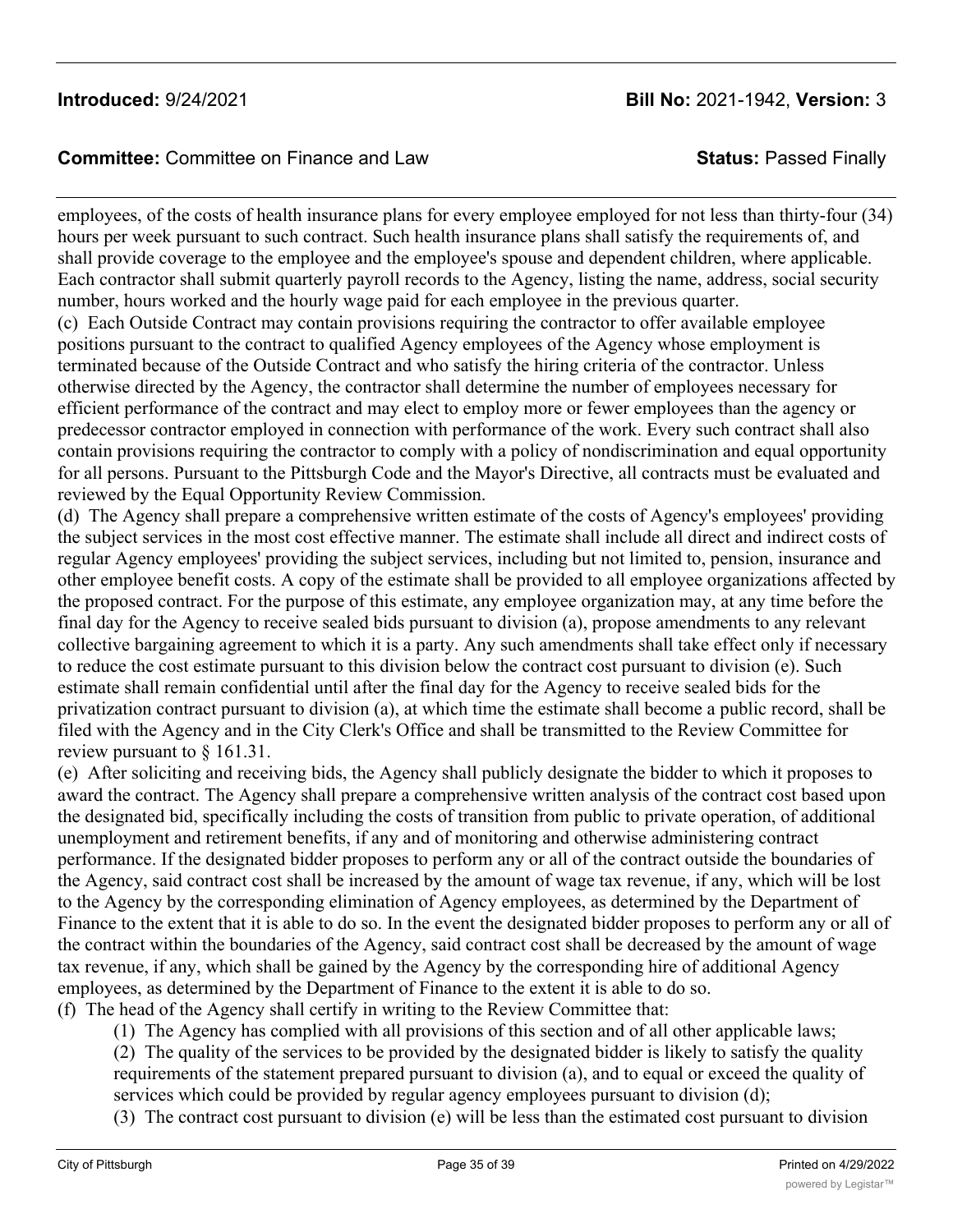(d), taking into account all comparable types of costs;

(4) The designated bidder and its supervisory employees, while in the employ of said designated bidder, have no adjudicated record of substantial or repeated willful noncompliance with any relevant federal, state or city regulatory statute including, but not limited to, statutes concerning labor relations, occupational safety and health, nondiscrimination, environmental protection and conflicts of interest; and

(5) The proposed outside contract is otherwise in the public interest.

(g) In the event a collective bargaining agreement between any labor organization and the Agency contains provisions addressing the issue of privatization and/or sub-contracting, the more restrictive language, be it in the ordinance or in the collective bargaining agreement, shall take precedence.

(h) The provisions of this section and § 161.31 shall not apply to Exempt Contracts or Professional Service Contracts.

(i) A copy of the proposed outside contract shall accompany the certificate transmitted to the Review Committee.]

#### 161.30.1 - REQUIRING CONTRACTORS AND EMPLOYERS OF EMPLOYEES HIRED TO STAFF HOSPITALITY OPERATIONS TO BE SIGNATORY TO COLLECTIVE BARGAINING AGREEMENTS WHERE THE CITY OF PITTSBURGH HAS A FINANCIAL OR PROPRIETARY INTEREST.

(a) *Union contracts: no work stoppage: arbitration.* Each and every contractor and employer of employees hired to staff hospitality operations shall be or become signatory to valid collective bargaining agreements or other contracts under 29 U.S.C. Section 185 with any labor organization seeking to represent hospitality workers employed in the contractor's and/or employer's hospitality operations in a capital project as a condition precedent to its contract with the City of Pittsburgh. Each collective bargaining agreement or contract must contain a provision prohibiting the labor organization and its members, and in the case of a collective bargaining agreement, all employees covered by the agreement, from engaging from any picketing, work stoppages, boycotts or any other economic interference with the hospitality operations of contractor or any persons under contract to it for the duration of the time required for the repayment of public indebtedness incurred to finance the acquisition or development of such capital project, or for the duration of contractor's contract or contracts with the City for the operation of such capital project, whichever period of time is more extensive (the "no-strike pledge"). Each agreement must provide that during this time period, all disputes relating to employment conditions or the negotiation thereof shall be submitted to final and binding arbitration. Each and every contractor and employer of employees hired to staff hospitality operations shall require that any work under its contract or contracts with the City to be done by the contractor's or employer's contractors, subcontractors, tenants or subtenants shall be done under collective bargaining agreements or other contracts under 29 U.S.C. Section 185 containing the same provisions as specified above. A contractor or employer shall be relieved of the obligations of this section with respect to a labor organization if the labor organization places conditions upon its No-strike pledge that the City Council finds, after notice and hearing, to be arbitrary or capricious.

(b) *Definitions.*

"*Contractor*" as used herein means any person party to a contract.

"*Person*" means and includes a sole proprietorship, partnership, corporation, joint venture or business organization of any kind.

"*Employer*" means an employer of employees hired to staff or work at a hospitality operation.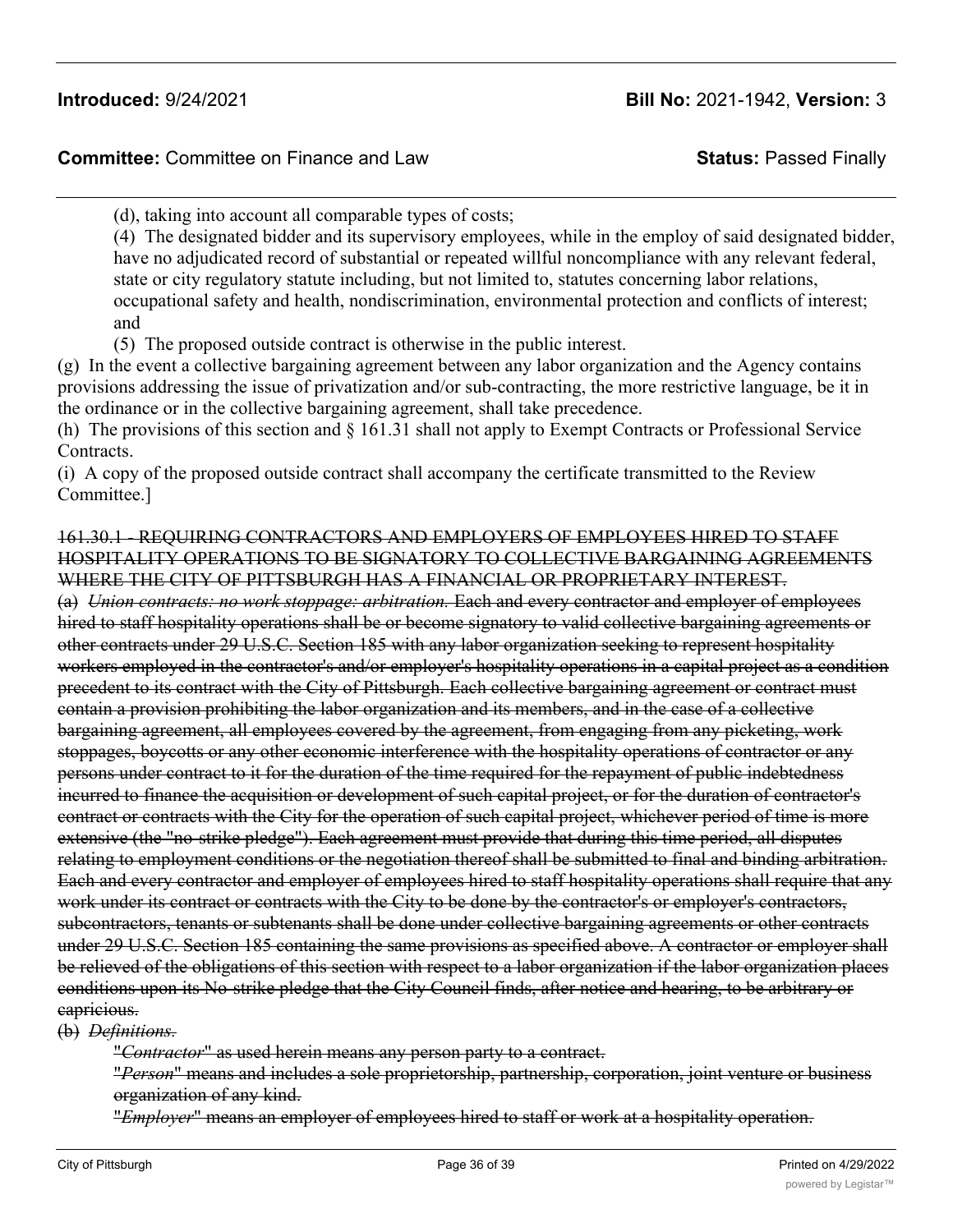**Committee:** Committee on Finance and Law **Status:** Passed Finally

"*Contract*" means any contract, lease or license from the City to use any City property for the conduct of hospitality operations, or under any contract, lease or license pursuant to which the City is entitled to receive as rents, royalties or other income a percentage of the revenues of an enterprise, or any payments in connection with financing providing by or through the City, or any subcontract, sublease, sublicense or other transfer or assignment of any right, title or interest received from the City pursuant to any such contract, lease or license.

"*Hospitality operations*" means hotels or motels, providing lodging and other guest accommodations and restaurants, bars, clubs, cafeterias and food and beverage operations and does not include sport stadium operations.

"*Valid collective bargaining agreement*" as used herein means a collective bargaining agreement entered into between the person contracting or subcontracting to provide services and a labor organization lawfully serving as the exclusive collective bargaining representative for the employees who provide or will provide services pursuant to such a contract.

"*Contract under 29 U.S.C. Section 185*" as used h erein means a contract to which 29 U.S.C. Section 185 (a) applies, as that provision has been interpreted by the United States Supreme Court.

"*City*" means the City of Pittsburgh, Pennsylvania.

"*City Council* " means the City Council of the City.

"*Capital Project* " has the same meaning as in Pennsylvania Senate Bill 10 P.N. 313 <https://library.municode.com/pa/pittsburgh/codes/code\_of\_ordinances?

.

"*Hospitality workers* " means all full-time or part-time employees in a hospitality operation, except supervisors, managers and guards.

(c) *Severability.* If any section or portion of a section of this agreement is declared illegal, invalid or inoperative, in whole or in part, by any court of competent jurisdiction, the remaining sections and all portions not declared illegal, invalid or inoperative shall remain in full force or effect, and no such determination shall invalidate the remaining sections or portions of the sections of this ordinance.

#### [§ 161.31 - REVIEW COMMITTEE AND RECOMMENDATION.

This section shall not apply to those services which are contracted out in accordance with the Act 47 Recovery Plan.

(a) An Agency shall not make any Outside Contract and no such contract shall be valid, if, within thirty (30) days after receiving the certificates required by § 161.30, the Review Committee notifies the Agency of its objection. Such objection shall be in writing and shall state specifically the Review Committee's finding that the Agency has failed to comply with one (1) or more requirements of  $\S$  161.30, including that the Review Committee finds incorrect, based on independent review of all the relevant facts, any of the findings required by division (f) of  $\S$  161.30.

(b) For the purpose of reviewing the Agency's compliance and certificate pursuant to said  $\S$  161.30, the Review Committee may require the cooperation of witnesses and the production of books, papers and other records relating to such review.

(c) The Review Committee may propose and adopt regulations and prescribe forms to carry out the provisions of this section and § 161.30.

(d) The decision of the Review Committee pursuant to  $\S$  161.30 shall be final and binding on the Agency, unless;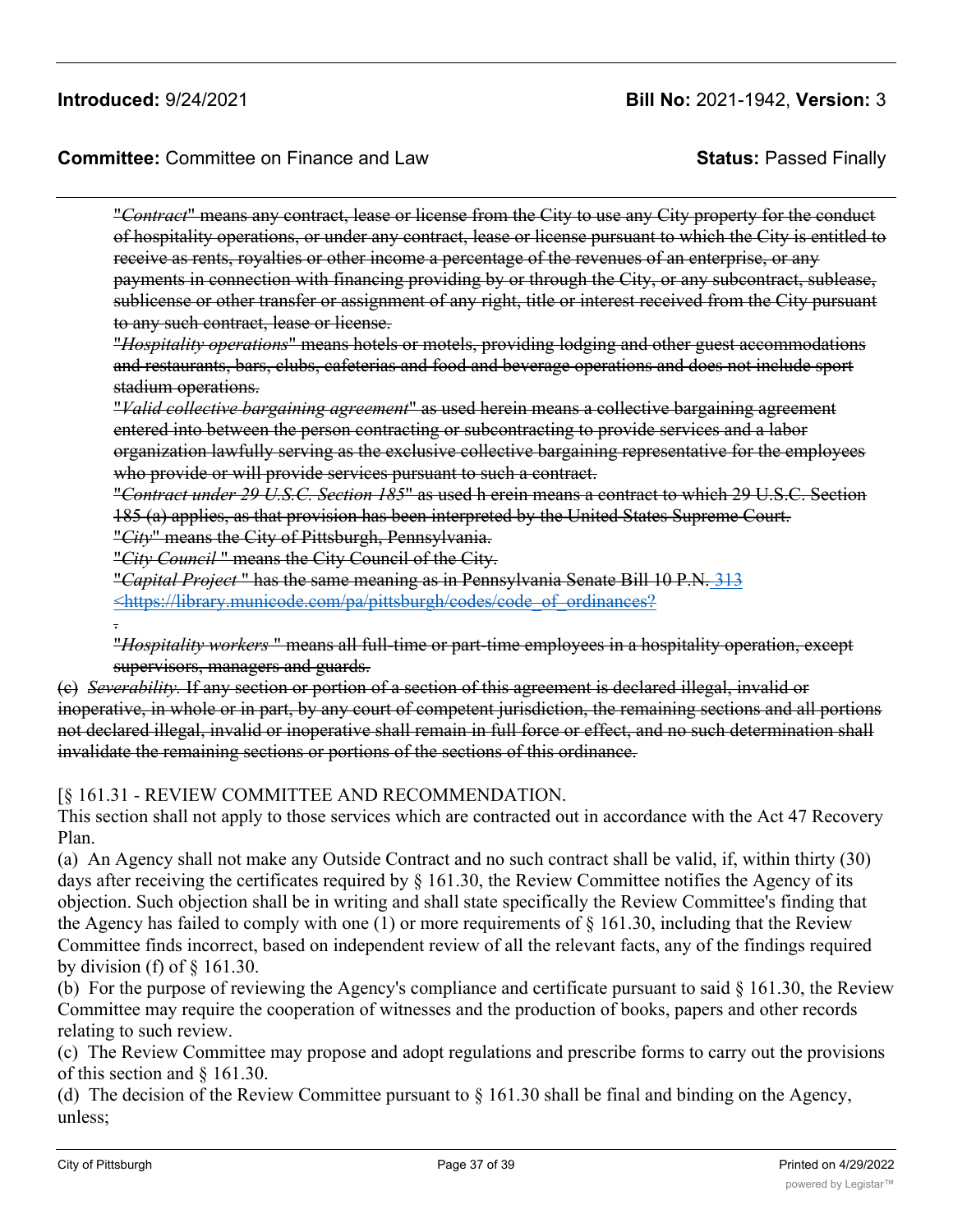(1) The Review Committee thereafter in writing withdraws the objection, stating the specific reasons, based upon a revised certificate by the Agency and upon the Review Committee's review thereof; or, (2) The Agency does not concur with the written objection of the Review Committee.

(e) In instances when the Agency does not concur with the written objection of the Review Committee, the Agency will submit to binding arbitration before the Board of Mediation, Department of Labor & Industry. The decision of said arbitration panel shall be final and binding on all parties.

## § 161.32 - CONTRACTING OUT REGULATION AND REVIEW ACT OF 1996.

This section shall not apply to those services which are contracted out in accordance with the Act 47 Plan. (a) *Title.* This section shall be known as the "Contracting Out Regulation and Review Act of 1996."

(b) *Legislative findings.*

(1) The Council hereby finds and declares that using outside contractors to provide public services formerly provided by City employees does not necessarily promote the public interest. Council further finds that the City employs nearly four thousand five hundred (4,500) City residents; many of these workers being highly trained, experienced and capable professionals whose work product compares favorably with industry standards.

(2) To ensure that taxpayers of the City receive high quality public services at competitive prices, with due regard for the taxpayers of the City and the needs of public and private workers, Council finds it necessary to regulate the contracting out in accordance with §§ 160.30 and 161.31 inclusive.

(c) As used in §§ 161.30, 161.31 and 452.04, inclusive, the following words shall have the following meanings:

*AGENCY.* An office, department, bureau, division, board, commission or other office or officer in the administrative branch of city.

*COMMUNITY-BASED ORGANIZATION.* A private, non-profit entity whose principal offices are located in the city; an organization whose revenues are exempt from taxation under 50 1.c.3 of the United States Internal Revenue Code; and a group whose mission includes the enhancement of educational, recreation, social, employment, safety, community development, or other goal deemed appropriate by the city.

*CONTRACTING OUT.* An agreement or combination or series of agreements by which a nongovernmental person or entity agrees with an agency to provide services, valued at one hundred thousand dollars (\$100,000.00) or more, which are substantially similar to, and in lieu of, services theretofore provided, in whole or in part, by City employees of an agency.

*DEPENDENT.* The spouse and children of an employee if such persons would qualify for dependent status under the Internal Revenue Code.

*EXEMPT CONTRACTS.* Any agreement or combination of series of agreements by which a nongovernmental person or entity currently provides services to the agency, regardless of the value of said agreement or agreements and the subsequent rebidding and awarding of same.

*PROFESSIONAL SERVICE CONTRACTS.* An agreement as defined by the Code of Ordinances. *REVIEW COMMITTEE.* A committee comprised of the following members: The Director of Finance who shall serve as the chair; the Director of Public Works; the Director of Mobility and Infrastructure; a representative of labor nominated by the Mayor and confirmed by City Council; Controller of the Office of City Controller and a representative of City Council.]